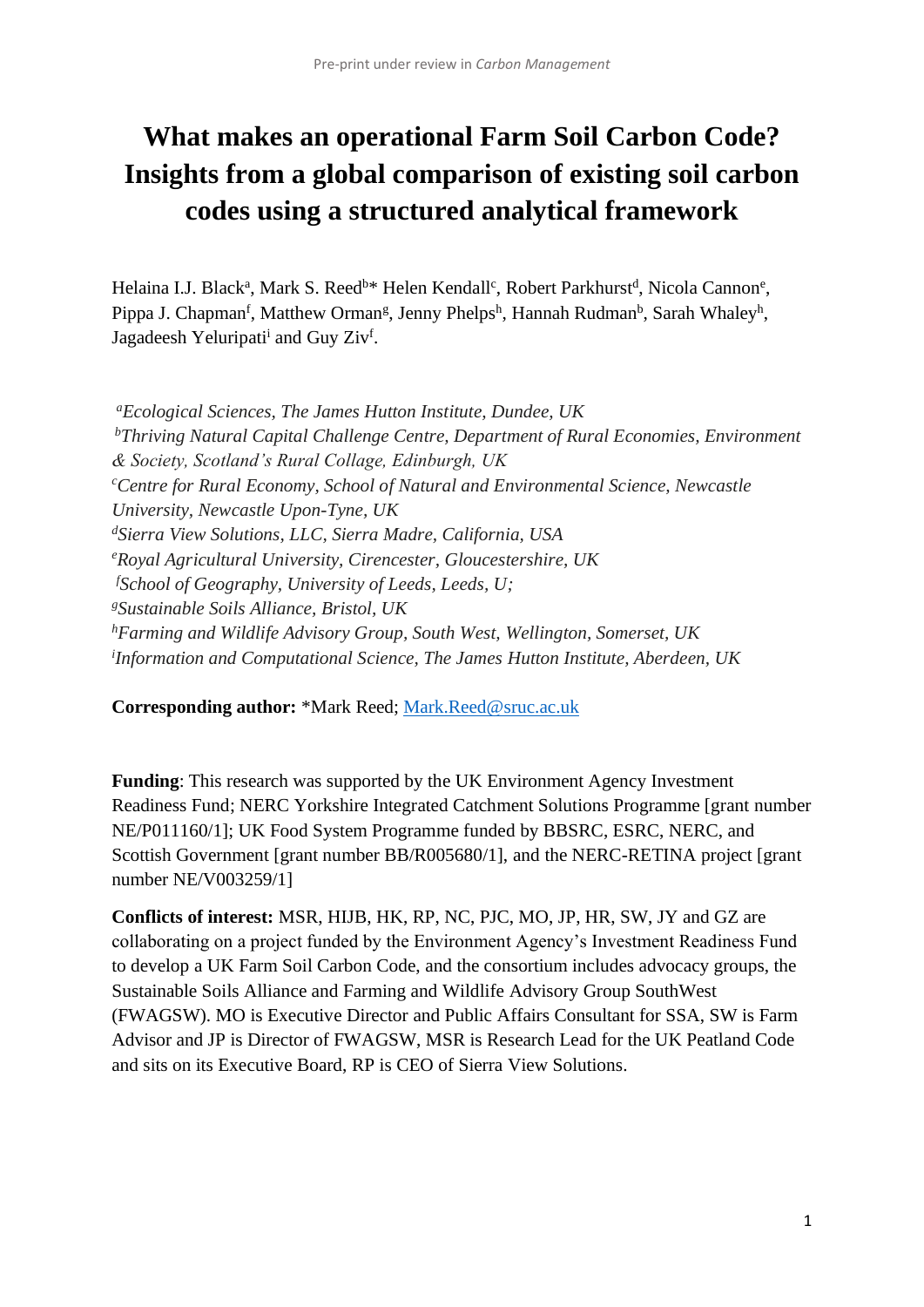Soils have the potential to sequester and store significant amounts of carbon, contributing towards climate change mitigation. Soil carbon markets are now emerging to pay farmers for changes in land use or management that absorb carbon from the atmosphere, governed by codes that ensure additionality, permanence and non-leakage whilst protecting against unintentional reversals. This paper represents the first global comparative analysis of agricultural soil carbon codes, providing new insights into the wide range of approaches currently used to govern these emerging markets internationally. To do this, the paper first develops an analytical framework for the systematic comparison of codes, which could be applied to the analysis of codes in other land uses and habitats. This framework was then used to identify commonalities and differences in methods, projects, administration and commercialisation and associated code documents for 12 publicly available codes from the UK, France, Australia, USA and international bodies. Codes used a range of mechanisms to manage: additionality (including legal, adoption, financial viability and investment tests); uncertainty and risks around soil carbon sequestration (including minimum permanence periods, carbon buffers, contractual arrangements and/or insurance policies); leakage (including restriction of eligible practices and monitoring to subtract leakage from verified sequestration); baselines (including multi-year and variable buffers based on empirical data or models); measurement, reporting and verification methods (stipulating time intervals, methods, data sources and assessments of uncertainty); auditing; resale of carbon units; stakeholder engagement; and approaches to ensure market integrity (such as buyer checks). The paper concludes by discussing existing MRV methods and codes that could be adapted for use in the UK and evaluates the need for an over-arching standard for soil carbon codes in the UK, to which existing codes and other schemes already generating soil carbon credits could be assessed and benchmarked.

**Keywords:** agricultural soils, voluntary carbon market, carbon code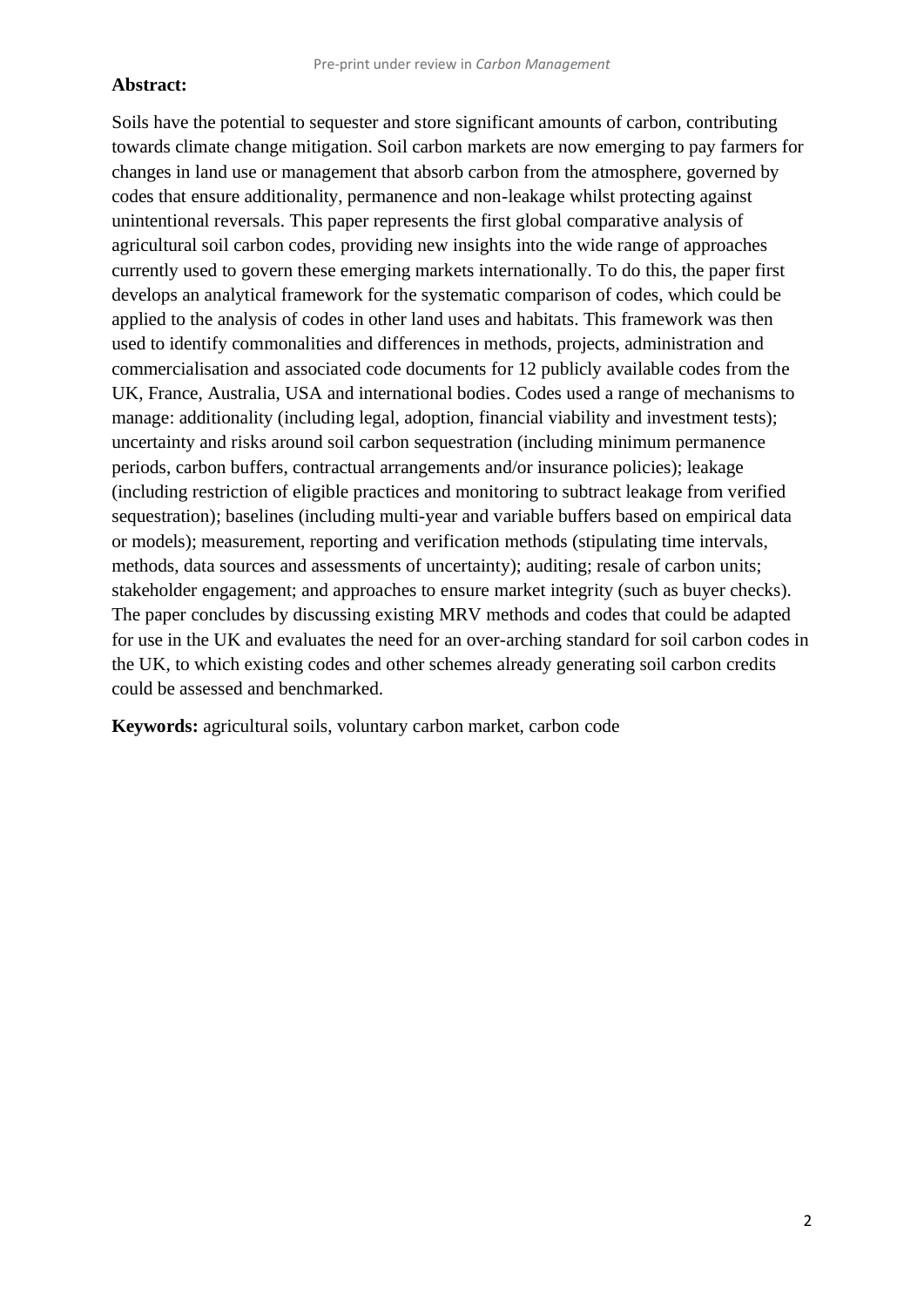#### **1. Introduction**

There has been a surge of interest in agricultural soils with the growing urgency to reduce greenhouse gas (GHG) emissions 50% by 2030. Soils have the potential to absorb significant volumes of carbon, or carbon equivalents, from the atmosphere (c.f. IPCC, 2018). Long-term agricultural land use and management has resulted in soils severely depleted in carbon (Lal, 2004). Cropland soils around the world having lost on average 26% of topsoil carbon due to land use change and intensification of farming practices (Sanderman, 2017).

Numerous agricultural practices are considered effective at increasing soil carbon stocks and/or reducing direct soil GHG emissions (Lal et al, 2021; Tiefenbacher et al., 2021). These reflect different capacities to: (i) reduce soil C losses from residue removal; (ii) reduce soil erosion to reduce soil C losses; (iii) reduce mineralisation of soil C, and associated GHGs, particularly  $N_2O$ ; (iv) balance productivity with soil C retention; and/or (v) add carbon to soils from integrated or external sources (c.f. Sykes et al 2020). The ultimate effectiveness of any practice will reflect local farming systems in a context of local economic, social and environmental (e.g., soil type and climate) factors (Smith, 2012). Therefore, objectives to achieve, and sustain soil carbon sequestration will require tailoring to local conditions (c.f. Kätterer et al., 2012).

An increase in soil carbon content can have additional benefits for soil health by improving soil structure and biodiversity, reducing soil erosion and increasing soil resilience (Banwart et al, 2015). These co-benefits may encourage the adoption of practices, such as agroecological and regenerative, that encourage carbon sequestration which we subsequently refer to as carbon-positive farming practices. However, widespread adoption of carbon-positive farming practices around the world has been limited to date, reflecting diverse economic, social and environmental barriers (Jones, 2021; Soto et al, 2021).

With a growing commitment to climate change mitigation and adaptation by farmers, supply chains, consumers and financial institutions, markets for natural capital, including carbon, are increasingly being viewed as mechanisms to enable and scale the adoption of carbon-positive farming practices (Reed et al., 2017). Several existing 'codes' (e.g., programmes or standards) aim to deliver verified soil carbon credits from agricultural land to the voluntary carbon market. However, adapting or translating existing, or developing new, approaches to establish a workable farm soil carbon code in a new country or region is not trivial, since codes must address local economic, environmental and social factors, including farming systems, soil and climatic conditions, regulations, social norms and values.

This paper introduces a novel analytical framework that enables a comprehensive comparison and evaluation of existing and future soil carbon codes from ownership, methods to marketplace, with a focus on agricultural soils. The framework supports the identification of areas of convergence or divergence between individual codes and permits consideration of the applicability of the approaches to different farming contexts. In this instance, illustrating questions about soil carbon markets from farmers and others around the world, we reflect on the UK farming sector where there is growing interest in carbon-positive farming practices and voluntary carbon markets in the context of a reduction in, and major changes to, publicly funded farming subsidy (Reed et al., 2020).

In the UK, agricultural land covers 17.7 million hectares with conservative estimates of soil C sequestration potential of this land at 1 to 2 t  $CO<sub>2</sub>e$  ha<sup>-1</sup> per year (Royal Society, 2020) which, at a carbon price of £15 per ton, could attract £265 million to £531 million per year of private investment. However, amongst UK farming communities, there is cautious interest in soil carbon markets (Jones, 2021; Hewson, 2022) with concerns that, without proper regulation, these markets might expose farmers and investors to unnecessary financial risks, whilst providing limited climate benefits if, for example, issues of additionality and permanence are not addressed (Jones, 2021; Hewson, 2022; Elliot et al., 2022). In response to these and other concerns, an independent UK Farm Soil Carbon Code (UKFSCC) was proposed to help provide assurances for private and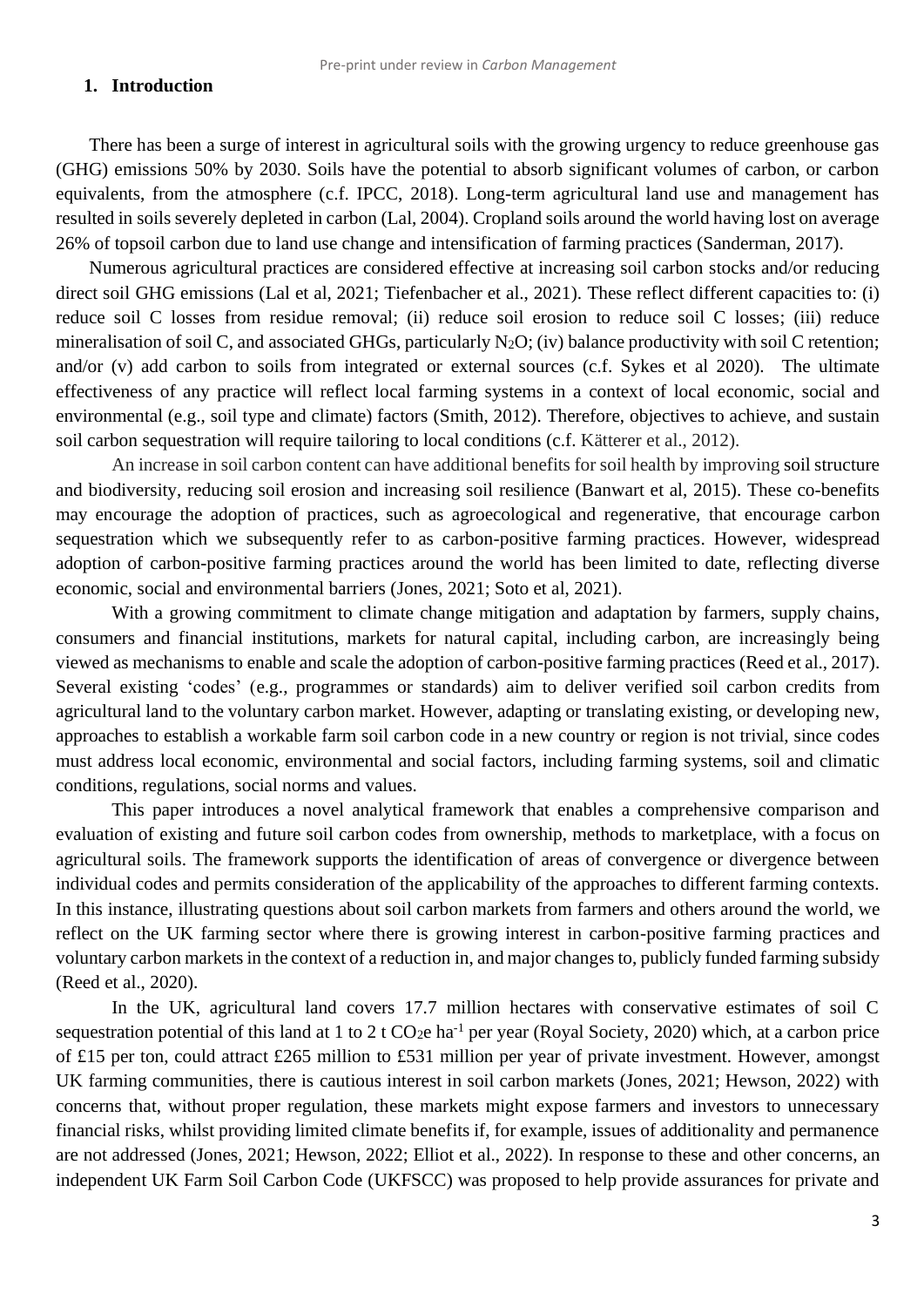public stakeholders involved with soil carbon projects and soil carbon markets in the UK (see [https://sustainablesoils.org/soil-carbon-code\)](https://sustainablesoils.org/soil-carbon-code). The first major task of the consortium working on the UKFSCC was to carry out a comprehensive analysis of existing soil carbon codes from different global regions and contexts to help inform on commonalities and differences between existing methods, standards, rules and guidelines and associated code / programme documents. Specifically, the comparative analysis aimed to:

(1) Develop a clear and justifiable framework for the inclusion of existing soil carbon MRV methods in the comparative analysis.

(2) Establish a comprehensive and replicable set of evaluation criteria for the analysis of existing soil carbon MRV methods and associated codes selected for inclusion.

(3) Apply these criteria to identify commonalities and differences in methods, projects, administration and commercialisation and associated code documents.

(4) Explore aspects of existing MRV methods and codes that could be adapted for use in the UK.

(5) Identify gaps in existing methods and codes for use in the UK.

(6) Evaluate the need for an over-arching standard for soil carbon codes in the UK.

#### **2. Methodology**

There is wide variety in the terminology used by organisations involved with the voluntary soil carbon market. For this paper, a 'code' is a document, or set of documents, detailing the requirements and rules to establish and run a project that aims to generate verifiable soil carbon credits under the auspices of a certification programme and registry. A glossary is provided in the Supplementary materials which sets out definitions for this review. **1**Given the proliferation of codes that have emerged globally in recent years, including varying levels of detail and rigour at different levels of operational development, it was not practical or useful to include all codes in the comparative review. Therefore, to be included in the review, codes were required to:

(1) Provide detailed guidance on methods for measurement (monitoring), reporting and verification (MRV).

(2) Be publicly available and open access online.

The analytical framework was developed based on an inductive thematic analysis of codes and the expert knowledge of the authors, many of whom have worked across (and in some cases developed) carbon codes covering a range of land uses and habitats internationally. The framework consists of components and subcomponents within key domains that can be used to analyse and systematically compare codes. These domains and components were identified and refined through a two-step process. A preliminary analytical framework was developed using expert knowledge and used in an initial thematic textual analysis of each code, during which additional domains, components and sub-components were identified inductively, based on this first reading. A revised framework, shown in Table 1, was then developed and used to structure a second thematic analysis of each code, to ensure systematic analysis of each code.

The second thematic analysis was conducted by a single researcher to ensure consistency across the codes, and the extracted data was tabulated and managed in Microsoft Excel. Key similarities and differences between the codes with each of the five domains were then identified by comparing each component of the codes in turn. The framework is based on domains and components typically found in codes, and as such the framework may be adapted for use in comparative analyses of codes developed for other land uses and habitats. Following completion of the analyses, code owners were contacted to review content, provide feedback and gap fill if/where appropriate. The initial selection of the code documents started in 2019 and was completed in March 2020. Final selections were reviewed in early 2021 with additional documents added to reflect new geographies and significant revisions to existing code documentation. In total 12 MRV methods were selected for review from 8 different owner organisations. Table 2a presents the first analytical domain which lists the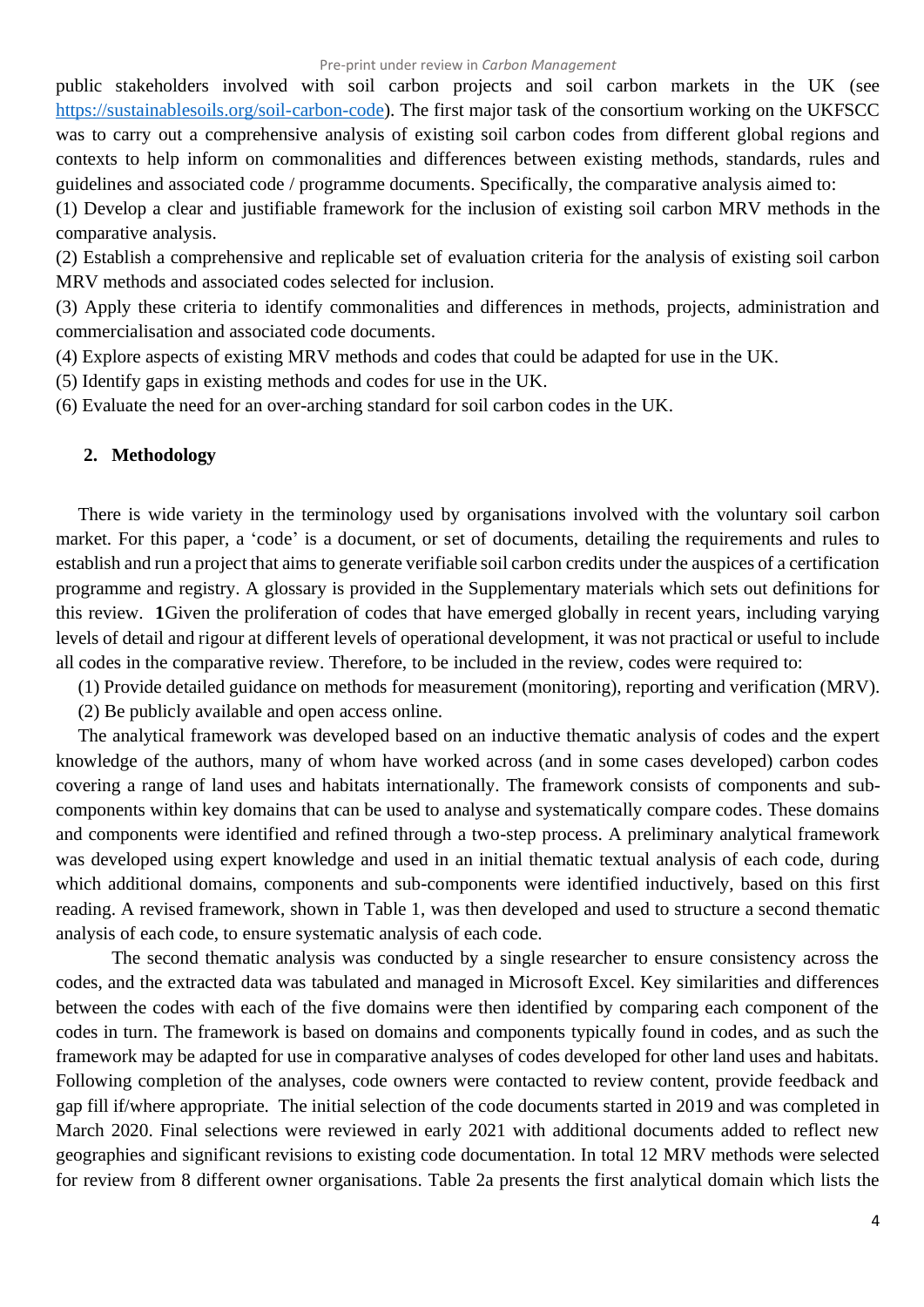#### Pre-print under review in *Carbon Management*

MRV methods with relevant documentation available from the URL links and the abbreviations used for each to support the interpretation of the results. Although terminology varied across the methods and codes, consistent relationships between MRV methods, Codes and the marketplace could be determined which is illustrated in Figure 1 as a generic operational framework for soil carbon projects using MRV methods and soil carbon codes. A glossary of common terms used by code is included in the supplementary material to aid interpretation of the results.

| <b>Analytical</b><br>domain         | Component                                  | <b>Sub-components</b>                                                                                                                   |  |  |  |  |  |  |
|-------------------------------------|--------------------------------------------|-----------------------------------------------------------------------------------------------------------------------------------------|--|--|--|--|--|--|
|                                     |                                            | Official method title, version, approval status                                                                                         |  |  |  |  |  |  |
|                                     | Documentation and status                   | free-to-access source of documentation                                                                                                  |  |  |  |  |  |  |
|                                     |                                            | Overarching Code, Owner organisation                                                                                                    |  |  |  |  |  |  |
| MRV method                          | Context for MRV method                     | Code sponsors, Market approval for code, Code aligned to recognised<br>Standards body                                                   |  |  |  |  |  |  |
| context                             | Method scope                               | Terminology used, Quantification approach, Intended geographic<br>coverage                                                              |  |  |  |  |  |  |
|                                     | Geographic coverage and<br>active projects | Geographic coverage, number of active projects, location and area of<br>projects                                                        |  |  |  |  |  |  |
|                                     | Project Activity using<br>MRV methods      | Active projects, locations, tonnes CO2e, area covered (ha), fields,<br>verified credits issued, credits retired                         |  |  |  |  |  |  |
|                                     | Project ownership and<br>rights            | Project ownership, project land relationship                                                                                            |  |  |  |  |  |  |
|                                     | Eligible and ineligible                    | Eligible land use, ineligible land use, eligible practices/interventions                                                                |  |  |  |  |  |  |
| Project<br>eligibility and<br>rules | Additionality rules                        | Types of additionality (common practices, project practices, financial,<br>legal, other)                                                |  |  |  |  |  |  |
|                                     | Permanence rules                           | Permanence, reversals and leakage rules                                                                                                 |  |  |  |  |  |  |
|                                     | Other rules / compliance                   | social or environmental no-harm; regulation or ethical considerations,<br>co-benefits                                                   |  |  |  |  |  |  |
|                                     | <b>Registration process</b>                | Registration review process, costs, URL for open registry                                                                               |  |  |  |  |  |  |
| Project<br>administration           | Project contracting                        | contract duration, land management strategy required, data<br>ownership, data disclosure policies, allowable changes.                   |  |  |  |  |  |  |
|                                     | Complaints / disputes                      | dispute procedures, project disqualifications                                                                                           |  |  |  |  |  |  |
| Project                             | Setting the baseline                       | Type, historical look-back period                                                                                                       |  |  |  |  |  |  |
| baselines                           | Allowable data sources                     | regional, farm, modelling, literature data sources                                                                                      |  |  |  |  |  |  |
| Project                             | Frequency of reporting                     | Frequency, data management, responsibility for verification and<br>reporting, certification bodies, standards for certification bodies  |  |  |  |  |  |  |
| Reporting                           | Other aspects of reporting                 | templates, data management tools, farmer records, dispute or<br>complaints                                                              |  |  |  |  |  |  |
| Quantification                      | Soil sampling                              | sampling strategy, min. depth, sampling to depth                                                                                        |  |  |  |  |  |  |
| measurement,                        | Soil carbon stock<br>measurement           | SOC% analytical methods, calculations, bulk density                                                                                     |  |  |  |  |  |  |
| monitoring<br>and modelling         | Modelling: SOC stock and<br>GHG emissions  | approved models, soil GHGs, non-soil GHGs, model approval,<br>reference datasets, emission factors, calibration, validation, timescales |  |  |  |  |  |  |
|                                     | Uncertainty                                | model, sampling, analytical                                                                                                             |  |  |  |  |  |  |
|                                     | crediting period                           | qualifying payments, start of crediting period                                                                                          |  |  |  |  |  |  |
| Credit<br>issuance and              | Retrospective crediting                    | past soil carbon credits                                                                                                                |  |  |  |  |  |  |
| risk                                | Credit unit                                | Name                                                                                                                                    |  |  |  |  |  |  |
| mitigation                          | Uncertainty                                | is this reflected in credit issuance                                                                                                    |  |  |  |  |  |  |
|                                     | Buffer/clawback/insurance                  | are buffer funds required                                                                                                               |  |  |  |  |  |  |

*Table 1. Analytical framework showing components and sub-components within domains that can be used to compare soil carbon MRV methods and associated codes.*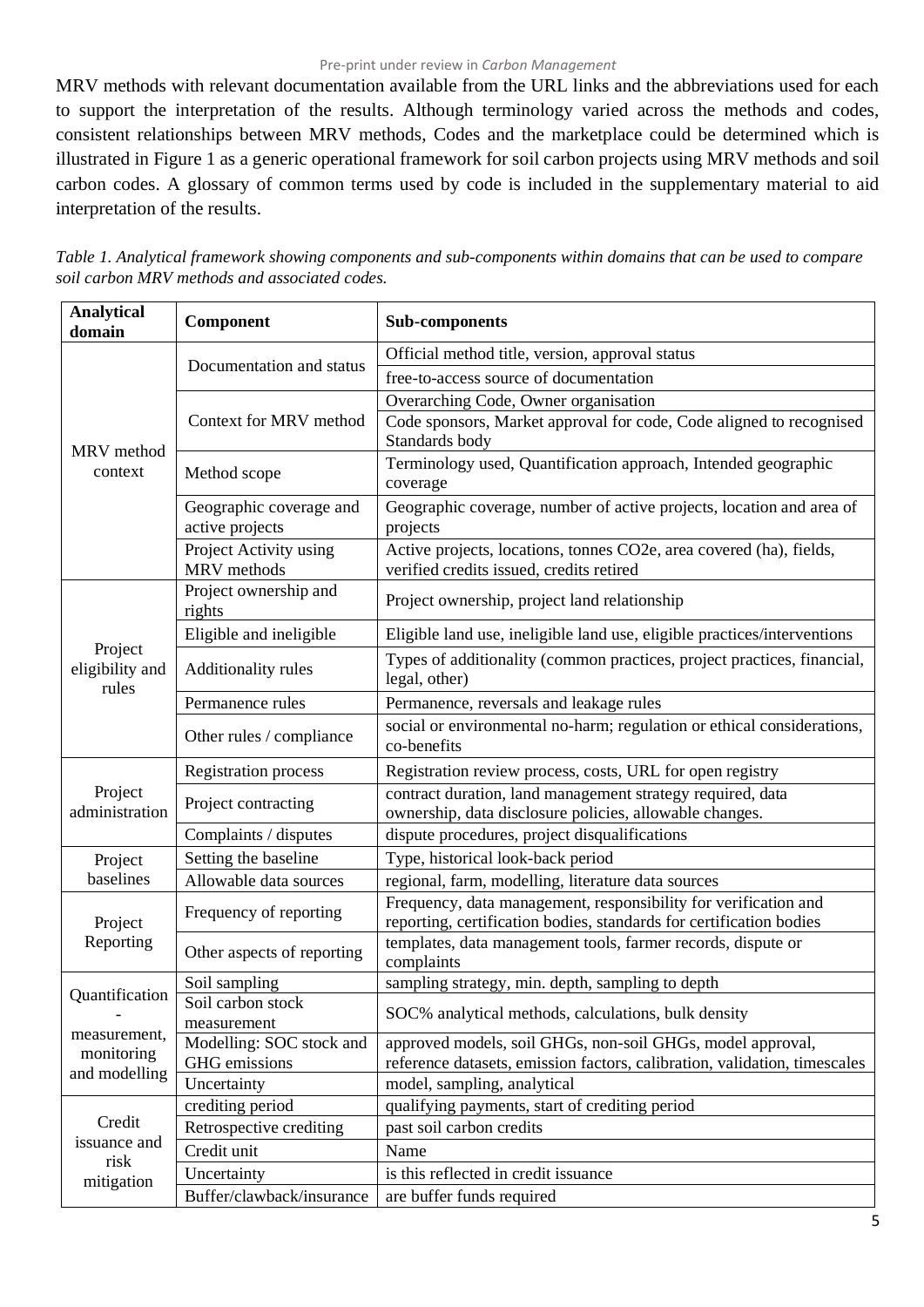| Pre-print under review in Carbon Management |  |  |  |
|---------------------------------------------|--|--|--|
|---------------------------------------------|--|--|--|

| Market-place  | <b>Buyers</b>    | how are units sold, buyer information, know your buyer                  |
|---------------|------------------|-------------------------------------------------------------------------|
|               | Price            | carbon prices, how are prices determined, floor price guarantee         |
|               | Payment schedule | payment triggers, project payments                                      |
| Market- value |                  | Project registration and operation costs, credit transaction fees,      |
|               | Project costs    | financial support, project account costs, other project costs e.g. farm |
|               |                  | management.                                                             |

*Table 2a. Analytical framework – documentation for the soil carbon MRV methods reviewed* 

|                                                                                                                                  |                                                                                    | MRV METHOD: Documentation                                                                                                                                                                                                                 |                          | <b>MRV</b><br>method<br>abbrev. |  |  |  |
|----------------------------------------------------------------------------------------------------------------------------------|------------------------------------------------------------------------------------|-------------------------------------------------------------------------------------------------------------------------------------------------------------------------------------------------------------------------------------------|--------------------------|---------------------------------|--|--|--|
| Title                                                                                                                            | Version<br>year                                                                    | Source URL                                                                                                                                                                                                                                | <b>Status</b>            |                                 |  |  |  |
| Measurement of Soil Carbon<br>Sequestration in Agricultural<br>Systems) Methodology<br>Determination 2018.                       | 2018                                                                               | www.cleanenergyregulator.gov.au/ERF/Pages/Cho<br>osing%20a%20project%20type/Opportunities%20f<br>or%20the%20land%20sector/Agricultural%20meth<br>ods/The-measurement-of-soil-carbon-sequestration-<br>in-agricultural-systems-method.aspx | approved<br>consultation | AU1                             |  |  |  |
| 2021 Soil carbon method:<br>proposed new method under the<br><b>Emissions Reduction Fund</b>                                     | https://consult.industry.gov.au/soil-carbon-method-<br>2021<br>proposed-new-method |                                                                                                                                                                                                                                           |                          |                                 |  |  |  |
| Protocol for Measurement,<br>Monitoring, And Quantification<br>of The Accrual of Below-<br>Ground Carbon Over Time               | 2021                                                                               | https://static1.squarespace.com/static/611691387b7<br>4c566a67f385d/t/6127d43cbc940c49c7b6cfdc/1630<br>000191203/082621_Metrics_Protocol.pdf                                                                                              | approved                 | BC                              |  |  |  |
| Soil Enrichment Protocol V1.0<br>September 2020                                                                                  | 2020                                                                               | www.climateactionreserve.org/wp-<br>content/uploads/2020/10/Soil-Enrichment-Protocol-<br>V1.0.pdf                                                                                                                                         | approved                 | CAR                             |  |  |  |
| Soil Organic Carbon<br>Framework Methodology.<br>Version 1.0<br>Published January 2020                                           | 2020                                                                               | https://globalgoals.goldstandard.org/402-luf-agr-<br>fm-soil-organic-carbon-framework-methodolgy/                                                                                                                                         | approved                 | <b>GS</b>                       |  |  |  |
| A protocol for measurement,<br>monitoring, reporting and<br>verification of soil organic<br>carbon in agricultural<br>landscapes | 2020                                                                               | https://doi.org/10.4060/cb0509en                                                                                                                                                                                                          | approved                 | <b>GSOC</b>                     |  |  |  |
| Carbon Agri Method,<br>September 9, 2019                                                                                         | 2019                                                                               | www.ecologie.gouv.fr/sites/default/files/M%C3%A<br>9thode%20%C3%A9levages%20bovins%20et%20<br>grandes%20cultures%20%28Carbon%20Agri%29.<br>pdf                                                                                            | approved                 | LBC1                            |  |  |  |
| Field Crop Method, July 23,<br>2021, V1.1                                                                                        | 2021                                                                               | www.ecologie.gouv.fr/sites/default/files/M%C3%A<br>9thode%20LBC%20Grandes%20cultures.pdf                                                                                                                                                  | approved                 | LBC <sub>2</sub>                |  |  |  |
| <b>Pilot Croplands Methodology</b><br>Version 1.2 Last Updated:<br>March 05, 2021                                                | 2021                                                                               | https://storage.googleapis.com/nori-prod-cms-<br>uploads/Nori_Croplands_Methodology_1_2_54354<br>88110/Nori_Croplands_Methodology_1_2_543548<br>8110.pdf                                                                                  | pilot                    | <b>NORI</b>                     |  |  |  |
| Adoption of Sustainable<br><b>Agricultural Land</b><br>Management. VM0017 Ver.1.0,<br>Sectoral Scope 14                          | 2011                                                                               | https://verra.org/wp-<br>content/uploads/2018/03/VM0017-SALM-<br>Methodolgy-v1.0.pdf                                                                                                                                                      | approved                 | <b>VM17</b>                     |  |  |  |
| Soil Carbon Quantification<br>Methodology. VM0021.<br>2012<br>Ver.1.0, Sectoral Scope 14                                         |                                                                                    | https://verra.org/wp-<br>content/uploads/2018/03/VM0021-Soil-Carbon-<br>Quantification-Methodology-v1.0.pdf                                                                                                                               | approved                 | <b>VM21</b>                     |  |  |  |
| VM0042 Methodology for<br>improved agricultural land<br>management Ver.1.0 Sectoral<br>Scope 14.                                 | 2020                                                                               | https://verra.org/wp-<br>content/uploads/2020/10/VM0042_Methodology-<br>for-Improved-Agricultural-Land-<br>Management v1.0.pdf                                                                                                            | approved                 | <b>VM42</b>                     |  |  |  |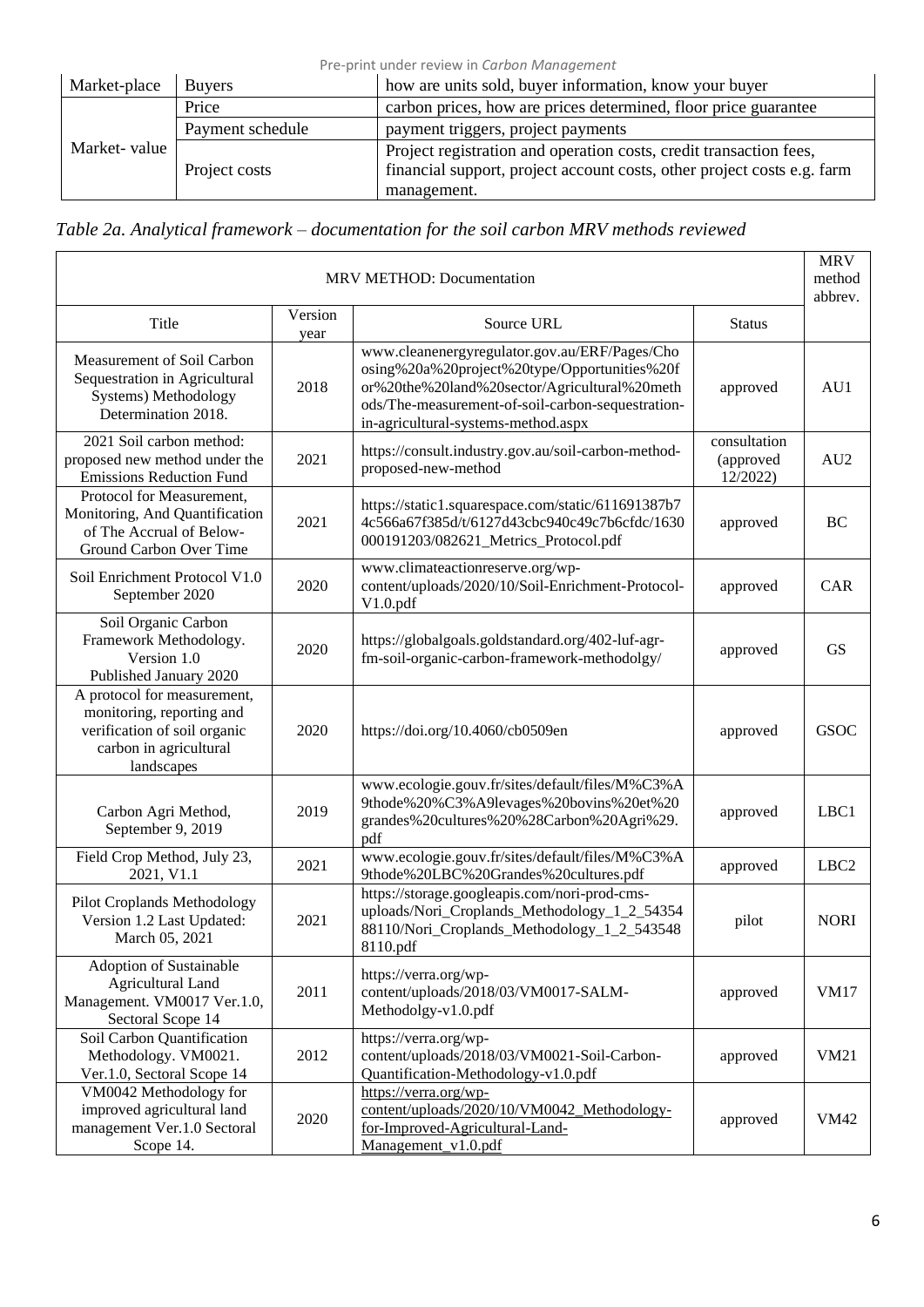

*Figure 1. A generic operational framework for a soil carbon code.*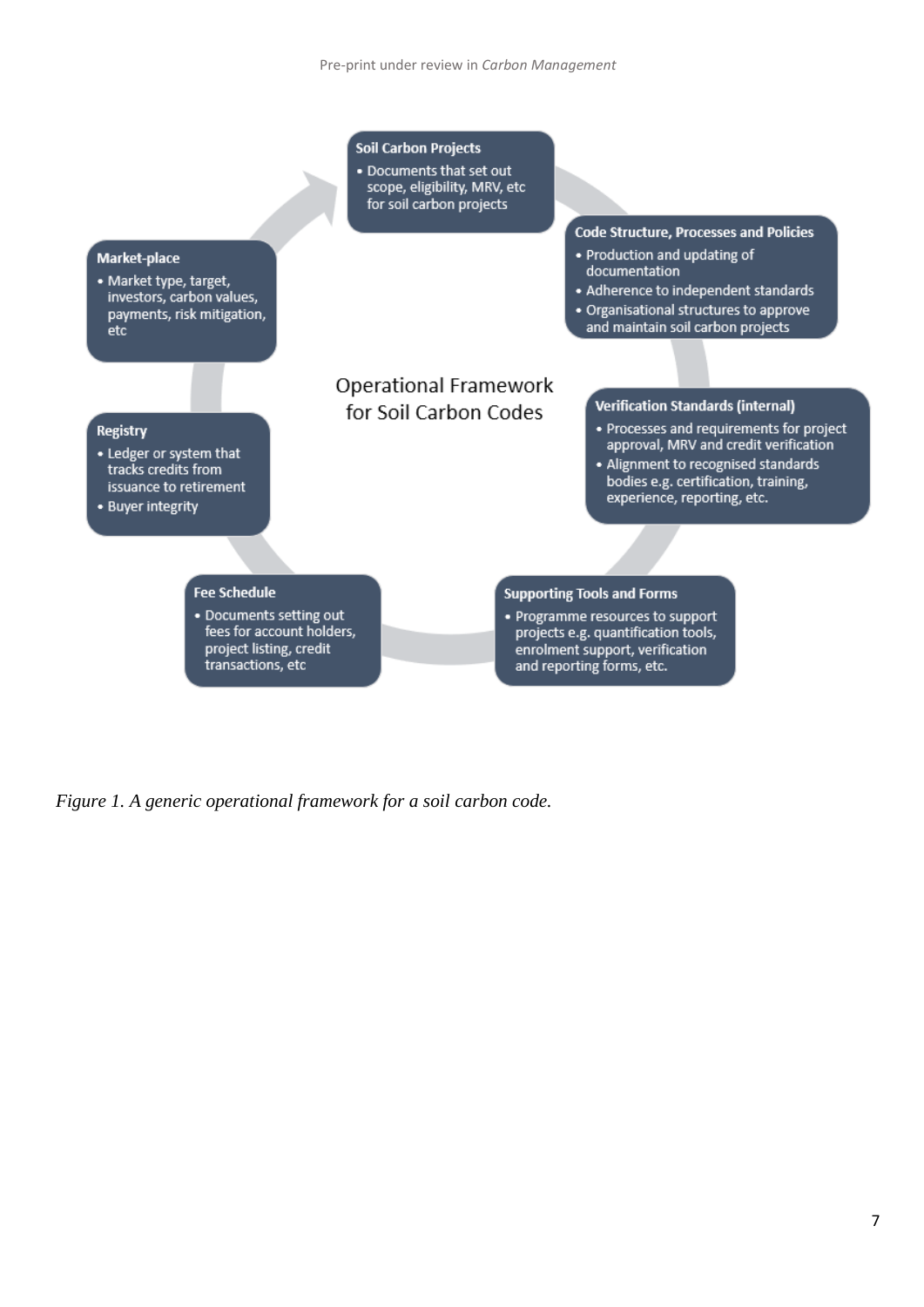### **3. Results**

#### *3.1. Code context*

#### *Documentation and approval status*

Table 2a outlines the MRV method documentation source and approval status. Although the earliest codes date from 2011/12 (VM17&21), the majority have been approved for use since 2018 (9 codes), with 1 code in consultation (AU Soil Carbon 2) and the majority (6) approved in 2020 and 2021. Prior to approval, the codes have undergone various development pathways which have included evidence reviews and analyses, independent engagement, and, in some instances, field-based pilots (c.f. White et al., 2021). All codes are approved for use under the auspices of an 'owner' organisation with approval processes generally including external consultation and stakeholder engagement (Table 2b). Codes are distinctive with respect to their associated structures, processes and documentation. Two codes, GSOC and BC, sit in programmes solely focussed on soil carbon sequestration with relatively few additional documents. The remaining codes sit in broader programmes associated mainly with government initiatives (France and Australia) or CORSIA (Carbon Offsetting and Reduction Scheme for International Aviation) approved offset programmes. These programmes all have highly detailed processes and structures with interrelated documentation which often umbrella several codes of which soil carbon is one. For example, the assessment of VM21 alone included 18 interrelated documents.

#### *Ownership, alignment and complaints/disputes.*

Of the eight owner organisations, for the 12 codes reviewed (Table 2b), 4 were not-for-profit, two were national governments (Australia and France), 1 was commercial (NORI) and another an intergovernmental organisation (UN FAO). Most codes (8) were affiliated to recognised standard setting bodies and aligned with national legislation. Where indicated, organisations used recognised international and/or national standard setting bodies (e.g., ISO, ASEA) with ISO14606 and ISO14044 referenced. It is important to note that these alignments indicate adoption of auditable independent performance standards as opposed to programme "standards" which are widely used to indicate a carbon programme with rules and procedures. Half of the codes provided accessible information on procedures for dispute resolution and complaints, while most codes provided information on conditions for disqualification during the project contract period.

### *Intended geographic coverage and active projects*

Half the codes were developed for country-specific (5 codes for France, Australia, USA) or regional application (CAR for Mexico, USA and Canada) while the other half were open or globally applicable (Table 2c). By accessing registry information at the time of review, 7 codes had been used by >120 active projects to generate soil carbon credits in Australia (110), France (1), USA (13), South Africa (1), Kenya (1) and India (1). These reflect 3 country (AU, NORI, LBC), 1 regional (CAR) and 3 global codes (VM17, VM42 and BC). Where stated, active projects ranged from several thousand to millions of hectares with 6,700 to 34,700 credits issued. Registries also indicated that there were many more projects in development using the codes reviewed in a variety of circumstances around the world.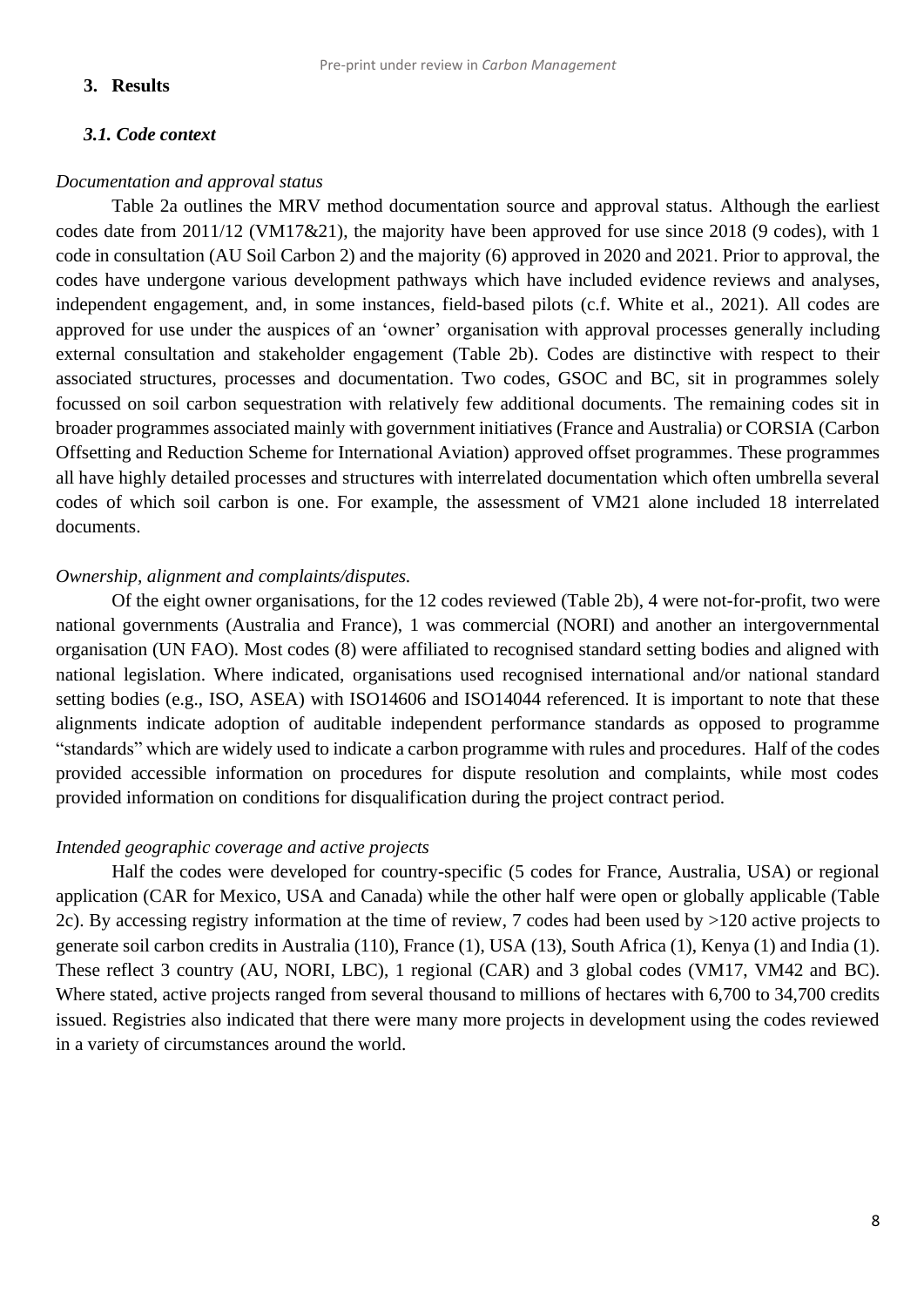Pre-print under review in *Carbon Management*

## *Table 2b. Analytical framework – context for the soil carbon MRV methods reviewed*

| <b>MRV</b>        |                                                                            |                                                            | <b>CONTEXT</b>         |                                                                                        |                                                      |
|-------------------|----------------------------------------------------------------------------|------------------------------------------------------------|------------------------|----------------------------------------------------------------------------------------|------------------------------------------------------|
| method<br>abbrev. | Name of<br>Overarching Code                                                | Owner organisation                                         | Code<br>sponsors       | Market approval for code                                                               | Code aligned to<br>recognised Standards<br>body      |
| AU1               | <b>Carbon Farming</b><br>Initiative                                        | Australian Clean<br><b>Energy Regulator</b>                | national<br>government | <b>Australian Government</b><br>Carbon Credits (Carbon<br>Farming Initiative) Act 2011 | ASAE 3000-3100-<br>3410; ASQC 1; ISO<br>14064-3:2006 |
| AU <sub>2</sub>   | <b>Carbon Farming</b><br>Initiative                                        | Australian Clean<br><b>Energy Regulator</b>                | national<br>government | <b>Australian Government</b><br>Carbon Credits (Carbon<br>Farming Initiative) Act 2011 | ASAE 3000-3100-<br>3410; ASQC 1; ISO<br>14064-3:2006 |
| <b>BC</b>         | The BCarbon<br>Standard                                                    | Bcarbon Inc.                                               | not for<br>profit      | <b>NS</b>                                                                              | <b>NS</b>                                            |
| CAR               | <b>Climate Action</b><br><b>Reserve Voluntary</b><br><b>Offset Program</b> | <b>Climate Action</b><br>Reserve                           | not for<br>profit      | CORSIA, Approved Offset<br>Project Data Registries in<br>California                    | ISO 14064                                            |
| <b>GS</b>         | Gold Standard for<br><b>Global Goals</b>                                   | Gold Standard                                              | not for<br>profit      | <b>CORSIA</b>                                                                          | <b>NS</b>                                            |
| <b>GSOC</b>       | <b>RECSOIL</b>                                                             | <b>UN-FAO</b>                                              | <b>UN</b>              | <b>NS</b>                                                                              | <b>NS</b>                                            |
| LBC1              | Label Bas Carbone                                                          | Ministry of Ecological<br>Transition, French<br>Government | national<br>government | French Government -<br>"National Low Carbon<br>Strategy"                               | ISO 14044 for<br>Livestock<br>Assessments            |
| LBC <sub>2</sub>  | Label Bas Carbone                                                          | Ministry of Ecological<br>Transition, French<br>Government | national<br>government | French Government -<br>"National Low Carbon<br>Strategy"                               | <b>NS</b>                                            |
| <b>NORI</b>       | <b>NORI</b> Carbon<br>Removal<br>Marketplace                               | NORI Inc. USA.                                             | commercial             | <b>NS</b>                                                                              | ISO 14064                                            |
| <b>VM17</b>       | Verified Carbon<br><b>Standard Program</b>                                 | <b>VERRA</b>                                               | not for<br>profit      | CORSIA, Approved Offset<br>Project Data Registries in<br>California                    | <b>NS</b>                                            |
| <b>VM21</b>       | Verified Carbon<br><b>Standard Program</b>                                 | <b>VERRA</b>                                               | not for<br>profit      | CORSIA, Approved Offset<br>Project Data Registries in<br>California                    | <b>NS</b>                                            |
| <b>VM42</b>       | Verified Carbon<br><b>Standard Program</b>                                 | <b>VERRA</b>                                               | not for<br>profit      | CORSIA, Approved Offset<br>Project Data Registries in<br>California                    | ISO 14064-14065                                      |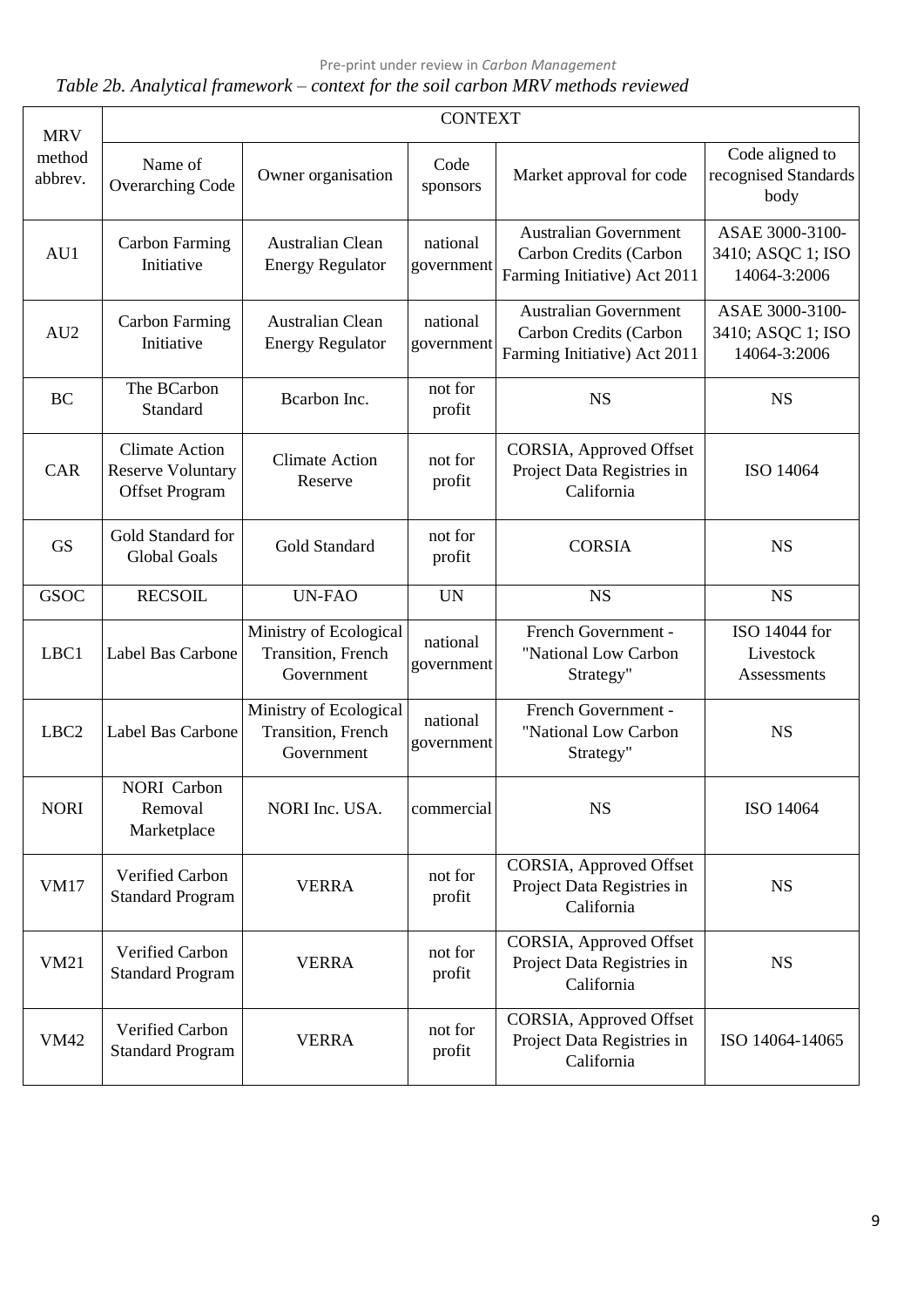## Pre-print under review in *Carbon Management*

## *Table 2c. Analytical framework – scope for the soil carbon MRV methods reviewed*

| <b>MRV</b>       |                                                                |                                                   |                                    |                          | <b>SCOPE</b>                       |                                    |                          |                          |                               |                    |
|------------------|----------------------------------------------------------------|---------------------------------------------------|------------------------------------|--------------------------|------------------------------------|------------------------------------|--------------------------|--------------------------|-------------------------------|--------------------|
| method           |                                                                | <b>MRV SCOPE</b>                                  |                                    |                          |                                    | PROJECT ACTIVITY USING MRV METHODS |                          |                          |                               |                    |
| abbrev.          | Soil carbon impact<br>(terminology used)                       | Quantification<br>approach                        | Intended<br>geographic<br>coverage | Active<br>projects       | locations<br>of active<br>projects | tonnes CO <sub>2e</sub>            | area<br>covered<br>(ha)  | fields                   | verified<br>credits<br>issued | credits<br>retired |
| AU1              | net abatement                                                  | measure, model or<br>hybrid                       | Australia                          | 110                      | Australia                          |                                    |                          |                          |                               |                    |
| AU <sub>2</sub>  | net abatement                                                  | measure or hybrid                                 | Australia                          | $\overline{\phantom{a}}$ | $\overline{\phantom{a}}$           |                                    | $\overline{\phantom{a}}$ | ÷                        |                               |                    |
| <b>BC</b>        | soil carbon<br>sequestration only                              | $measure + model$                                 | Open                               | 1                        | <b>USA</b>                         |                                    |                          | $\overline{\phantom{a}}$ | 34,700                        | Planned            |
| CAR              | GHG (eCO2)<br>reductions                                       | hybrid                                            | USA,<br>Mexico,<br>Canada          | $\overline{2}$           | <b>USA</b>                         |                                    | 4.6<br>million           |                          | 56,888 planned                |                    |
| <b>GS</b>        | soil carbon<br>sequestration+<br>reduced GHG<br>emissions      | measure / model /<br>emission factors             | global                             |                          |                                    |                                    |                          |                          |                               |                    |
| <b>GSOC</b>      | soil carbon<br>sequestration+<br>reduced GHG<br>emissions      | hybrid                                            | global                             |                          |                                    |                                    |                          |                          |                               |                    |
| LBC1             | soil carbon<br>sequestration+<br>reduced GHG<br>emissions      | $measure + model$                                 | France                             | $\mathbf{1}$             | France                             | 137,936<br>tCO <sub>2</sub>        |                          |                          |                               |                    |
| LBC <sub>2</sub> | soil carbon<br>sequestration+<br>reduced GHG<br>emissions      | $measure + model$                                 | France                             | $\mathbf N$              | France                             |                                    |                          |                          |                               |                    |
| <b>NORI</b>      | soil carbon stock<br>gain                                      | Model                                             | <b>USA</b>                         | 10                       | <b>USA</b>                         |                                    |                          | ÷,                       | >6760                         |                    |
| <b>VM17</b>      | greenhouse gas<br>emission<br>reductions                       | model / emission<br>factors                       | global                             | $\sqrt{2}$               | India,<br>Kenya                    | 132,768 pa                         | 22,966                   |                          | $\mathbf Y$                   | 325,825            |
| <b>VM21</b>      | greenhouse gas<br>emission<br>reductions                       | measure / model /<br>hybrid / emission<br>factors | global                             |                          |                                    |                                    |                          |                          |                               |                    |
| <b>VM42</b>      | greenhouse gas<br>(GHG) emission<br>reductions and<br>removals | measure / model /<br>hybrid / emission<br>factors | global                             | $\mathbf{1}$             | South<br>Africa                    | 1,887,500                          | 4,361,997                |                          | planned                       |                    |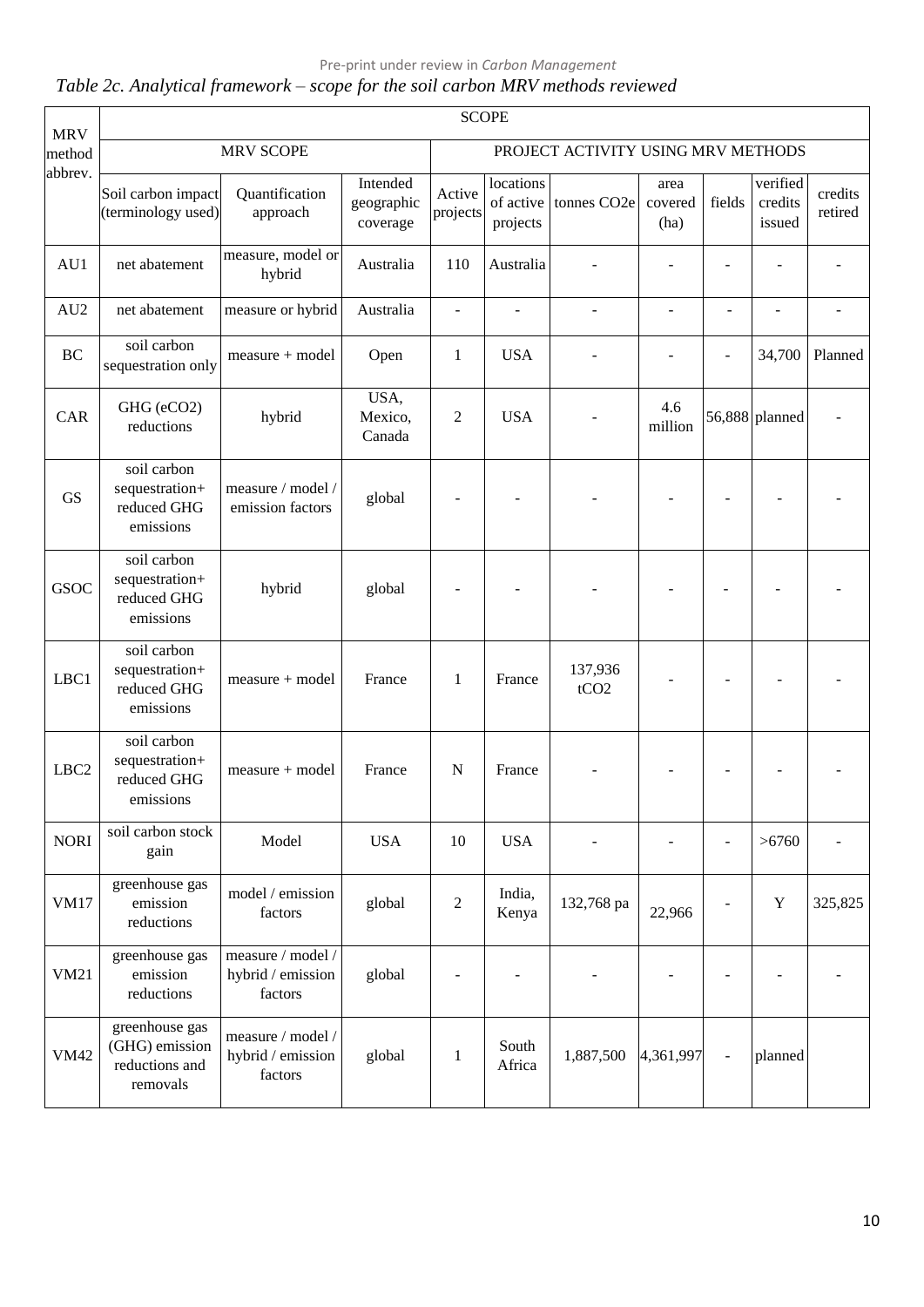#### *Soil carbon scope*

Various terms have been used to define the intended scope of the codes (Table 2c), including net abatement, soil carbon sequestration, soil carbon stock gain, and reduction in GHG emissions. The terms reflect, amongst other things, different affiliations, historical contexts, goals, methods and approaches. Gains in soil carbon stocks are the equivalent of soil carbon sequestration while net abatement is the combination of increase in soil carbon stocks and reduction in direct soil GHG emissions. Therefore, based on MRV details in the documents, 8 codes adopted a combined soil C sequestration and GHG approach while 2 addressed soil GHG emissions only (VM17 & VM24; the later indicated that soil C sequestration could be included once suitable MRV methods were approved) and 2 (NORI and BC) focussed on soil carbon sequestration only.

Allowable approaches to the quantification of soil carbon stock included options for the use of IPCC emission factors (GHGs; IPCC, 2018), measurement (soil C stocks), modelling (soil C stocks and/or GHG emissions) or a hybrid combination of measurement and modelling (soil C stocks and GHG emissions). Four codes stipulated a single approach: modelling (NORI (soil C stocks), LBC1) or hybrid (LBC2 and GSOC). The remaining codes allowed various combinations of measurement, modelling, hybrid and IPCC emission factors. Allowable approaches had significant influence on all aspects of a code from eligibility, measurement, monitoring, reporting through to credit verification. (Table 2c).

#### *3.2 Project eligibility*

#### *Project ownership and land relationships*

Project owners include third party project developers, farmers or landowners (Table 2d) with the common requirement that projects had legal right to the land either through property ownership or contractual obligations between project developers and farmers or landowners. Projects could be implemented by either the landowner or a farmer leasing the land if they had agreement with the landowner for the duration of the permanence contract. In general projects were contracted to the relevant registries to deliver reporting and verification and to ensure permanence and contracted to buyers/ investors to deliver verified soil carbon credits. *Eligible land use and practices*

Croplands and grassland (often including rangeland) were the most common eligible land uses (Table 2d), whether in a combination (8 codes) or covered by separate methods for croplands and grassland. Additional land uses included: bare fallow (AU1 and AU2), orchards and vineyards (NORI) and agroforestry (GSOC). BC left eligible land uses open to any agricultural land use. Ineligible land uses included forested lands, restored or protected areas, wetlands, and land with histosol (peat) soil types. In some cases, there was also consideration of ineligible land use change e.g., time since conversion to cropland or change from permanent pasture.

The definition of eligible management practices differed across the codes. GS specified a single option of tillage while the Australian codes provided defined lists of practices from which at least one must be adopted e.g., cover crops or reduced tillage. Most codes (9) had a less prescriptive approach with eligible categories where one or more practice or management change was required e.g., fertiliser use, water use, tillage, organic amendments, crop types, rotations. BC had an open approach with no eligibility rules for management practices. Ineligible practises range from specific management practices (e.g., biochar for LBC1 from 2022 and overgrazing, removal of perennial vegetation for GSOC) to default ineligibility if not included on the specified or defined eligible list or if considered negative by other rules (e.g., additionality rules for CAR). Demonstrating that projects would result in "no net harm", or avoidance of social, economic and environmental impacts, was specified in 9 codes (Table 2e). This could be demonstrated in various ways from engagement with local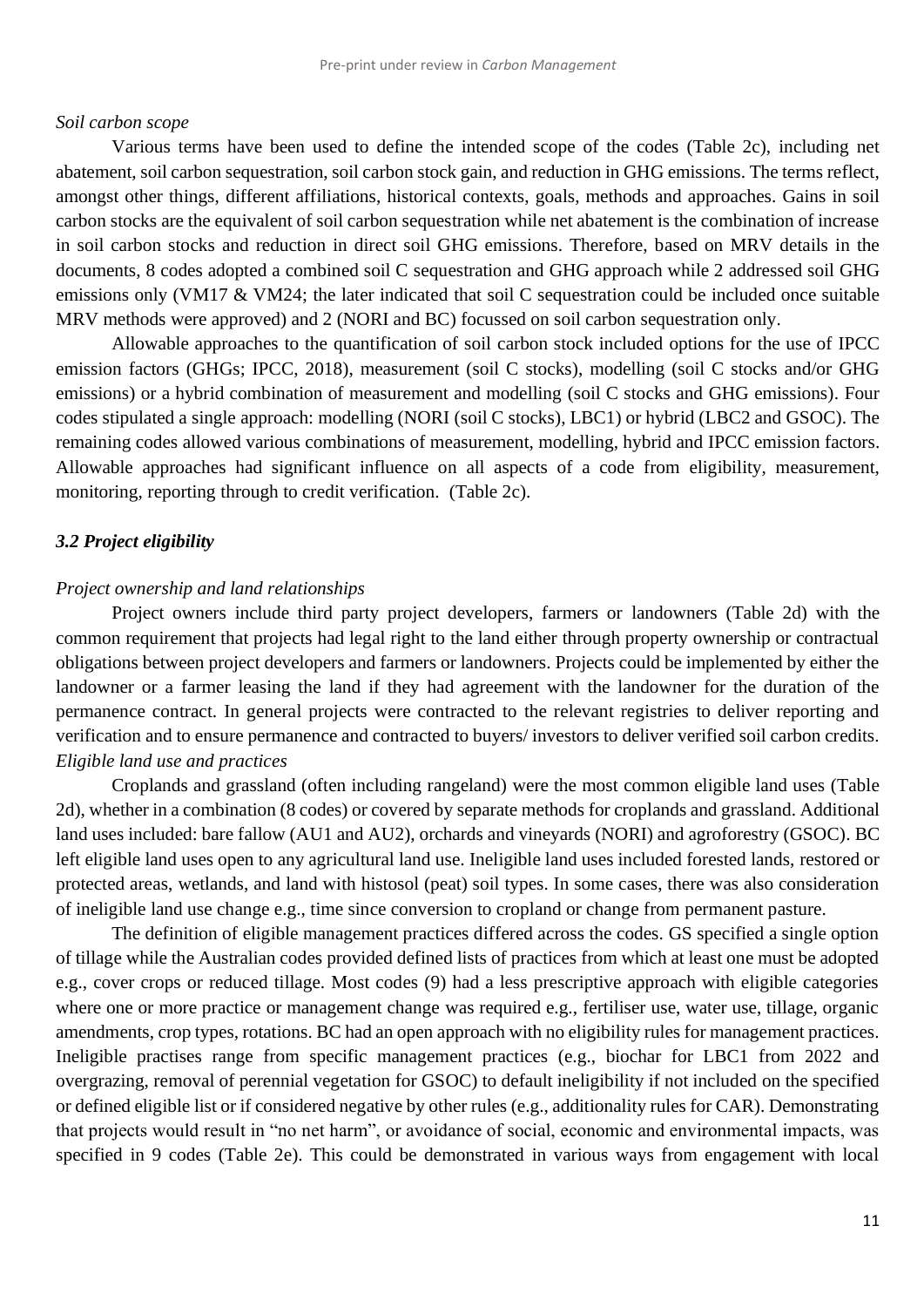stakeholders to environmental risk assessments. In addition, most codes specified that projects should be compliant with relevant national laws and regulations.

*Table 2d. Analytical framework – eligibility and rules for project relationships, land use and management for the soil carbon MRV methods reviewed*

| <b>MRV</b>        | ELIGIBILITY / RULES                 |                  |                                                                |                |                     |                                   |  |  |  |  |  |  |
|-------------------|-------------------------------------|------------------|----------------------------------------------------------------|----------------|---------------------|-----------------------------------|--|--|--|--|--|--|
| method<br>abbrev. | Project relationships               |                  | Land Use                                                       |                |                     | Management practices              |  |  |  |  |  |  |
|                   | Project owner                       | Project<br>-Land | Eligible                                                       | Ineligible     | Eligible            | Ineligible                        |  |  |  |  |  |  |
| AU1               | open                                | legal<br>right   | cropland, grassland,<br>bare fallow                            | Y              | defined<br>list     | $\overline{Y}$                    |  |  |  |  |  |  |
| AU2               | open                                | legal<br>right   | cropland, grassland,<br>bare fallow                            | Y              | defined<br>list     | $\overline{Y}$                    |  |  |  |  |  |  |
| <b>BC</b>         | farmer,<br>landowner,<br>commercial | legal<br>right   | Open                                                           | $\blacksquare$ | open                | $\overline{\phantom{a}}$          |  |  |  |  |  |  |
| CAR               | project<br>developer                | legal<br>right   | cropland, grassland,<br>(inc. managed rangeland<br>or pasture) | $\overline{Y}$ | open                | $\overline{Y}$                    |  |  |  |  |  |  |
| <b>GS</b>         | farmer / project<br>developer       | legal<br>right   | cropland, grassland,                                           | Y              | single<br>(tillage) | Y                                 |  |  |  |  |  |  |
| <b>GSOC</b>       | open                                | $\overline{a}$   | cropland, grassland,<br>other (agroforestry, etc)              | Y              | categories          | Y                                 |  |  |  |  |  |  |
| LBC1              | farmer / project<br>developer       | legal<br>right   | grassland                                                      | $\overline{a}$ | categories          | $\overline{\phantom{a}}$          |  |  |  |  |  |  |
| LBC <sub>2</sub>  | farmer / project<br>developer       | legal<br>right   | cropland                                                       | $\frac{1}{2}$  | categories          | $\overline{\phantom{a}}$          |  |  |  |  |  |  |
| <b>NORI</b>       | open - farmer<br>preferred          | legal<br>right   | cropland (inc. orchards<br>and vineyards)                      | Y              | categories          | Y                                 |  |  |  |  |  |  |
| <b>VM17</b>       | project<br>developer                | legal<br>right   | cropland, grassland,<br>rangeland                              | Y              | categories          | $\overline{\phantom{a}}$          |  |  |  |  |  |  |
| <b>VM21</b>       | project<br>developer                | legal<br>right   | cropland, grassland,<br>rangeland                              | Y              | categories          | $\mathbf Y$                       |  |  |  |  |  |  |
| <b>VM42</b>       | project<br>developer                | legal<br>right   | cropland, grassland,<br>rangeland                              | Y              | categories          | Y biochar ineligible<br>from 2022 |  |  |  |  |  |  |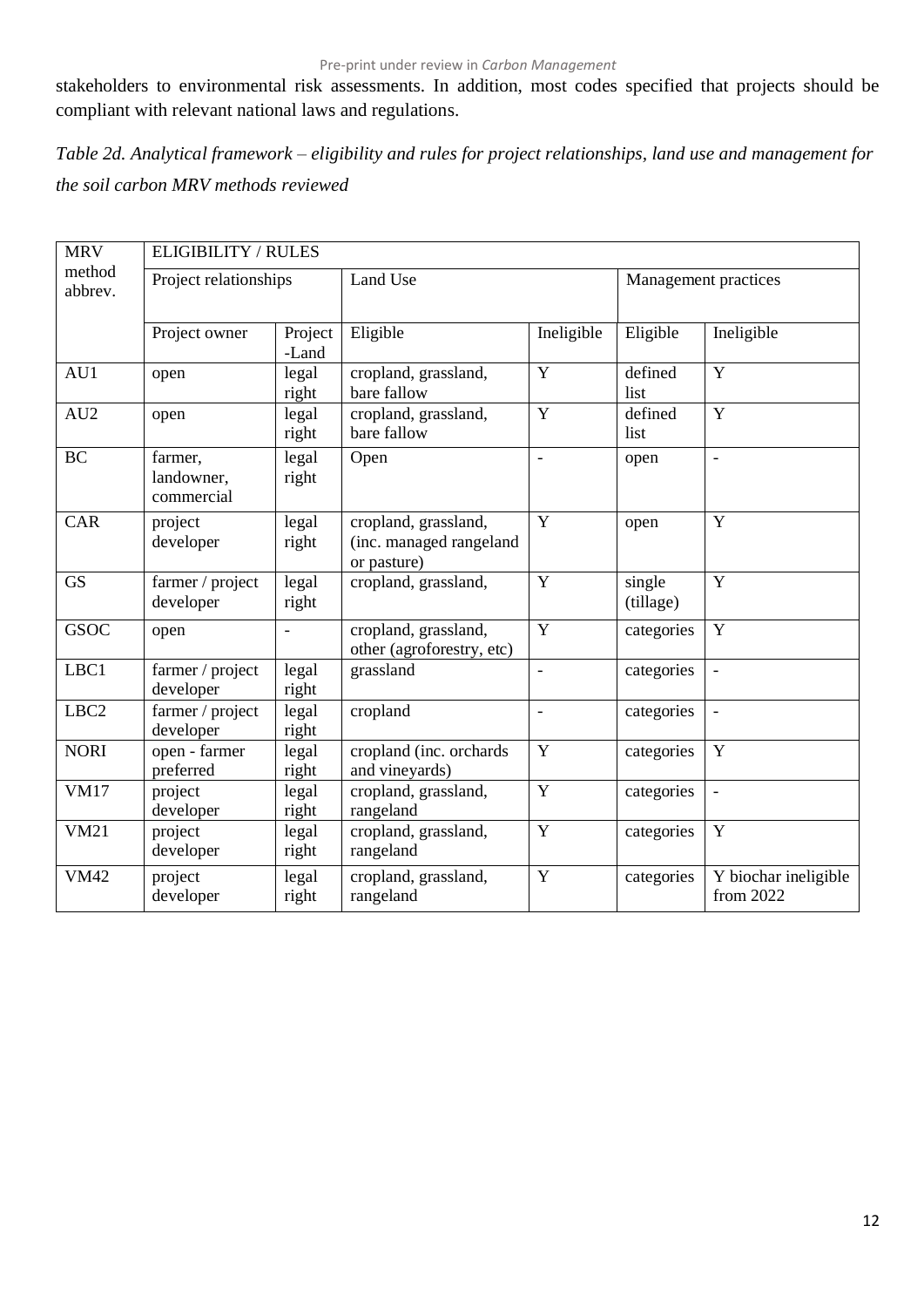| Table 2e. Analytical framework – eligibility and rules for additionality, permanence and other rules for the |
|--------------------------------------------------------------------------------------------------------------|
| soil carbon MRV methods reviewed. $SDG =$ Sustainable Development Goals                                      |

|                                 |                                     | <b>ELIGIBILITY</b> and RULES                                                                  |             |             |                                  |                        |                |                                   |                                         |                          |                                                   |
|---------------------------------|-------------------------------------|-----------------------------------------------------------------------------------------------|-------------|-------------|----------------------------------|------------------------|----------------|-----------------------------------|-----------------------------------------|--------------------------|---------------------------------------------------|
|                                 | Additionality                       |                                                                                               |             |             |                                  | Permanence             |                |                                   |                                         | Other rules / compliance |                                                   |
| <b>MRV</b><br>method<br>abbrev. | surrounding region<br>Management in | other finance options<br>project boundary<br>Management in<br>other barriers<br>legal matters |             |             | period - years or<br>other       | Leakage rules          | Reversal rules | social or environ-<br>mental harm | regulation or ethical<br>considerations | co-benefits              |                                                   |
| AU1                             | $\mathbf Y$                         | Y                                                                                             | $\mathbf N$ | $\mathbf N$ | ${\bf N}$                        | $25$ or $100$          | $\mathbf Y$    | $\mathbf Y$                       | Y                                       | $\mathbf Y$              | $\mathbf N$                                       |
| AU <sub>2</sub>                 | $\mathbf Y$                         | $\mathbf Y$                                                                                   | $\mathbf N$ | ${\bf N}$   | ${\bf N}$                        | 25 or 100              | $\mathbf Y$    | $\mathbf Y$                       | $\mathbf Y$                             | $\mathbf Y$              | ${\bf N}$                                         |
| <b>BC</b>                       | ${\bf N}$                           | $\mathbf N$                                                                                   | $\mathbf N$ | ${\bf N}$   | ${\bf N}$                        | 10                     | ${\bf N}$      | ${\bf N}$                         | $Y -$<br>social                         | ${\bf N}$                | $\mathbf N$                                       |
| <b>CAR</b>                      | Y                                   | Y                                                                                             | Y           | $\mathbf Y$ | $\mathbf Y$ -<br>social<br>norms | 100                    | $\mathbf Y$    | $\mathbf Y$                       | $\mathbf Y$                             | $\mathbf Y$              | $\overline{Y}$ -<br>stacking<br>via SDG<br>tool   |
| <b>GS</b>                       | $\mathbf Y$                         | $\blacksquare$                                                                                | Y           | $\mathbf Y$ | $\frac{1}{2}$                    | fixed<br>20%<br>buffer | $\mathbf Y$    | $\mathbf Y$                       | Y                                       | $\mathbf Y$              | $\mathbf Y$ -<br>stacking<br>using SDG            |
| <b>GSOC</b>                     | $\mathbf Y$                         | $\mathbf Y$                                                                                   | $\mathbf Y$ | ${\bf N}$   | $\mathbf Y$                      | 8                      | Y              | $\mathbf Y$                       | ${\bf N}$                               | ${\bf N}$                | $\overline{N}$                                    |
| LBC1                            | $\mathbf Y$                         | Y                                                                                             | $\mathbf Y$ | $\mathbf Y$ | $\mathbf Y$                      | other                  | $\mathbf Y$    | $\mathbf Y$                       | $\mathbf Y$                             | $\blacksquare$           | Y - listed<br>co-benefits                         |
| LBC <sub>2</sub>                | $\mathbf Y$                         | Y                                                                                             | $\mathbf Y$ | $\mathbf Y$ | $\mathbf Y$                      | other                  | $\mathbf Y$    | $\mathbf Y$                       | $\mathbf Y$                             | $\blacksquare$           | Y - listed<br>co-benefits                         |
| <b>NORI</b>                     | $\mathbf N$                         | Y                                                                                             | $\mathbf N$ | $\mathbf N$ | $\mathbf N$                      | 10                     | $\mathbf Y$    | Y                                 | $\mathbf N$                             | $\mathbf N$              | Y - listed<br>as other<br>ecosystem<br>C benefits |
| <b>VM17</b>                     | $\mathbf Y$                         | Y                                                                                             | Y           | $\mathbf Y$ | Y                                | 100                    | $\mathbf Y$    | $\mathbf Y$                       | $\mathbf Y$                             | $\mathbf Y$              | $\overline{Y}$ -<br>stacking                      |
| <b>VM21</b>                     | $\mathbf Y$                         | $\mathbf Y$                                                                                   | $\mathbf Y$ | $\mathbf Y$ | $\mathbf Y$                      | 100                    | $\mathbf Y$    | $\mathbf Y$                       | $\mathbf Y$                             | $\mathbf Y$              | via Verra<br>Climate,                             |
| <b>VM42</b>                     | Y                                   | Y                                                                                             | Y           | $\mathbf Y$ | Y                                | max. 100               | $\mathbf Y$    | $\mathbf Y$                       | $\mathbf Y$                             | $\mathbf Y$              | community<br>and<br>biodiversity<br>standard      |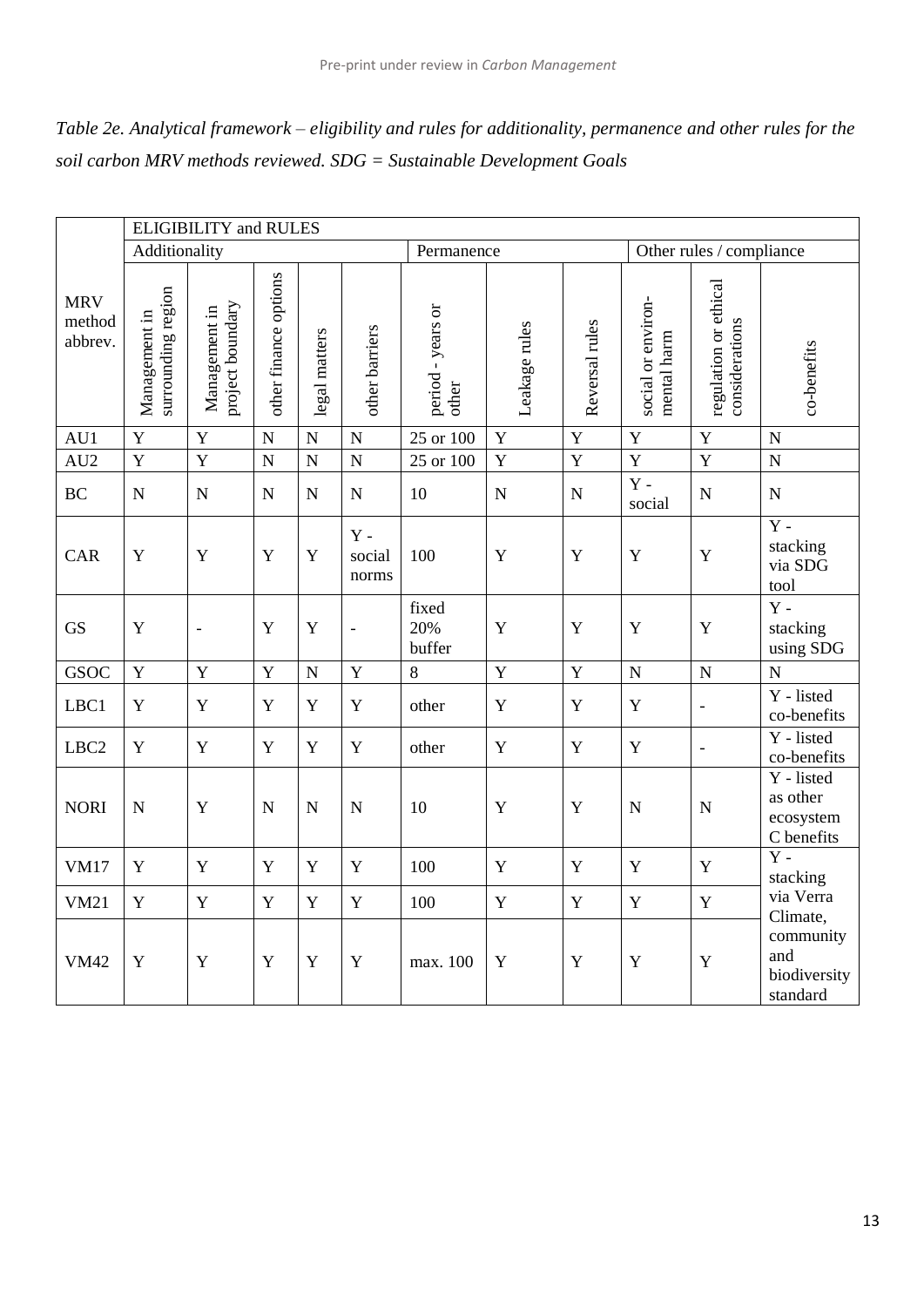#### *Additionality*

In all codes, the objective of additionality (Table 2e) was to demonstrate that carbon sequestration and/or reductions in GHG emission associated with the adoption of new management practices would be greater than "business as usual" and would not happen without incentives from the carbon markets. While there were consistent criteria for additionality across most codes, the details within these varied considerably. Most (10 codes) required that practice(s) were new to the project and not common to a region. Most codes required financial and legal additionality tests (8 and 7 respectively) to show that new practices were not viable without carbon finance nor already required by law (CAR, GS, all VM, both LBC and GSOC - the later for legal only). In some cases, an investment analysis was required to prove that the activity was not economically viable without generating carbon credits (GSOC, VM21 & VM42). Various tools were provided or suggested for this, ranging from bespoke investment analysis tools to approaches such as investment comparison analysis, benchmark analysis or a simple cost analysis. BC took a simpler approach, stating that *'if a landowner can prove that they are adding atmospheric carbon to the soil or trees, they have a right to sell that stored carbon',* whether they would have made these changes anyway or were compelled to do so by law.

#### *Co-benefits and stacking*

Most codes (8) indicated that co-benefits were added value to a project, Table 2e. While CAR allowed stacking of funding from other sources for co-benefits (e.g., improved water quality, reduced flood risk), the other codes did not explicitly state whether they allowed 'stacking' of other funds and BC stated that it did not allow stacking. The potential for co-benefits, for example biodiversity gains, water or soil health improvements, job creation, regional dynamism as outlined in the French codes (LBC1 and LBC2), could be used to improve the prospects of project funding. For example, both French codes supported listing of co-benefits in their carbon registry to allow funders to compare projects, with the expectation that projects with significant co-benefits were likely to attract funding more easily. In other instances, there are options for the application of additional certification standards to demonstrate co-benefits which can be marketed and sold in other marketplaces.

#### *Permanence, leakage and reversals*

All but one code (BC) addressed leakage and reversals to varying degrees (Table 2e); BC considered leakage and reversals to be unlikely with no rules regarding productivity losses. Leakage and reversal rules ranged from monitoring project areas and activities, for example, movement of livestock, land use change, externally sourced organic amendments, liming, removal of woody materials, soil disturbance and redistribution, irrigation controls and productivity loses. Generally, unintentional carbon reversals were taken from credit buffers unless a reversal was intentional which could require compensation payments by the project. GSOC did not distinguish between intentional and unintentional reversals, only requiring reversals over >10% of the project area to be reported. For others, there could be credit deductions or discounting if leakage or reversals were significant. CAR determined that the risk of leakage was low but provided protection from two specific scenarios – displacement of livestock and sustained yield decline,

There was a large difference between codes in the requirements for permanence i.e., after the crediting period of a project has ended (Table 2e). Ten codes stipulated that permanence was required for a defined period which ranged from 8 years (GSOC), 10 years (NORI and BC), up to 25 years (AU1 and AU2) and upto 100 years (CAR and all three VM codes), all supported by periodical regular monitoring and reporting (Tables 2f and 2g). Three codes (GS, LBC1 and LBC2) adopted a different approach by applying credit discounts (up to 20%) over the project period to account for post-project non-permanence, leakage and reversals (Table 2e).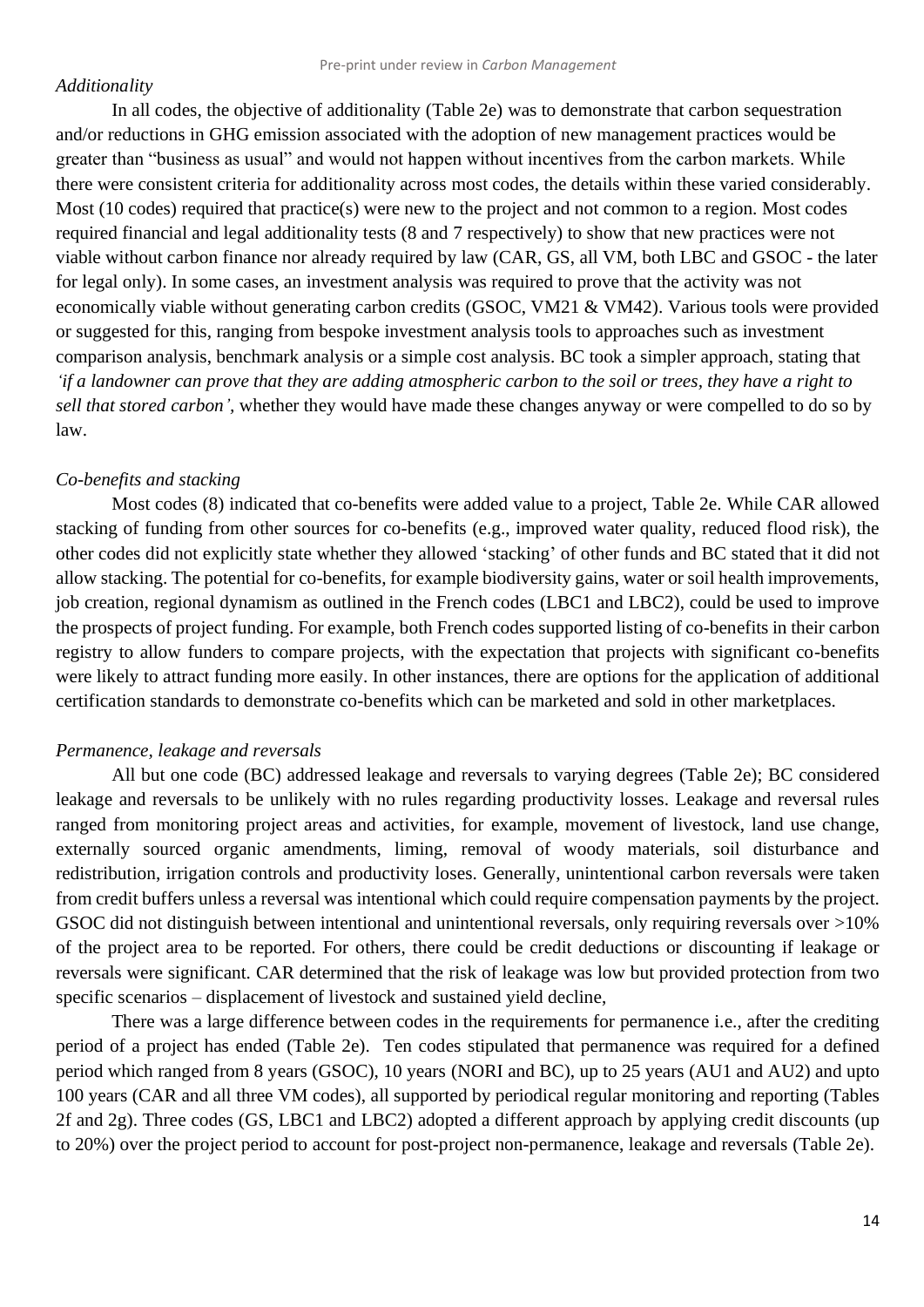## *Table 2f. Analytical framework – project administration using the soil carbon MRV methods reviewed*

|                    |                                                   |                          |                                                                                                  | PROJECT - REGISTRATION AND CONTRACTING |                               |                          |                          |                                        |                                 |                                                     |                                        |
|--------------------|---------------------------------------------------|--------------------------|--------------------------------------------------------------------------------------------------|----------------------------------------|-------------------------------|--------------------------|--------------------------|----------------------------------------|---------------------------------|-----------------------------------------------------|----------------------------------------|
|                    |                                                   |                          | <b>Registration Process</b>                                                                      |                                        | Project contract and policies |                          |                          |                                        |                                 | Complaints /                                        | disputes                               |
| MRV method abbrev. | Registration review<br>process                    | Registration costs       | URL links to registry                                                                            | project contract duration              | Land Management<br>Strategy   | Data Ownership           | Data Disclosure          | Changes allowed during<br>project term | Changes to practices<br>allowed | resolution and complaints<br>Procedures for dispute | Project disqualification<br>conditions |
| AU1                | internal                                          | $\frac{1}{2}$            | https://regulatorypo<br>rtal.asic.gov.au/                                                        | permanence<br>period                   | Y                             | $\mathbf N$              | $\overline{\phantom{a}}$ | Y                                      | Y                               | ${\bf N}$                                           | $\mathbf Y$                            |
| AU <sub>2</sub>    | internal                                          | $\overline{\phantom{a}}$ | https://regulatorypo<br>rtal.asic.gov.au/                                                        | permanence<br>period                   | Y                             | $\mathbf N$              | $\blacksquare$           | Y                                      | Y                               | tbc                                                 | $\mathbf Y$                            |
| <b>BC</b>          | internal                                          | Y                        | <b>BCarbon</b><br>blockchain registry                                                            | min 10 years                           | $\mathbf N$                   |                          | $\overline{\phantom{a}}$ | Y                                      | $\mathbf Y$                     |                                                     | $\mathbf Y$                            |
| CAR                | internal<br>$\hspace{0.1mm} +$<br>indepen<br>dent | Y                        | https://thereserve2.<br>apx.com/myModul<br>$e$ /rpt/myrpt.asp?r=1<br>11                          | permanence<br>period<br>(usually)      | $\mathbf N$                   | Y                        | Y                        | Y                                      | Y                               | Y                                                   | $\mathbf Y$                            |
| <b>GS</b>          | internal<br>$+$<br>indepen<br>dent                | Y                        | https://registry.gold<br>standard.org/project<br>$s?q = \&page = 1$                              | 5 yr<br>renewable                      | $\mathbf N$                   | N                        | Y                        | Y                                      | $\mathbf N$                     | $\mathbf Y$                                         | $\mathbf Y$                            |
| <b>GSOC</b>        | $\overline{\phantom{0}}$                          | $\overline{\phantom{a}}$ |                                                                                                  |                                        | $\mathbf N$                   | $\mathbf N$              | $\blacksquare$           | $\overline{\phantom{0}}$               | $\overline{\phantom{0}}$        | ${\bf N}$                                           | ${\bf N}$                              |
| LBC1               | internal                                          | $\overline{\phantom{a}}$ | https://www.ecolog<br>ie.gouv.fr/label-<br>bas-carbone#scroll-<br>$\overline{\mathbf{3}}$<br>nav | min 5 yrs                              | $\overline{\phantom{0}}$      | $\overline{\phantom{a}}$ | Y                        | Y                                      | $\mathbf Y$                     | ÷,                                                  | $\mathbf Y$                            |
| LBC <sub>2</sub>   | internal                                          |                          | https://www.ecolog<br>ie.gouv.fr/label-<br>bas-carbone#scroll-<br>$\frac{nav - 3}{2}$            | min 5 yrs                              |                               | $\overline{\phantom{a}}$ | $\mathbf Y$              | Y                                      | $\mathbf Y$                     |                                                     | $\mathbf Y$                            |
| <b>NORI</b>        | internal                                          | $\mathbf N$              | https://nori.com/reg<br>istry                                                                    | project<br>duration (10<br>yrs)        | ${\bf N}$                     | Y                        | $\mathbf Y$              | $\mathbf Y$                            | Y                               | Y                                                   | Y                                      |
| <b>VM17</b>        | internal<br>$\boldsymbol{+}$<br>indepen<br>dent   | Y                        | https://registry.verr<br>a.org/                                                                  | project<br>duration                    | $\mathbf N$                   | Y                        | $\mathbf Y$              | $\mathbf Y$                            | Y                               | $\mathbf Y$                                         | $\mathbf Y$                            |
| <b>VM21</b>        | internal<br>$\boldsymbol{+}$<br>indepen<br>dent   | Y                        | https://registry.verr<br>a.org/                                                                  |                                        | ${\bf N}$                     | Y                        | $\mathbf Y$              | Y                                      | Y                               | Y                                                   | $\mathbf Y$                            |
| <b>VM42</b>        | internal<br>$\boldsymbol{+}$<br>indepen<br>dent   | Y                        | https://registry.verr<br>a.org/                                                                  | project<br>duration                    | ${\bf N}$                     | Y                        | $\mathbf Y$              | $\mathbf Y$                            | $\mathbf Y$                     | Y                                                   | $\mathbf Y$                            |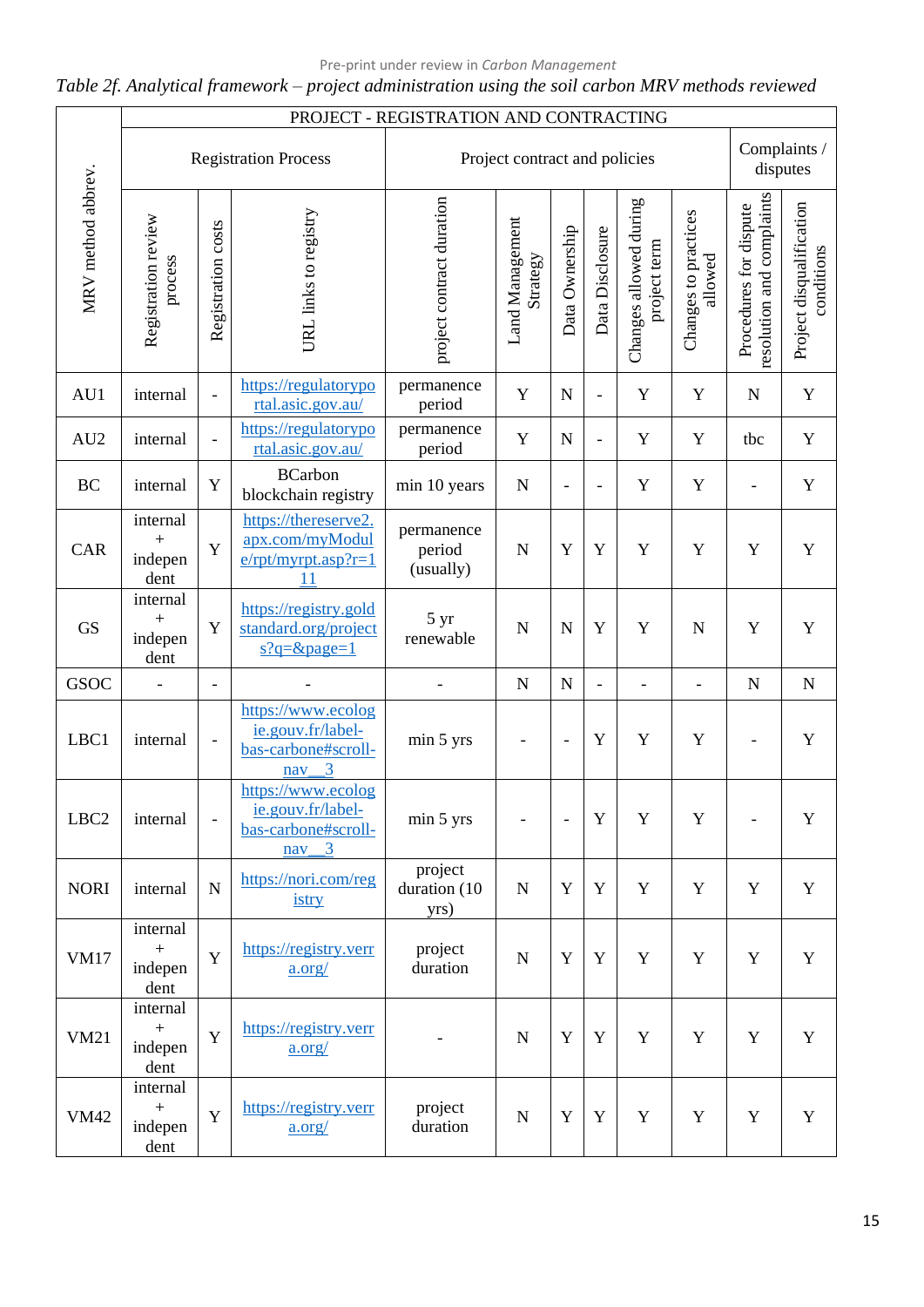#### *3.3 Project administration*

## *Project account and registration*

The process of setting up a new soil carbon project typically involved opening an account with a code owner organisation with affiliated registries, except RECSOIL (FAO) which was inactive (Table 2f). After registration, a proposed project would prepare all relevant documentation to demonstrate that the project met eligibility requirements, a reliable baseline had been established and verifiable carbon credits could be generated from the methods used. Two codes (CAR and GS) listed projects publicly after an initial review of eligibility (and submission of a draft project design document and stakeholder consultation report in the case of GS) before projects were formally registered after the first verification report had been accepted.

### *Project approval*

Projects were reviewed and approved (Table 2f) through internal processes (both AU, BC and both LBC) or internal plus independent processes (all Verra, GS, CAR) with all codes assessing project eligibility, defined project boundaries, including "temporal boundaries" (start/end dates), and maps showing boundaries of all eligible land at the start of the project, from entire farms, individual parcels of land within a farm or multiple farms/fields across a region. BC also required these maps to show soil types. In CAR and VM21, project boundaries focussed on GHG sources or carbon pools, rather than physical boundaries, unless these are relevant to the calculation of GHG emissions. Soil carbon stock / GHG emission baselines and intervention scenarios for change were required as part of project approval for all codes. Whether this required modelling with or without measurement (of soil carbon stocks) would depend on the code's allowable approaches and project scope. In all instances records for past land use and management were required along with details on the strategy for adoption of eligible management. For AU codes, all this information would be contained in a land management strategy (including assessment of limitations and risks), (Table 2f). All codes required details on planned monitoring and record keeping to the end of the permanence period and an assessment of anticipated carbon credits (Table 2g). A pre-implementation additionality assessment typically formed part of the validation processes in all the codes reviewed.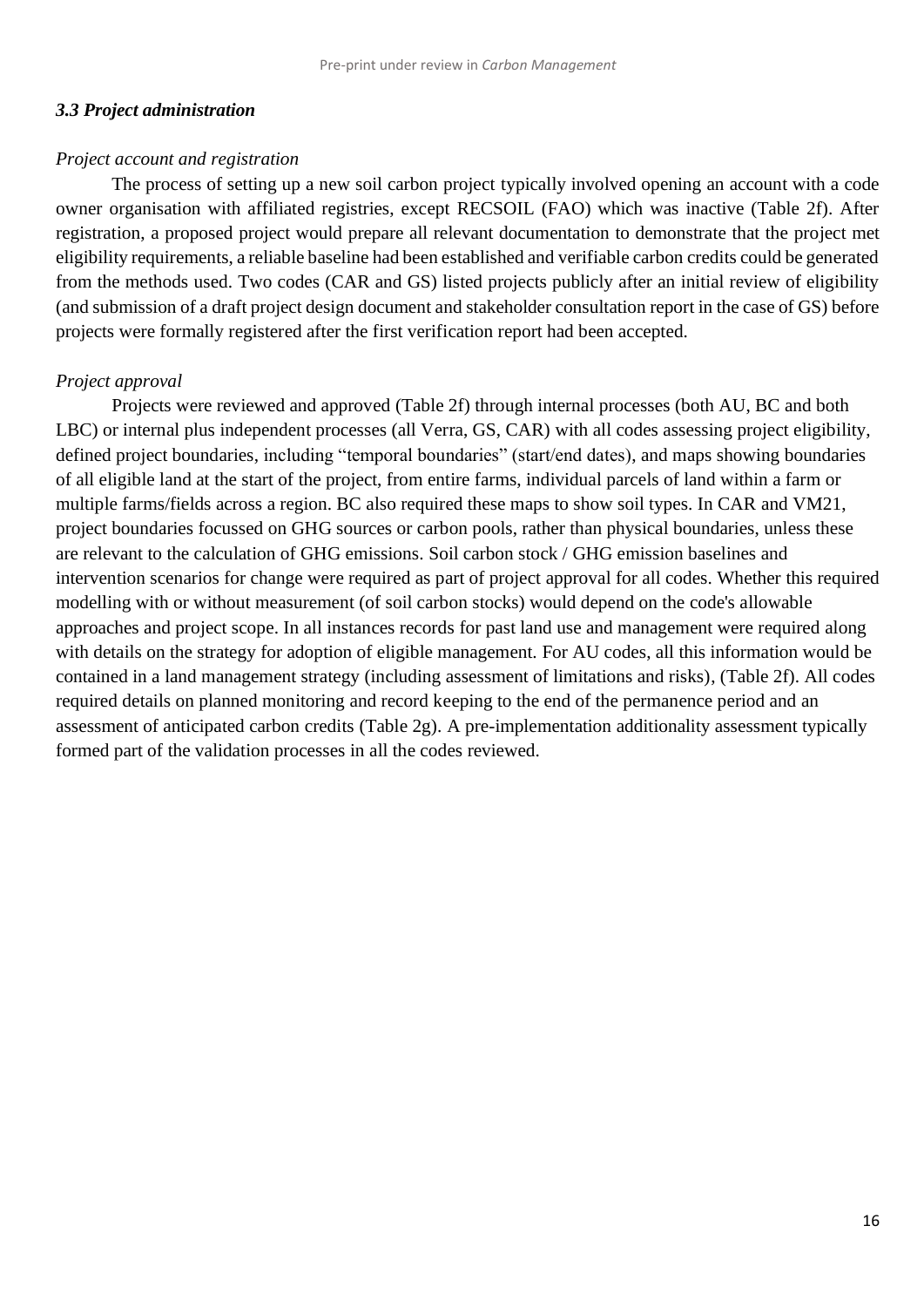*Table 2g. Analytical framework – project baselines and reporting for the soil carbon MRV methods reviewed.* https://www.fao.org/global-soil-partnership/glosolan/soilanalysis/sops/volume-2-2/en/

|                    | <b>PROJECT - BASELINES</b>          |                                             |                                                                        |                |                                                   |                                                                                                         |                        |                                    | PROJECT REPORTING                                      |                                               |                                    |             |                          |  |  |
|--------------------|-------------------------------------|---------------------------------------------|------------------------------------------------------------------------|----------------|---------------------------------------------------|---------------------------------------------------------------------------------------------------------|------------------------|------------------------------------|--------------------------------------------------------|-----------------------------------------------|------------------------------------|-------------|--------------------------|--|--|
|                    | Setting the baseline                |                                             |                                                                        | Allowable data |                                                   |                                                                                                         |                        |                                    | Frequency of reporting                                 |                                               | Other aspects of                   |             |                          |  |  |
|                    |                                     |                                             | sources                                                                |                |                                                   |                                                                                                         |                        |                                    |                                                        |                                               | reporting                          |             |                          |  |  |
| MRV method abbrev. | Baseline type                       | back for baseline<br>Historical look-       | Regional data<br>Farm records<br>Modelling<br>Scientific<br>literature |                | financial support<br>Grants or other<br>available | $\begin{array}{c} \mathrm{project}\,/\, \mathrm{farm}\\ \mathrm{records}\,(\mathrm{years}) \end{array}$ | measured SOC<br>stocks | modelled GHGs<br><b>SOC</b> stocks | Are reporting<br>templates<br>provided                 | Data management<br>tools provided             | Do farmers have<br>to keep records |             |                          |  |  |
| AU1                | fixed                               | $3-10$                                      | Y                                                                      | Y              | Y                                                 | $\overline{\phantom{a}}$                                                                                | Y upto                 | $1-5$                              | $\leq$                                                 | $1-5$                                         | Y                                  | $\mathbf N$ | Y                        |  |  |
| AU <sub>2</sub>    | fixed                               | $3 - 10$                                    | $\mathbf Y$                                                            | Y              | $\mathbf Y$                                       |                                                                                                         | AU\$5000               | $1-5$                              | $\leq 5$                                               | $1 - 5$                                       | $\mathbf Y$                        | $\mathbf N$ | $\mathbf Y$              |  |  |
| $\rm BC$           | open                                | $3-10$                                      | $\mathbf Y$                                                            | Y              | $\mathbf Y$                                       | Y                                                                                                       | $\mathbf N$            |                                    | $\overline{\leq}$                                      |                                               | $\mathbf N$                        | $\mathbf N$ | $\mathbf Y$              |  |  |
| CAR                | dynamic ("matched" or<br>"blended") | min 3, must include 1<br>full crop rotation | $\mathbf Y$                                                            | Y              | Y                                                 | Y                                                                                                       | $\overline{N}$         | $1-5$                              | $\overline{\leq}5$                                     | $\leq$ 5, typically after a<br>cropping cycle | $\mathbf Y$                        | $\mathbf Y$ | Y                        |  |  |
| <b>GS</b>          | fixed average                       | min 5                                       | Y                                                                      | Y              | Y                                                 | Y                                                                                                       | $\mathbf N$            | annual<br>and 5                    | at performance certification, depending on<br>approach |                                               | Y                                  | Y           | Y                        |  |  |
| <b>GSOC</b>        | fixed                               | $3-10$                                      | $\mathbf Y$                                                            | Y              | Y                                                 | Y                                                                                                       | $\mathbf N$            | $5 - 10$                           | $\leq 5$                                               | $1 - 5$                                       | ${\bf N}$                          | $\mathbf N$ | $\mathbf Y$              |  |  |
| LBC1               | fixed average                       | $\overline{4}$                              | $\mathbf Y$                                                            | Y              | $\mathbf N$                                       | Y                                                                                                       | $\mathbf N$            | 5                                  | $\leq 5$                                               | $\leq 5$                                      | ${\bf N}$                          |             | $\mathbf Y$              |  |  |
| LBC <sub>2</sub>   | fixed average                       | $\overline{3}$                              | $\mathbf Y$                                                            | Y              | Y                                                 | Y                                                                                                       | $\mathbf N$            | 5                                  | $\leq 5$                                               | $\leq 5$                                      | ${\bf N}$                          | L.          | Y                        |  |  |
| <b>NORI</b>        | dynamic                             | up to 5                                     | Y                                                                      | Y              | Y                                                 | Y                                                                                                       | $\mathbf N$            | $1 - 5$                            | $\leq$ 3                                               | yearly and 10 year<br>averages                | $\mathbf Y$                        | Y           | $\mathbf Y$              |  |  |
| <b>VM17</b>        | other -model equilibrium            | 5 for most                                  | Y                                                                      | Y              | Y                                                 | Y                                                                                                       | $\mathbf N$            | annually                           |                                                        | part of project<br>sampling plan              | $\mathbf Y$                        | $\mathbf N$ | Y                        |  |  |
| VM21               | fixed average                       | $\overline{a}$                              | Y                                                                      | Y              | Y                                                 | Y                                                                                                       | $\mathbf N$            | intervals<br>of $\leq$ 5           | $\leq 5$                                               | $\leq 5$                                      | Y                                  | ${\bf N}$   | $\overline{\phantom{a}}$ |  |  |
| <b>VM42</b>        | dynamic -matched or<br>blended      | min 3, must include 1<br>full crop rotation | Y                                                                      | Y              | Y                                                 | Y                                                                                                       | $\mathbf N$            | intervals<br>of $\leq$ 5           | $\leq 5$                                               | $\leq 5$                                      | Y                                  | $\mathbf N$ | Y                        |  |  |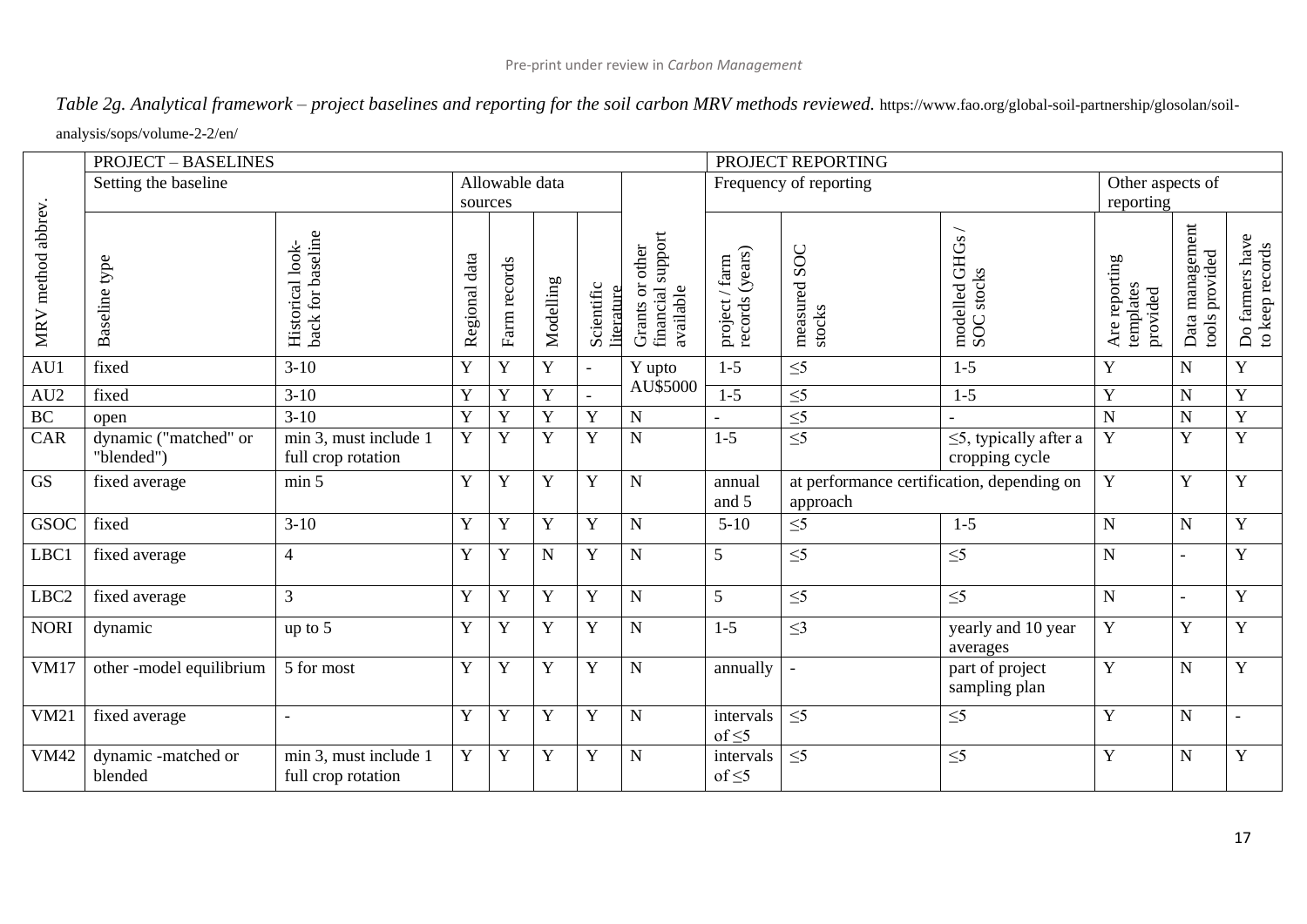*Table 2h. Analytical framework – Quantification for the soil carbon MRV methods reviewed. \* see https://www.fao.org/global-soil-partnership/glosolan/soilanalysis/sops/volume-2-2/en/;* WB = Walkley Black; DC = dry combustion; FD = fixed depth; ESM = equivalent soil mass; <sup>SL</sup> = standard lab procedure; I = internal; ID = independent; C = conventional; GR = gamma radiation;  $P = prior$  approval required

|                    |                                                                            |                          |                              |                                     |                               |                                   |                                           |                                      | <b>OUANTIFICATION - MEASUREMENT AND MODELLING</b>                      |                  |                            |                                 |                             |                              |                              |                                                    |                                      |                              |                                          |                                   |
|--------------------|----------------------------------------------------------------------------|--------------------------|------------------------------|-------------------------------------|-------------------------------|-----------------------------------|-------------------------------------------|--------------------------------------|------------------------------------------------------------------------|------------------|----------------------------|---------------------------------|-----------------------------|------------------------------|------------------------------|----------------------------------------------------|--------------------------------------|------------------------------|------------------------------------------|-----------------------------------|
|                    |                                                                            | Soil sampling            |                              |                                     |                               | SOC stock baseline and monitoring |                                           |                                      | Modelling: SOC stock and/or GHG emission baseline and potential change |                  |                            |                                 |                             |                              |                              |                                                    |                                      |                              | Uncertainty                              |                                   |
| MRV method abbrev. | $\operatorname*{sampling}% \left( \mathcal{M}\right)$<br>rategy<br>Defined | Minimum depth (cm)       | Sampling (cm) below<br>30 cm | $\mathrm{SOC}\%$ analytical methods | Stock calculations<br>defined | Calculations                      | determination method<br>Soil bulk density | which models are<br>approved         | emissions included<br>direct soil GHG                                  | Are non-soil GHG | How are models<br>approved | Reference databases<br>mandated | Emission factors<br>allowed | Model calibration<br>defined | Model validation<br>mandated | Historical timescale<br>baseline models<br>(years) | timescales (years)<br>Quantification | Model uncertainty<br>defined | uncertainty<br>Sampling uncer<br>defined | Analytical uncertainty<br>defined |
| AU1                | Y                                                                          | 30                       | to 100                       | DC or spectral                      | Y                             | <b>FD</b>                         | C or GR                                   | defined<br>calculations              | $CO2/ N2O/CH4$                                                         | Y                | T                          | Y                               | Y                           | N                            | $\mathbf N$                  | 10                                                 | $\overline{a}$                       | $\mathcal{L}$                | Y                                        | Y                                 |
| AU <sub>2</sub>    | Y                                                                          | 30                       | to 100                       | DC or spectral                      | Y                             | <b>ESM</b>                        | $\mathrm{C}$ or $\mathrm{GR}$             | defined<br>calculations              | $CO2/ N2O/CH4$                                                         | Y                | tbc                        | Y                               | Y                           | N                            | Y                            | 5                                                  | $\overline{a}$                       | $\sim$                       | Y                                        | Y                                 |
| <b>BC</b>          | Y                                                                          | open                     | 100                          | open <sup>P</sup>                   | Y                             | FD or<br><b>ESM</b>               | $\mathbf{C}$                              | open                                 |                                                                        | N                |                            | N                               |                             | N                            |                              |                                                    | $\overline{a}$                       | N                            | Y                                        | N                                 |
| CAR                | Y                                                                          | 30                       | 100<br>ideal                 | $DC$                                | $\mathbf Y$                   | FD                                | $\mathbf C$                               | open                                 | $CO2/ N2O/CH4$                                                         | Y                | $I+ID$                     | $\mathbf N$                     | Y                           | Y                            | $\mathbf Y$                  | min 2(1)<br>crop<br>cycle)                         | 10/<br>credit<br>period              | $\mathbf Y$                  | Y                                        | $\mathbf Y$                       |
| GS                 | Y                                                                          | 20<br><b>or</b><br>30    | 50 cm<br>pits                | DC, spectral or<br><b>VM42</b>      | Y                             | <b>FD</b>                         | open                                      | open: RothC,<br>Century<br>mentioned | $CO2 (N2O/CH4)$                                                        | Y                | -1                         | Y                               | Y                           | N                            | Y                            | $\sim$                                             | $\overline{a}$                       | Y                            | N                                        | N                                 |
| GSOC               | Y                                                                          | 30                       | 100                          | DC, WB<br>spectral*                 | Y                             | FD and<br><b>ESM</b>              | $\overline{C}$                            | open                                 | $CO2/ N2O/CH4$                                                         | Y                |                            | N                               | Y                           | N                            | Y                            | $\sim$                                             | 20                                   | N                            | N                                        | N                                 |
| LBC1               | N                                                                          | $\sim$                   | $\blacksquare$               |                                     | $\overline{\phantom{a}}$      | <b>FD</b>                         |                                           | CAP'2ER®                             | $CO2/ N2O/ CH4$                                                        | Y                | $\mathbf I$                | Y                               | Y                           |                              |                              |                                                    |                                      | $\mathbf N$                  |                                          | $\sim$                            |
| LBC <sub>2</sub>   | Y                                                                          | 30                       | N                            | open <sub>SL</sub>                  | Y                             | <b>FD</b>                         | $\overline{\phantom{a}}$                  | AMG, STICS,<br><b>MAELIA</b>         | CO <sub>2</sub> / N <sub>2</sub> O                                     | Y                | I                          | Y                               | Y                           | $\overline{\phantom{a}}$     | $\overline{\phantom{a}}$     |                                                    | $\overline{a}$                       | N                            | Y                                        | N                                 |
| <b>NORI</b>        | $\overline{\phantom{a}}$                                                   | $\overline{\phantom{a}}$ | $\overline{\phantom{a}}$     |                                     | $\overline{\phantom{a}}$      | <b>FD</b>                         | $\overline{\phantom{a}}$                  | Soil Metrics<br>Platform             | $CO2/ N2O/CH4$                                                         | Y                | ID                         | Y                               | Y                           | N                            | $\overline{\phantom{a}}$     | 3                                                  | 10                                   | N                            | N                                        | N                                 |
| <b>VM17</b>        | Y                                                                          | $\sim$                   | $\overline{\phantom{a}}$     | $\text{open}^{\text{SL}}$           | $\overline{\phantom{a}}$      | $\overline{a}$                    | $\overline{\phantom{0}}$                  | RothC                                | CO2/ N2O/ CH <sub>4</sub>                                              | Y                | Т                          | Y                               | Y                           | Y                            | Y                            | $\overline{a}$                                     | $\overline{a}$                       | Y                            | Y                                        | $\mathbf N$                       |
| VM21               | Y                                                                          | 30                       | 100                          | open <sup>SL</sup>                  | Y                             | <b>FD</b>                         | $\mathbf C$                               | <b>DNDC</b>                          | $CO2/ N2O/CH4$                                                         | Y                | ID                         | N                               | Y                           | Y                            | Y                            | up to 5                                            | $\overline{a}$                       | Y                            | N                                        | Y                                 |
| <b>VM42</b>        | N                                                                          | 30                       | 100<br>ideal                 | DC, WB<br>spectral*                 | Y                             | FD                                | $\mathbf C$                               | open                                 | $CO2/ N2O/ CH4$                                                        | Y                | ID                         | N                               | Y                           | Y                            | Y                            | $\geq 3 + 1$<br>rotation                           | $\blacksquare$                       | Y                            | Y                                        | Y                                 |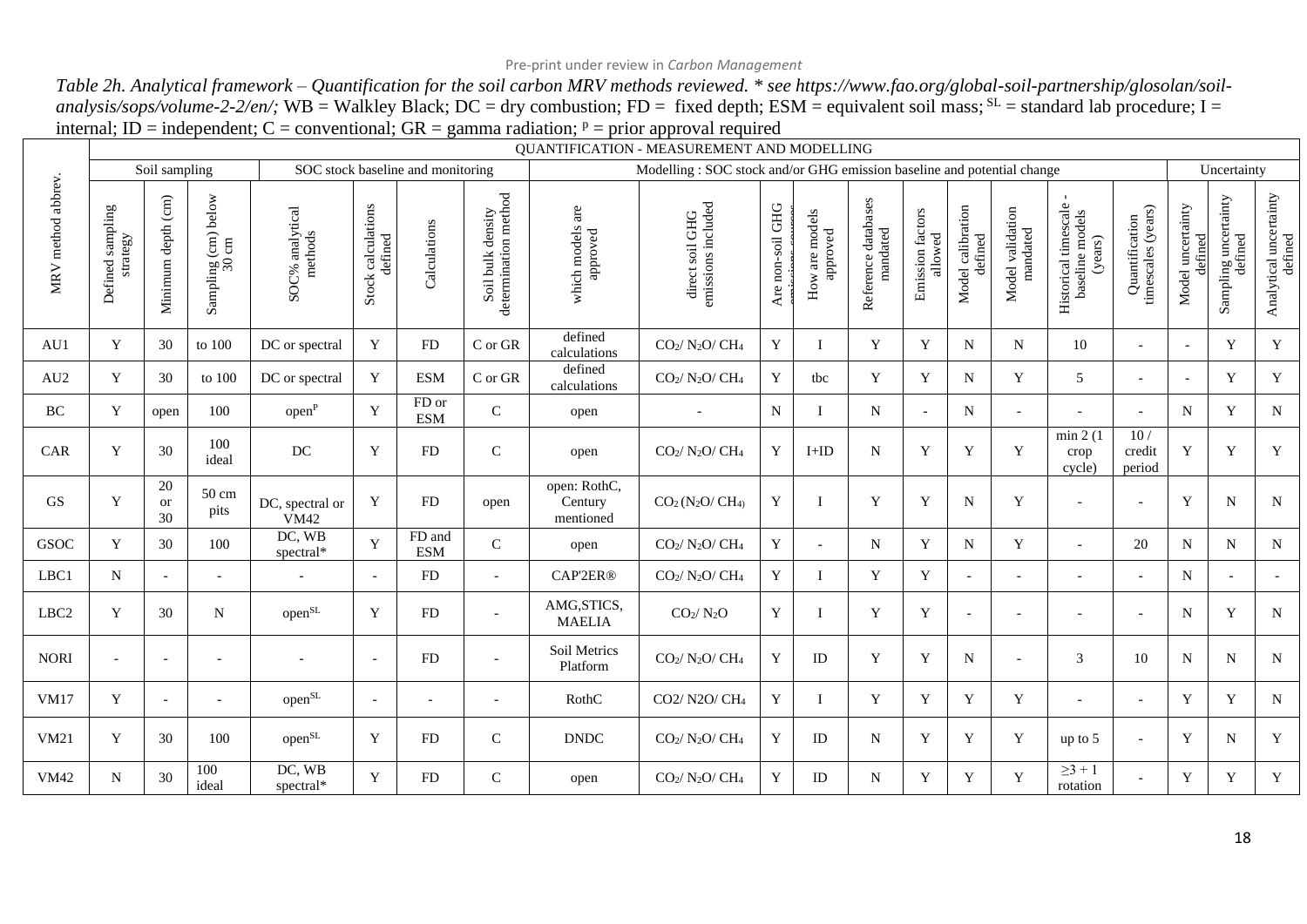#### *3.4 Measurement, reporting and verification (MRV)*

The collection of MRV data was a common requirement in all codes. Project MRV costs differed greatly between projects but were difficult to establish in full reflecting, amongst other factors, commercial contracting arrangements, methods used and local economies. However, MRV costs would be greatest for a project with permanence of 100 years compared to a project with permanence of 8 years or a fixed discount. In recognition of the potential barrier from MRV costs, the Australian Government offered grants to support SOC stock baseline measurement costs for projects following both AU codes (see Table 2g).

#### *Baselines*

Baselines at the start of a project are the foundation for all MRV activities, whether SOC stocks and/or GHG emissions. There were three generic approaches to setting project baselines across 10 codes: fixed, fixed average and dynamic (Table 2g). Fixed and fixed average baselines were set at the project start prior to new management; fixed baseline (GSOC, AU1, AU2) was determined for each field while fixed average baselines (LBC1, LBC2, GS, VM17) were determined from a sub-sample of fields. Dynamic baselines (VM42, NORI, CAR) would be reevaluated as part of MRV and revised, if necessary, to reflect changed circumstances in the project or project region. BC did not specify a specific approach for baselines, instead projects would be required to demonstrate that an appropriate approach.

In all cases, setting baselines was reliant upon the amount, quality and period of data available for a field, farm, region and country (Table 2g). Most codes specified that historic data was required, varying from 3, 4, 5 to 10 years prior to project commencement or, for 1 code (VM42), for at least 1 full rotational cycle. For all codes except AU1 and AU2, projects could use other data sources to supplement project specific data in setting baselines e.g., scientific literature and IPCC emission factors. All codes required modelling for baselines and quantification to be calibrated to a project's local conditions.

#### *Project delivery of MRV*

Most of the codes (11) required projects to deliver MRV on a regular basis, typically between 1 and 5 years (Table 2g). CAR and GS indicated MRV after a full cropping cycle while NORI required annual, plus a 10 yearly average MRVs. All MRV required farm and field management records as well as quantification of soil carbon stocks and / or GHG emissions. Most codes provided data reporting templates to aid in the collection of data (GSOC, CAR, GS, NORI, all VM and both LBC codes.) although for some these were intended to guide reporting and use was not a stipulation. In all cases, aspects of MRV had to be maintained at defined intervals until the end of the contracted requirements which could be the project end (NORI, GS, VM17, VM42, LBC1, LBC2) or duration of the permanence period (AU1, AU2, CAR).

Methods to quantify soil carbon sequestration and/or GHG reductions differed across the codes (Table 2h), partly reflecting allowable approaches and carbon scope in combination with experiences, affiliations, and evidence for using particular techniques, models and analyses. Quantification of uncertainty from measurement and modelling was also addressed to varying degrees and reflected in crediting e.g., buffers, insurance, clawbacks (as outlined above). Direct measurement of soil carbon stocks was required in all codes except NORI, which used a modelling soil metrics platform alone and VM17 which only quantified GHG emissions. The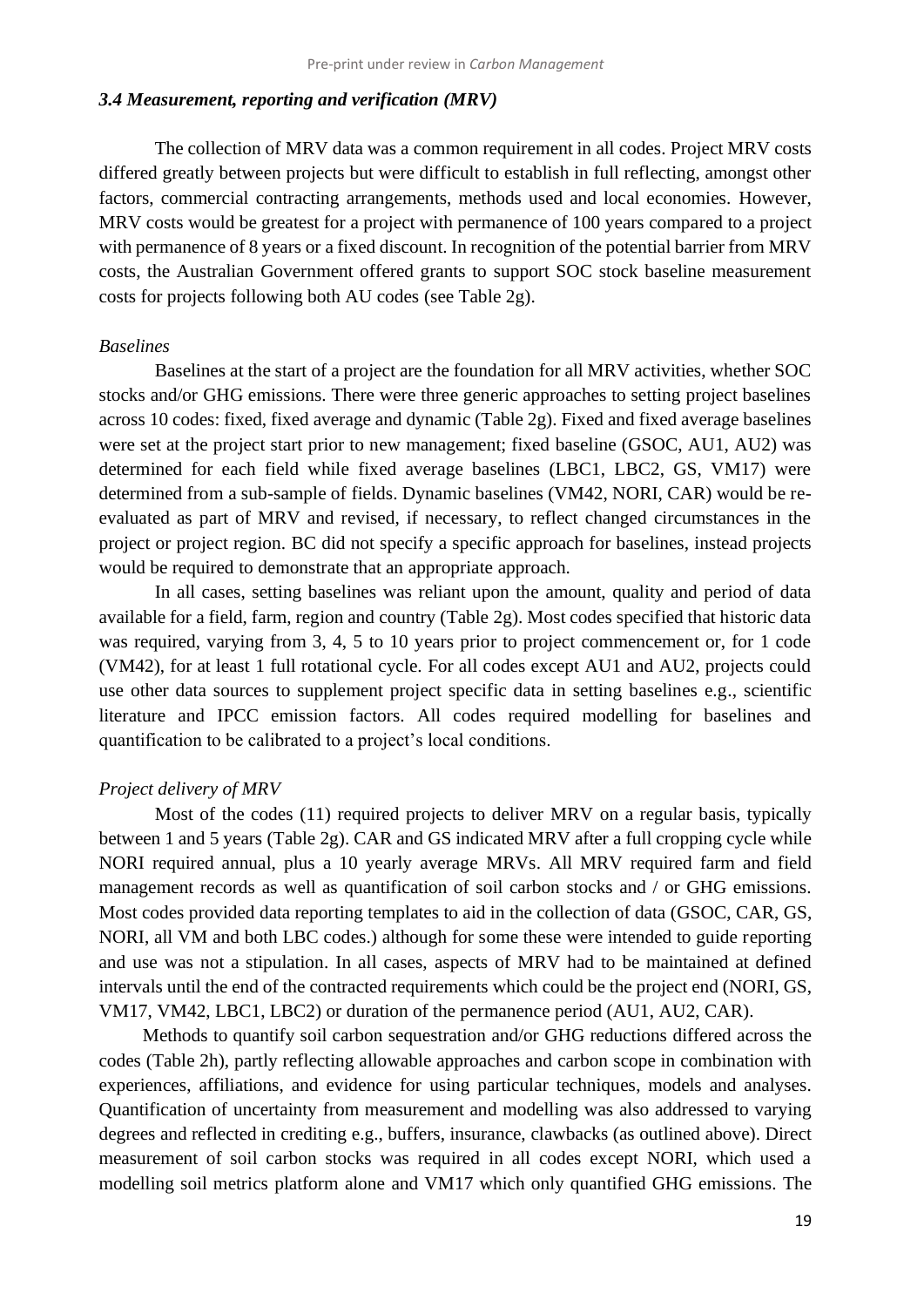minimum soil depth for the quantification of soil carbon stocks was predominately 0 to 30 cm. BC specified no set soil depth while GS allowed a depth of 0-20 cm for a particular method. Four methods (GSOC, AU1, AU2, CAR) indicated that a SOC stock depth beyond 30 cm and up to 100 cm was ideal, corresponding to IPCC guidance. Specifications for laboratory analyses for SOC content (%) and bulk density were covered in varying degrees of detail with respect to allowable methods, quality control and measurement errors. For example, the Australian codes allow the use of either combustion or spectral methods with suitable calibration whilst 4 codes recommended dry combustion as the only method for the determination of soil carbon content (GSOC, CAR, WM21, VM42, BC). Three codes indicated that the soil carbon stock could be determined using the 'equivalent soil mass' either in addition to (GSOC, BC) or instead of (AU2) the traditional and widely used 'fixed depth' method of multiplying SOC concentration by bulk density to a fixed soil depth. The equivalent soil mass method is recommended for comparing SOC stock changes in managed ecosystems, to overcome the effect of bulk density changes that commonly occur from implementing new management practices (von Haden et al., 2020).

Modelling GHG emissions (baselines and potential reductions) and/or potential soil carbon sequestration also varied across the codes (Table 2h). Four codes prescribed the use of specific models or modelling platforms (e.g., RothC for VM17, Soil Metrics for NORI, CAP'2ER® for LBC1 and LBC2). Other codes indicated that the model selection was open to suitable models that met calibration and validation requirements (e.g., CAR, VM42, GS, GSOC and BC). All codes required calibration and validation to local circumstances using suitable data although calibration and validation specifications and model approval varied across the codes. For example, reference datasets were mandated in LBC1, LBC2, AU1, AU2, and NORI while CAR and Verra codes specified model calibration. Timescales in modelling to predict potential soil carbon sequestration were indicated in three codes (GSOC, NORI and CAR) and open for other codes. For all codes, modelling at regular intervals was required over the duration of the contract or permanence period.

### *Commercialisation*

#### *Registries, crediting periods and credit issuance*

All registries affiliated with codes and code owner organisations issued their own carbon credit units (Table 2i). Three codes (AU, NORI) were involved with the direct sale of soil carbon credits whilst 5 codes were not (CAR, GS and Verra) with credits sold in the wider marketplace through various mechanisms. BC and LBC worked with multiple intermediaries. Project owners (generally termed "project developers) entered into contracts with investors for the payment of credits, and with farmers for subsequent payments where relevant. Projects maintained separate contracts with codes for project operations and permanence requirements.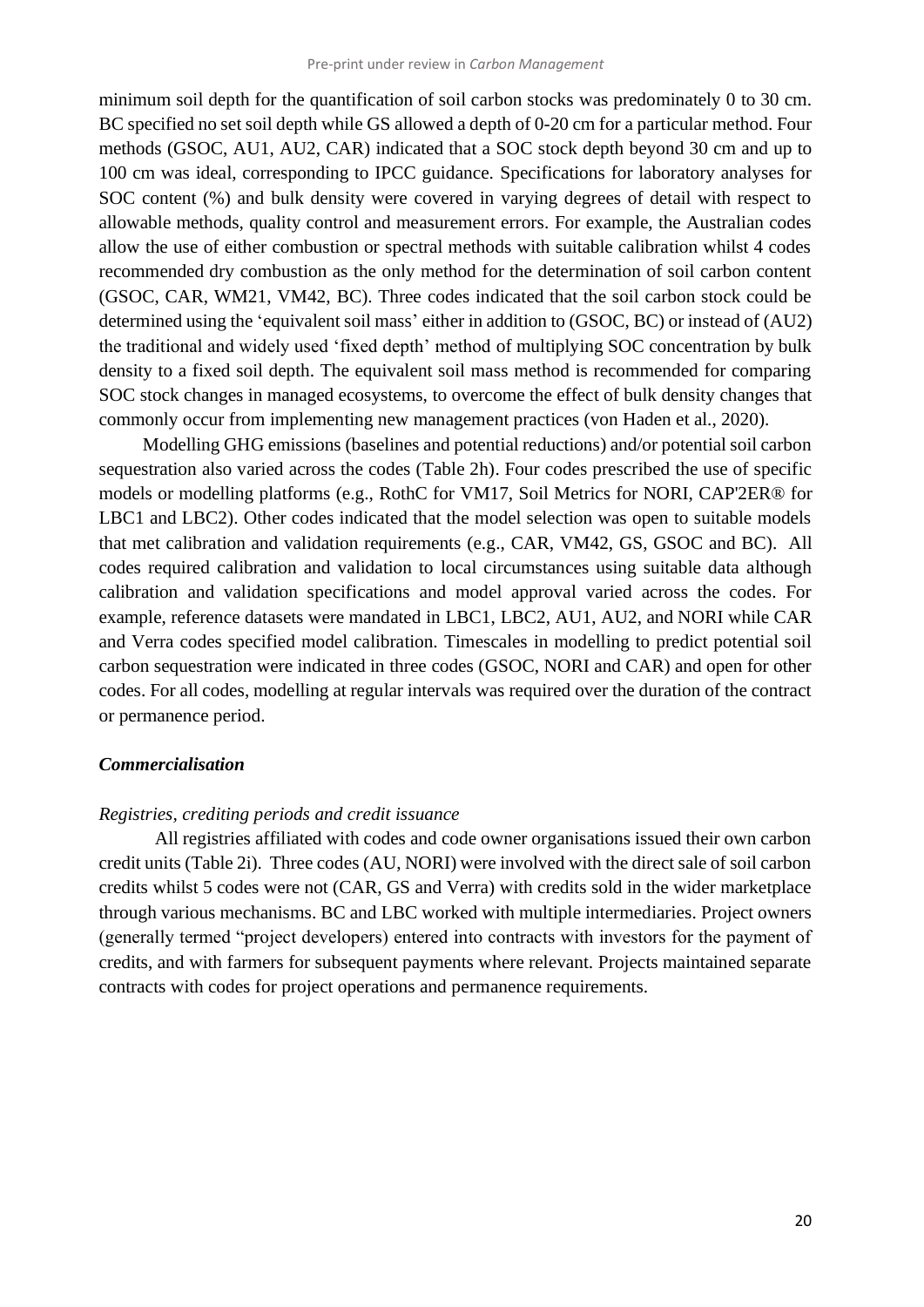|                    | <b>CREDIT ISSUANCE and RISK MITIGATION</b>              |                                                      |                                                              |                                                              |                                                                  |                                      |                             |  |  |  |
|--------------------|---------------------------------------------------------|------------------------------------------------------|--------------------------------------------------------------|--------------------------------------------------------------|------------------------------------------------------------------|--------------------------------------|-----------------------------|--|--|--|
|                    |                                                         | Crediting period                                     | Retrospective<br>crediting                                   | <b>Credit Units</b>                                          | Uncertainty                                                      | Buffering / Claw<br>back / insurance |                             |  |  |  |
| MRV method abbrev. | Period for qualifying<br>payments                       | start of the crediting<br>What defines the<br>period | Can past soil carbon<br>gains be credited?                   | Name of credit                                               | uncertainty reflected<br>in credit issuance<br>Is quantification | Are buffer funds<br>required         | arrangements<br>Discounting |  |  |  |
| AU1                | 25                                                      | after<br>baseline                                    | $\overline{N}$                                               | Australian<br>Carbon Credit<br>Units                         | Y                                                                | 5 or 25%<br>buffer                   | 50%                         |  |  |  |
| AU2                | 25                                                      | after<br>baseline                                    | Y; previous<br>methods from<br>2014                          | Australian<br>Carbon Credit<br>Units                         | Y                                                                | 5 or 25%<br>buffer                   | 25%                         |  |  |  |
| <b>BC</b>          | 5                                                       | start of soil<br>carbon<br>sampling                  | $\mathbf N$                                                  |                                                              |                                                                  |                                      |                             |  |  |  |
| CAR                | 10 to 30 (3)<br>credit<br>periods of<br>10 yrs<br>max.) | start date                                           | Y - upto 2 yrs                                               | Climate<br><b>Reserve Tonnes</b><br>(CRTs)                   | Y                                                                | Y                                    |                             |  |  |  |
| <b>GS</b>          | 10                                                      | start date<br>unless<br>postponed                    | $Y - 2$ to 5 yrs                                             | Gold Standard<br>Verified<br>Emission<br>Reductions<br>(VER) | Y                                                                | 20% fixed<br>buffer                  |                             |  |  |  |
| <b>GSOC</b>        |                                                         |                                                      |                                                              |                                                              | Y                                                                | Y                                    |                             |  |  |  |
| LBC1               | 5 yrs                                                   | project<br>notification                              | N                                                            | unnamed                                                      | Y                                                                | option of                            |                             |  |  |  |
| LBC <sub>2</sub>   | 5 yrs                                                   | project<br>notification                              | ${\bf N}$                                                    | carbon unit                                                  | Y                                                                | 10% buffer                           |                             |  |  |  |
| <b>NORI</b>        | 10                                                      | date NRT<br>agreement<br>signed                      | $Y - upto 5 yrs;$<br>pre 2019,<br>verifiable farm<br>records | Nori Carbon<br><b>Removal Tonne</b><br>(NRT)                 | Y                                                                | Y                                    |                             |  |  |  |
| <b>VM17</b>        | 20 to 100                                               | start date                                           | ${\bf N}$                                                    |                                                              | Y                                                                | Y (VCS<br><b>AFOLU</b>               |                             |  |  |  |
| <b>VM21</b>        | 20 to 100                                               | start date                                           | ${\bf N}$                                                    | Verified<br>Carbon Unit                                      | Y                                                                | Non-<br>Permanence                   |                             |  |  |  |
| <b>VM42</b>        | 20 to 100                                               | start date                                           | ${\bf N}$                                                    | (VCU)                                                        | $\mathbf Y$                                                      | <b>Risk Tool)</b>                    |                             |  |  |  |

*Table 2i. Analytical framework – Credit issuance and risk mitigation for the soil carbon MRV methods reviewed*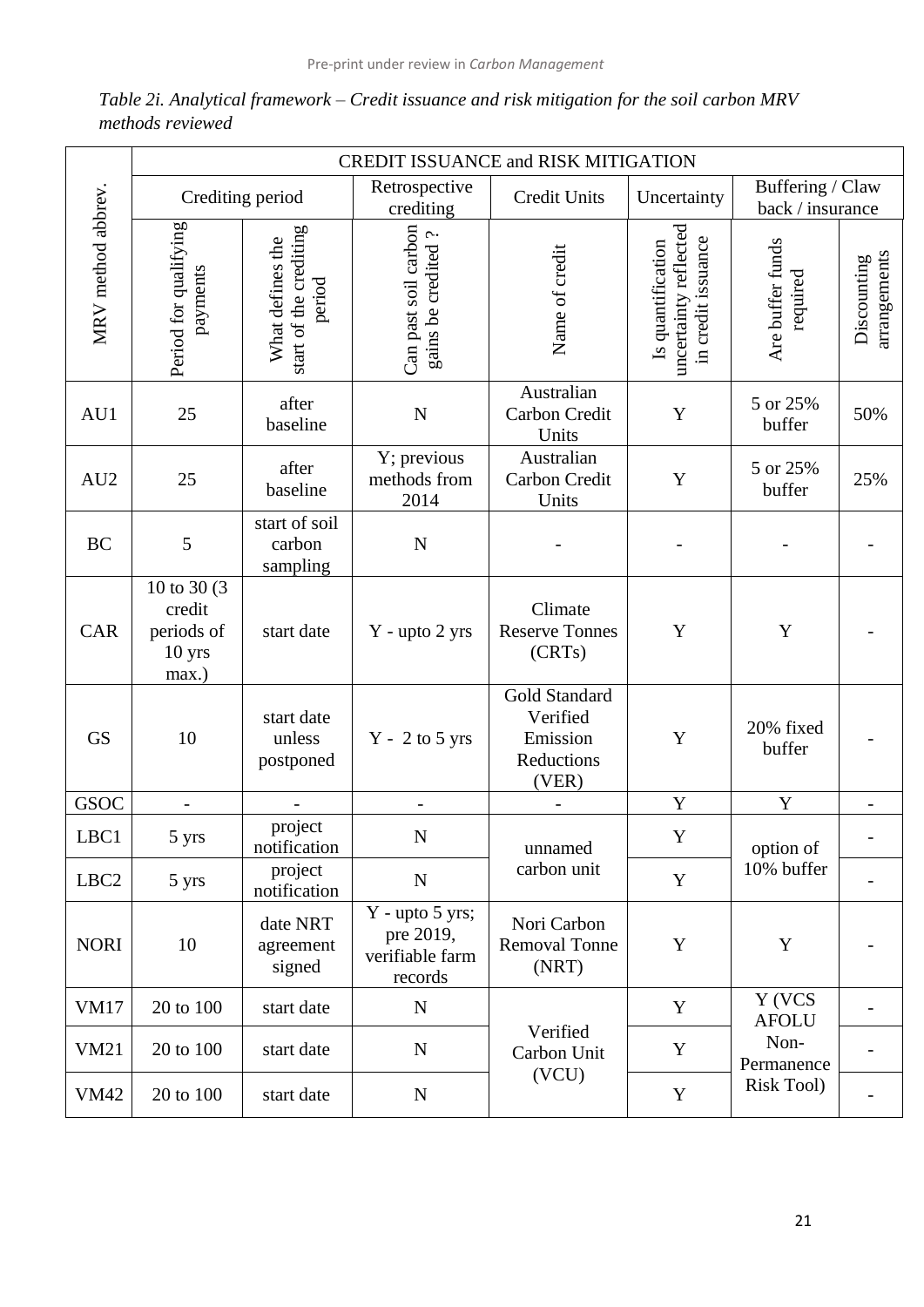The crediting period ranged from 5 years to 100 years, with most codes allowing extension beyond the initial period (Table 2i). VM codes credited between 20 to 100 years while AU codes credited for 7 to 25yrs. Two codes (NORI, CAR) credited for 10 years initially with the option to renew or extend. CAR limited renewed crediting to 3 periods i.e., 30yrs. Three codes credited for 5 years: both LBC codes and BC. Retrospective crediting was allowable in 3 codes (Table 2i); up to 5 years (NORI and GS) or from a specific date relating to preceding MRV method (AU2). For all other codes, retrospective crediting was either not allowable (8 codes) or not considered (GSOC).

With VM and LBC, verified credits could be requested after the initial project validation in the understanding that these could be withdrawn later if verification reports showed that the project had failed to deliver sufficient carbon sequestration. Payments to projects, where indicated, were made at either verification of carbon abatement (AU), when credits units were sold (NORI) or at 5 years or earlier (BC). Risk mitigation was a key aspect of the market with uncertainty in soil carbon sequestration affecting remuneration in different ways. Various tools and approaches were being used to quantify and manage risk, with most codes using buffers to manage this. Some codes operated 'know your customer' background checks before buyers were allowed to open accounts e.g., to ensure 'good legal standing' (NORI and VM), Table 2j.

#### *Credit units, uncertainty and verification*

One t CO2-e (sequestered in soil C stocks and/ or from reduced GHG emissions) equated to 1 soil carbon credit unit across all codes (Table 2j). Credits issued by all codes addressed uncertainties in GHG emissions and/or soil carbon stocks. Uncertainties reflected various sources from leakages and reversals to insufficient scientific evidence, measurement differences, modelling variabilities, etc. Most codes (10) accounted for these through the credit verification process (Table 2i). The simplest approach was the application of a fixed discount to all project credits to account for all and any uncertainties over the duration of a project (e.g., GS, LBC1 and LBC2 20%). Most codes accounted for uncertainty by using 'buffers' in which a proportion of credits were retained by the code operator. Buffers were generally variable and determined based on local project conditions and using a range of tools, for example frequency of sampling (AU Soil Carbon 1 and 2), risk mitigation tools (VM codes), project-specific risk rating (CAR) or MRV methods used (NORI, where lower buffers applied to higher quality methods to drive adoption of superior verification approaches). The highest buffer was a temporary 50% buffer stipulated in both AU SC codes for the first verification point compared to the baseline. Credits were generally issued on the basis of MRV at intervals across the contract period and/or permanence period.

All codes required verification prior to the issuance of credits with most codes requiring verification by independent assessors with professional qualifications and accreditation from national or international standards organisations. Generally, a verifier would have no financial, or other, conflicts of interest with the project. Several codes provided a list of approved verification bodies for projects to use. GS operated a separate validation and verification body. For half of the codes, verification audits or summary audits were publicly available (CAR, GS and all VM codes). Quality assurance processes for verification typically conformed to recognised international general standards, such as ISO19011, ISO14064, ISO14065, or national equivalents, as well as IPCC guidance (Table 2b).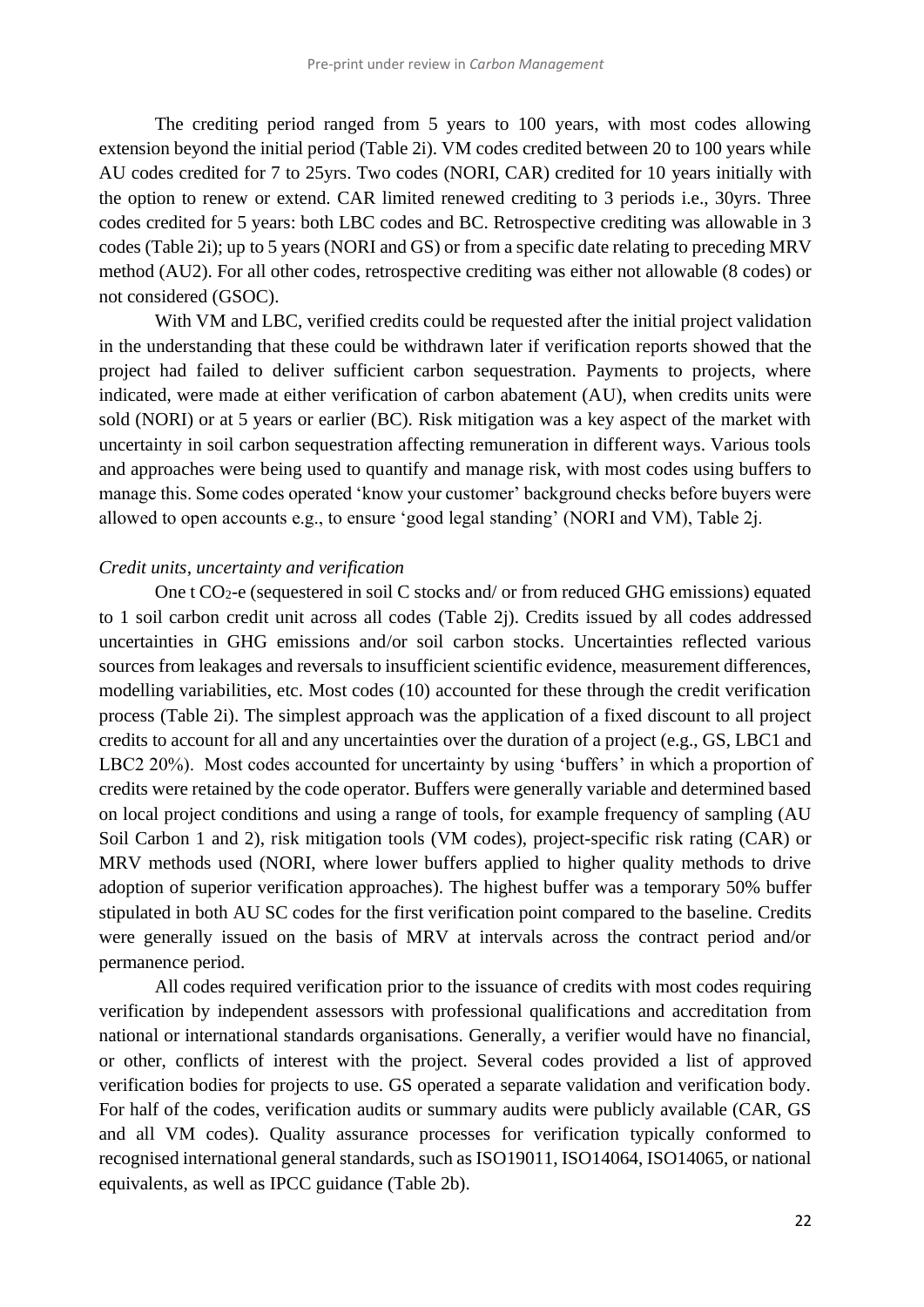#### *Carbon sales and values*

Information on the sale, retiral and value of soil carbon credits was inconsistent across the codes, reflecting, in part, different stages of code uptake and implementation and different operations (Table 2j). AU1 and AU2 were run by the Australian Government who ran regular carbon auctions, published previous prices, and allowed units to be resold on secondary markets. NORI ran Dutch-auctions, with a fixed floor price set by the supplier, for prequalified buyers and sellers. Other codes made their units available via registries which then managed transactions independently of the code (e.g., CAR and Verra).

#### *Project costs*

The process of setting up a project required payment of various fees at different stages. Each code had a different fee structure while not all fee information was available for all codes and could be adjusted over time (Table 2j). For illustrative purposes, account costs ranged from fixed fees to fees based on project size e.g., \$1 per acre registered per year for BC or linked to the number of anticipated carbon units (all VM codes). Account set up fees were \$500 for VM codes and CAR, with annual fees \$500 for CAR and \$1000 for GS. In some codes, there were fees for credit issuance, e.g., \$0.19/credit for CAR and \$0.14-0.025 for VM codes, and transfer of credits (\$0.03/credit CAR). There were additional fees for other services e.g., project variance review (\$1350, CAR) and project design review (\$1500 GS).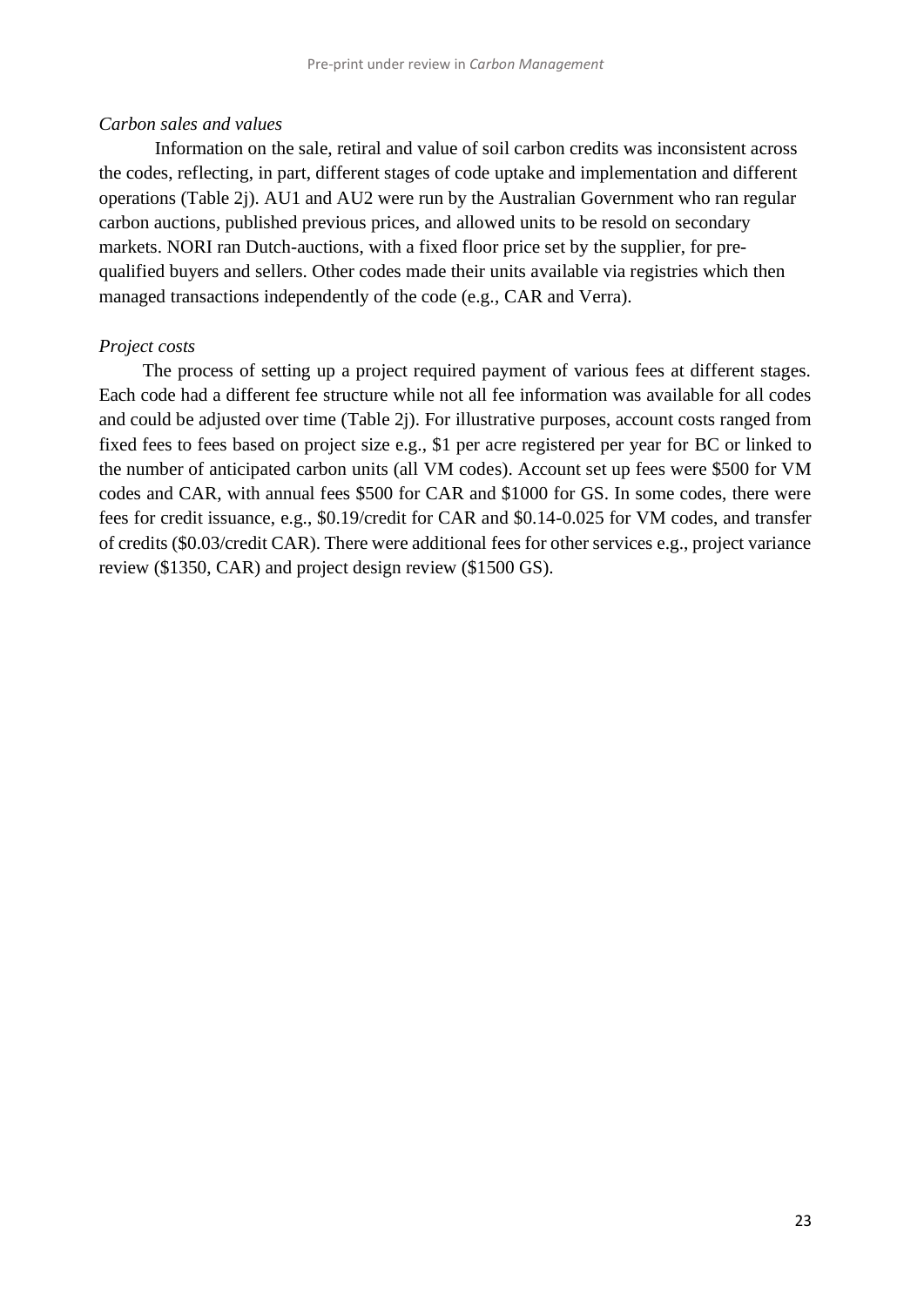## Pre-print under review in *Carbon Management*

## Table 2j. *Analytical framework – Market-place and value with reference to projects applying the soil carbon MRV methods reviewed.*

|                    | MARKET-PLACE                             |                              | <b>MARKET - VALUE</b> |                                                  |                                                       |                                  |                                                  |                                      |                                             |                                                     |                                                                               |                                                     |
|--------------------|------------------------------------------|------------------------------|-----------------------|--------------------------------------------------|-------------------------------------------------------|----------------------------------|--------------------------------------------------|--------------------------------------|---------------------------------------------|-----------------------------------------------------|-------------------------------------------------------------------------------|-----------------------------------------------------|
| MRV method abbrev. |                                          | <b>Buyers</b>                |                       | Price                                            |                                                       |                                  | Payment schedule                                 |                                      | Project costs                               |                                                     |                                                                               |                                                     |
|                    | v are units<br>sold<br>$_{\mathrm{How}}$ | buyers identified            | know your<br>customer | carbon price at<br>time of review                | how carbon prices<br>are determined<br>Information on | Carbon floor price<br>guarantees | what triggers<br>payments to<br>projects?        | payments to the<br>project           | registering and<br>operating a<br>Costs for | Credit transaction<br>fees                          | Project account<br>costs                                                      | costs e.g. farm<br>management time<br>Other project |
| AU1                | $A + S$                                  | Y                            | $\sim$                | 1 ACCU<br>$= AU$<br>\$19.00                      | $\mathbf Y$                                           | $\mathbf Y$                      | after each report<br>demonstrating carbon        | nominate<br>Y<br>$\blacksquare$<br>d |                                             |                                                     |                                                                               |                                                     |
| AU2                | $A + S$                                  | Y                            | $\sim$                |                                                  | Y                                                     | $\mathbf Y$                      | abatement                                        | accounts                             | Y                                           | $\sim$                                              | $\blacksquare$                                                                | $\sim$                                              |
| BC                 | open                                     | $\mathbf N$                  | N                     | $\mathbf N$                                      | ${\bf N}$                                             |                                  | 5 yrs (modelling may<br>support interim credits) |                                      | $\mathbf Y$                                 | \$0.15/<br>transaction on<br>blockchain<br>registry | \$1 / acre registered per year                                                |                                                     |
| CAR                | open                                     | code not involved in selling |                       |                                                  |                                                       |                                  |                                                  |                                      | Y                                           | $\sim$                                              | > \$3500                                                                      | $Y$ – illustration<br>available                     |
| GS                 | open                                     | code not involved in selling |                       |                                                  |                                                       |                                  |                                                  |                                      | $\mathbf Y$                                 |                                                     | > \$1000                                                                      | review fees \$900 /<br>\$1000                       |
| <b>GSOC</b>        | $\equiv$                                 | $\sim$                       | $\sim$                |                                                  |                                                       | $\blacksquare$                   | $\sim$                                           | $\omega$                             | $\sim$                                      | $\sim$                                              | $\sim$                                                                        | $\sim$                                              |
| LBC1               | open                                     | $\overline{N}$               | ${\bf N}$             | $\overline{\phantom{a}}$                         | ${\bf N}$                                             | $\sim$                           | 3 options                                        | $\overline{\phantom{a}}$             | $\mathbf Y$                                 | $\overline{\phantom{a}}$                            | $\overline{\phantom{a}}$                                                      | $\blacksquare$                                      |
| LBC <sub>2</sub>   | open                                     | ${\bf N}$                    | ${\bf N}$             | $\overline{\phantom{a}}$                         | ${\bf N}$                                             | $\sim$                           | 3 options                                        | $\overline{\phantom{a}}$             | $\mathbf Y$                                 | $\equiv$                                            | $\overline{\phantom{a}}$                                                      | $\sim$                                              |
| <b>NORI</b>        | <b>FIFO</b><br>queue                     | Y                            | $\mathbf Y$           | $1 - NRT$<br>$= $15 + 1$<br><b>NORI</b><br>token | Y                                                     | Y                                | Selling NRTs in FIFO<br>queue triggers payment   | nominate<br>d<br>accounts            | Y (only<br>verific-<br>ation)               | 15% transaction<br>fee on the sale<br>price NRT.    | Verification c. \$5000                                                        | estimated in<br>project proposal                    |
| <b>VM17</b>        | open                                     |                              |                       |                                                  |                                                       |                                  |                                                  |                                      | $\mathbf Y$                                 | $\sim$                                              | >USD8,000                                                                     | $\mathbf Y$                                         |
| <b>VM21</b>        | open                                     | code not involved in selling |                       |                                                  |                                                       |                                  |                                                  |                                      | $\mathbf Y$                                 |                                                     | Fees; opening \$500,<br>registration levied, capped<br>\$10,000, verification | $\mathbf Y$                                         |
| <b>VM42</b>        | open                                     |                              |                       |                                                  |                                                       |                                  |                                                  | $\overline{\phantom{a}}$             | $\mathbf Y$                                 |                                                     | > \$8,000                                                                     | $\mathbf Y$                                         |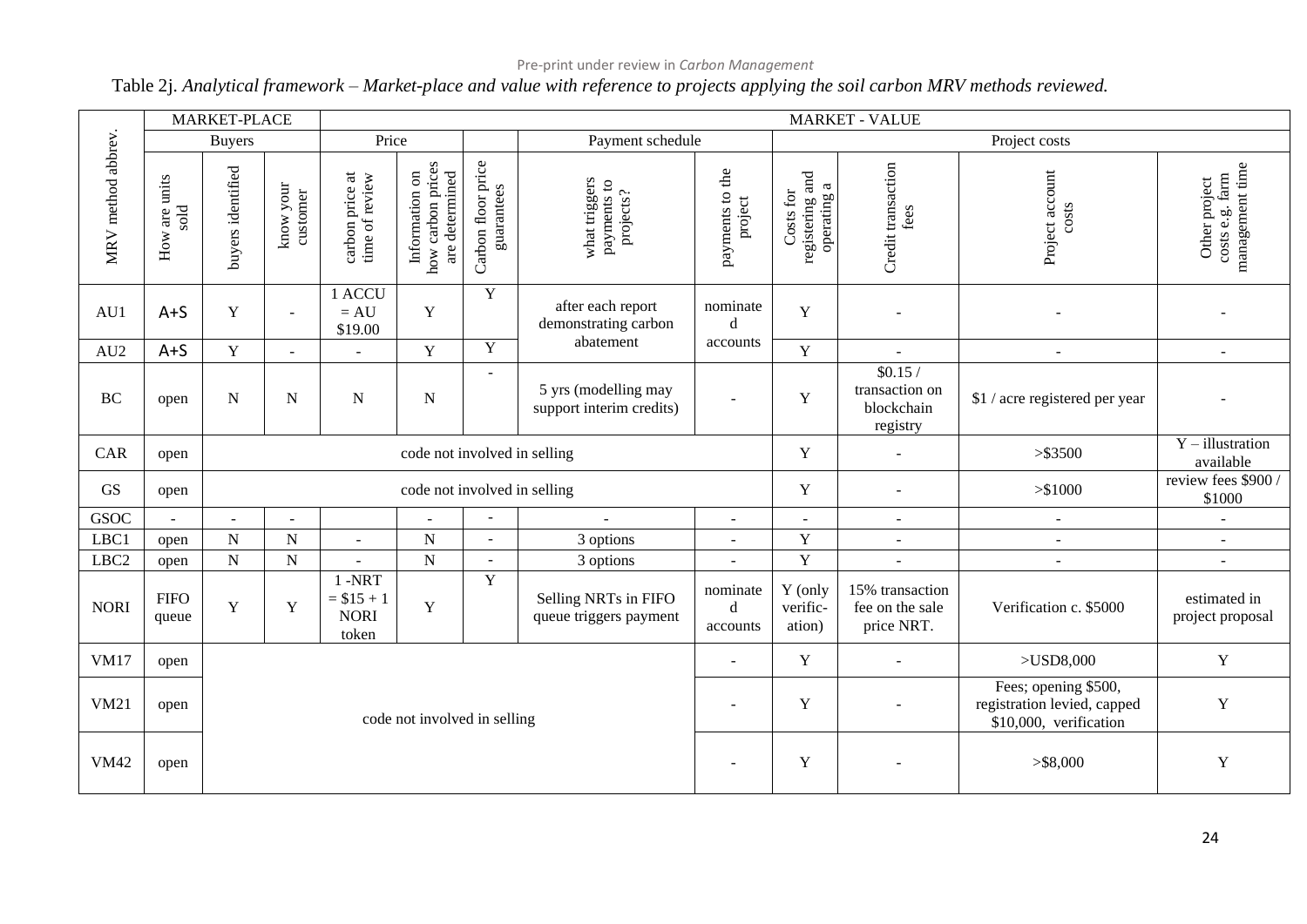#### **4. Discussion**

The structured framework enabled the consistent collation and summary of details from the extensive documentation associated with MRV methods and associated soil carbon codes in operation around the world. The framework supported useful comparisons of commonalities, divergences, and the reflection on these for adaptation, translation and development of a new code, in this instance the UK Farm Soil Carbon Code. This section discusses the implications of the comparative analysis of existing codes for the development of a new code that could support a growing domestic demand for farm soil carbon projects for different purposes in the context of an establish international voluntary carbon market with existing codes and methods.

#### *4.1 Governance, ownership and contracting*

Deciding who will "own" a code is a vital early step for a new code. Most existing codes are affiliated to owner organisations, with their own registries, which are either independent (for-profit or not-for-profit) or government affiliated. All code owners have common aims to support climate change mitigation using market mechanisms and verified soil carbon credits which are approved through their registries. Therefore, soil carbon codes are developed, approved and operate under the auspices of legally recognised organisations which can maintain governance, assurance and continuity. In the UK, similar structures already exist for the Peatland and Woodland Carbon Codes (Woodland Carbon Code, 2021; IUCN, 2017) which use the UK Land Carbon Registry (See https://www.woodlandcarboncode.org.uk/uk-landcarbon-registry) to record transactions from all projects from these codes and provide transparent access to UK-based Woodland and Peatland Carbon Units. These codes operate with financial support from UK Governmental departments and NGOs (and their donors) and are (or are in the process of being) affiliated to UKAS (https://www.ukas.com/) to support independent, and cost-effective, verification and auditing.

The inclusion of a UKFSCC in the UK Land Carbon Registry would complement existing codes, and codes that are in development, including. hedgerows, salt marshes, lowland peats, rewilding etc. and would address, in part, concerns over independence, governance and oversight (Jones, 2021; Hewson, 2022). Farm soil carbon codes supported by national governments in Australia and France are like the UK Peatland and Woodland Codes in that there is a national carbon registry with governance and assurance maintained through national government affiliated organisations. However, opportunities already exist for UK-based farm soil carbon projects to be approved by existing codes and use registries based in the USA (e.g., NORI, VERRA, CAR, BC). Constraints which limit UK soil carbon projects to a UK registry, with UK-based investment only, could significantly limit the opportunities for farming from the global voluntary carbon market.

A question is therefore why existing codes would engage with the UK Land Carbon Registry. From a government perspective, registering UK soil carbon credits through the UK Land Carbon Registry would enable straight-forward oversight alongside other UK-based ecosystem carbon credits. However digital developments linking global carbon registries will make UK-based credits more accessible through non-UK registries. A specific benefit in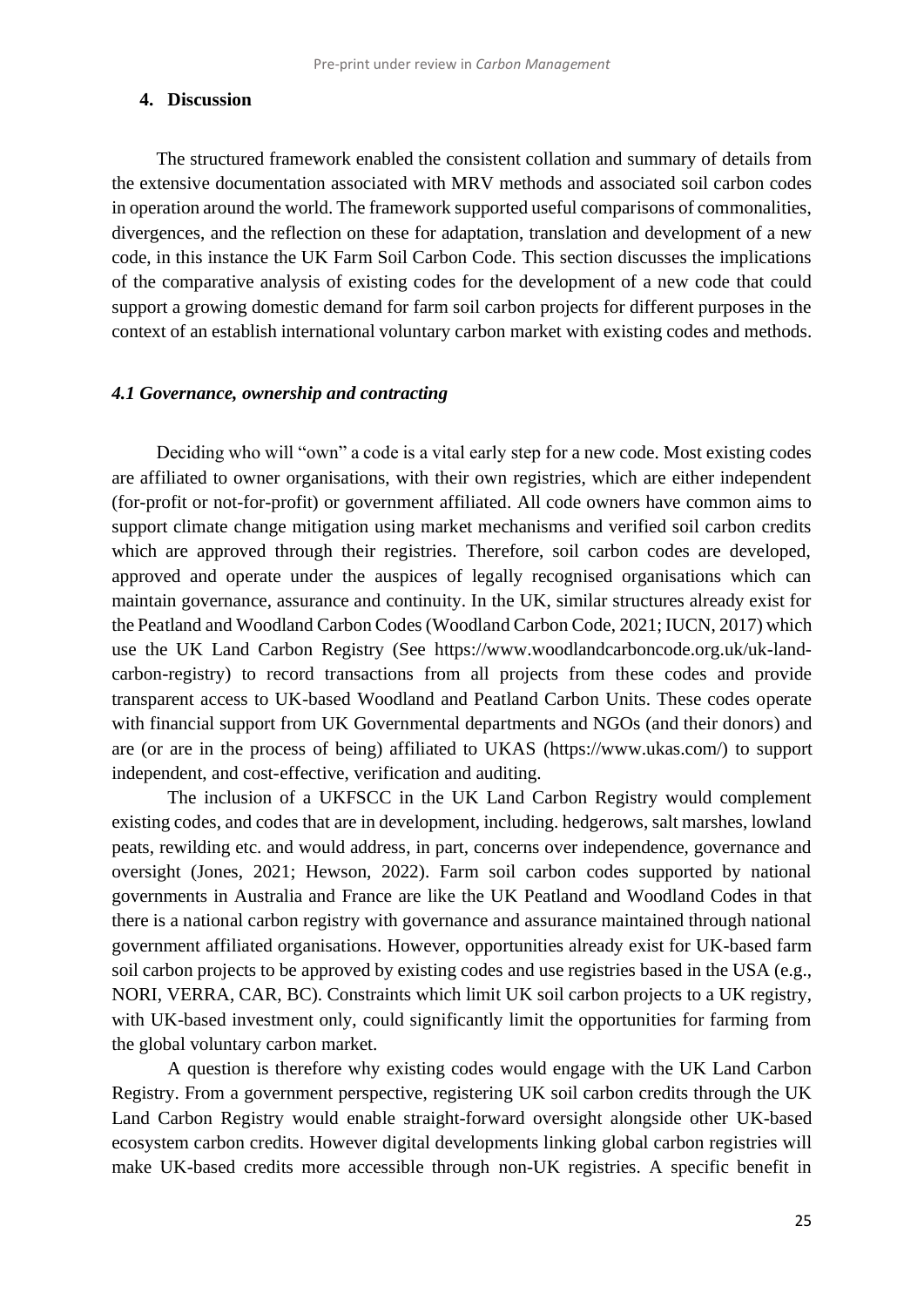linking to the UK Land Registry could relate to financial and legal additionality requirements under the UK public farming subsidy system, in which a farm soil carbon project will have to address relationships between public subsidy and private finance to ensure additionality (Reed et al., 2022). Regularly updated advice and assurance through a UK Farm Soil Carbon Code could help soil carbon projects navigate the distinctive and ever-changing UK additionality conditions.

In general, the suitability of existing codes, and associated MRV methods for use in the range of farm contexts found in the UK remains to be established with questions around suitable evidence and data to support the verification of soil carbon credits from UK farming systems (Elliot et al., 2022). This also reflects wide questions over the universal equivalence of soil carbon credits generated using different methods (c.f. Oldfield et al, 2021). In this context, there is a growing need for farm pilots, to trial the application of international codes and generate the necessary publicly available data to provide robust MRV for UK farming systems under these codes, where this proves possible, and to support the development of evidence-based UK soil carbon projects.

This review has highlighted the sheer breadth and depth of documentation, and vast range in terminology, associated with soil carbon codes. Codes have common structures, even if terminology differs. However, the details within documents indicate that there are substantial differences in approaches which, for example, influence the verification of soil carbon units and ultimately the financial viability of soil carbon projects. Project developers have a key role in keeping abreast of relevant documents, processes and procedures to register, approve and run cost-effective soil carbon projects. This is a substantial demand on projects and there may therefore be a role for an independent organisation, such as the proposed UKFSCC, to provide up-to-date information with assurance that relate to UK conditions for soil carbon projects and associated codes.

#### *4.2 Project scale and duration*

There has been a rapid growth in the development of farm soil carbon codes, with eight codes developed since 2020, and no sign of slowing down. Our analysis indicates that active and planned projects are substantial in spatial scale and/or number of farms involved, delivering economies of scale in project delivery and costs. For example, the two active projects in CAR cover arable farmland which is equivalent to the entire area of UK arable land (c. 4.3 million ha around 25% of all agricultural land in UK. Grassland covers most of the remaining UK farmland along with mixed (grazing and arable) farming which is not explicitly addressed in existing codes. With the average UK farm size c. 86ha, there is a question over what size of UK soil carbon project is financially viable for a farmer, project developer and buyer. Options to minimise project costs include subsidising the operation of a UK Farm Soil Carbon Code, in a similar way to the Peatland Code and Woodland Carbon Code or broadening of eligibility rules around land use and management to enable farmers with similar carbon aims across different regions to come together in larger scale soil carbon projects.

Soil carbon projects require significant on-going commitment beyond the crediting period. Ultimately, if the UK farming sector is to make a substantial contribution to climate change mitigation, then multi-decadal timescales are essential (c.f. Schlesinger & Amundson, 2019). Long-term permanence contracts (e.g., 100 years) with registries provide assurances to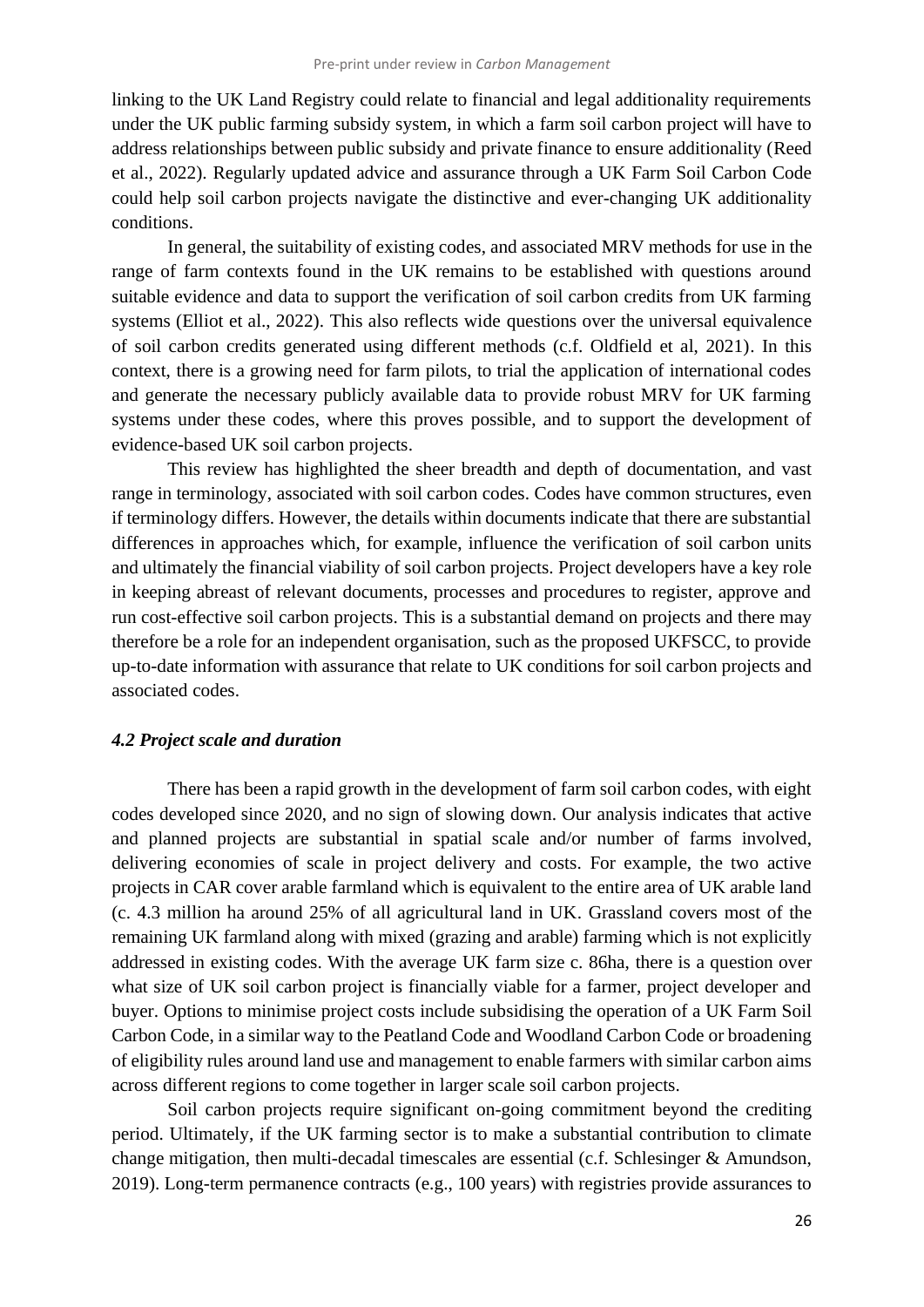this contribution of they can be maintained for this long-term commitment. Shorter-term contracts or alternatives to fixed permanence, could be considered if the projects were committed to permanent mitigation pathways, for example through adoption of long-term land management strategies similar those used in Australia, and have clear methods for mitigating risks of post-project carbon reversals and leakages. A more flexible approach to permanence might enable tenant farmers, a significant proportion of UK farmers, to participate and benefit from soil carbon markets.

## *4.3 Scope and quantification*

A combined scope, i.e., soil carbon sequestration and reductions in direct soil greenhouse gas emissions, would offer the greatest scope for UK farming to contribute to climate change mitigation through a UK Farm Soil Carbon code. This would also ensure that UK agriculture could demonstrate no leakage or reversals from either soil carbon stocks or GHGs in a fully accountable contribution to climate change mitigation through carbon-positive soil management. There is considerable scope to reduce direct soil GHGs from UK agriculture since agricultural soils account for  $68\%$  of UK's total N<sub>2</sub>O emissions (ONS, 2021) while arable mineral soils are relatively low in soil organic carbon (Reynolds et al 2914) with substantial potential for sequestration (e.g., Lilly & Baggaley, 2013). However, the rationale for a combined scope should not solely be based on this potential. The UK farming environment is diverse, with agricultural soil types ranging from lowland peats to mineral soil in arable systems, and a significant proportion of mixed and grassland systems on organo-mineral soil types. The potential to reduce GHGs and/or increase soil C stocks will vary greatly depending on how these different soil types might respond to the proposed interventions (Smith et al, 2010). Existing soil codes primarily address mineral soils, do not account for organo-mineral soils, and exclude peat or organic soils while agricultural lowland peat soils are currently also excluded from the UK Peatland Code. Therefore, additional work is required to demonstrate how the UK's diversity of soil types and management systems could be accommodated in a UK soil carbon project and by existing MRV methods.

A hybrid approach to the quantification of soil carbon, combining measurement and modelling, integrates GHG emissions and sequestration which can determine auditable verifiable carbon credits by reflecting relevant uncertainties. Crucially, local field measurements can support greater certainty in quantification for individual projects and, as this data resource grows, increase the evidence base to support approval of new soil carbon projects. While technological developments have already increased access to, and reduced costs of, field measurement and modelling (Smith et al, 2020), strategic funding from public sources, as shown by the Australian example in grants for baselining, could help reduce initial cost barriers in field measurement. Ultimately, the growing demand for soil carbon MRV will need to be met by further development in easy-to-understand, accessible, auditable and cost-effective scientific and technical applications.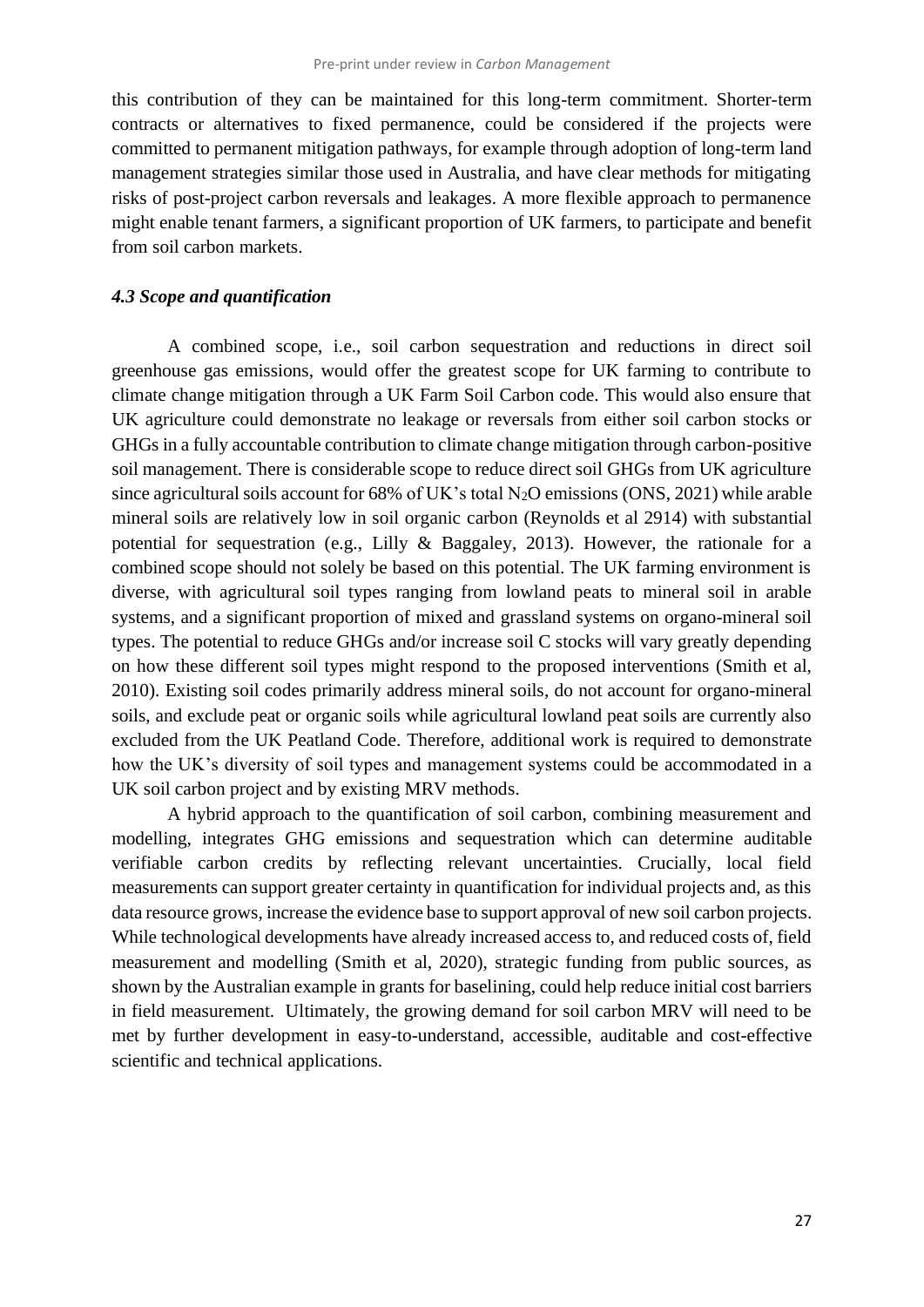#### *4.4 Rules*

UK agriculture includes a significant proportion of mixed farming and horticulture as well as specialised arable or livestock farms, although there has been a recent resurgence in the integration of livestock into arable systems. Therefore, a universally applicable code would need to address a broader range of eligible land uses than available from existing international codes. Following examples from elsewhere, an option for the UK would be to develop individual agricultural land use modules that operate under a single umbrella of governance, verification and registering. A modular approach would ensure that new land use types could be added as the evidence base develops. This could follow the approach taken by existing ecosystem carbon markets in the UK. However, there is a question over whether this would address the greatest need for a UK farm soil carbon code, given the global activity of existing soil carbon codes.

As the evidence base and modelling capacities have developed, the eligibility rules around management in codes have shifted from single and defined towards criteria-based management options, which can include cessation, modification and/or initiation of practices. Given the diversity and dynamism in UK farming, where management in rotations is regularly adapted, modified and altered in response to various drivers, a criteria-based approach, looking to accumulate soil carbon gains over several cropping cycles and contract periods, might be more appropriate with eligibility rules that would support a degree of flexibility and innovation.

A clear challenge will be demonstrating that sufficient additionality in soil carbon gains can be achieved using criteria-based management, where there are various possible outcomes, and if there is scope for flexibility to adapt. All this is likely to place a greater reliance upon empirical data and modelling to support project approvals, reliable quantification, and requantification, of verifiable carbon and, potentially, on-going projections for year-on-year decision-making by farmers. To support expanding evidence demands, there is a critical need for field-scale data on the variability and response of soil carbon stocks and GHG emissions under crop rotations typically found in the UK and under management practices that could be adopted by UK farmers.

To date, additionality in most codes indicates that private finance will only be forthcoming where a management change would not occur otherwise, primarily reflecting aims to offset emissions elsewhere. However, if a code scope, and carbon markets are focussed on demonstrating real carbon gains, whether offsetting or (increasingly) insetting, it can be argued that the primary focus for additionality should be on the desired results i.e., demonstration that the proposed management changes will result in additional soil carbon gains over and above business as usual, and, where relevant, these gains could not be met without finance from the voluntary carbon market. Additionality rules which consider whether the proposed management already occurs in a wider region could be too restrictive for UK farming given that different farm types (e.g., organic, regenerative, conventional) exist side-by-side within most regions, and that there may be wider social, economic or political barriers to change. These rules should also consider appropriate look-back periods to ensure that relatively recent carbon-positive management change can rewarded and to reinforce "no-harm" by preventing inclusion of inappropriate land use change e.g., conversion out of permanent pasture.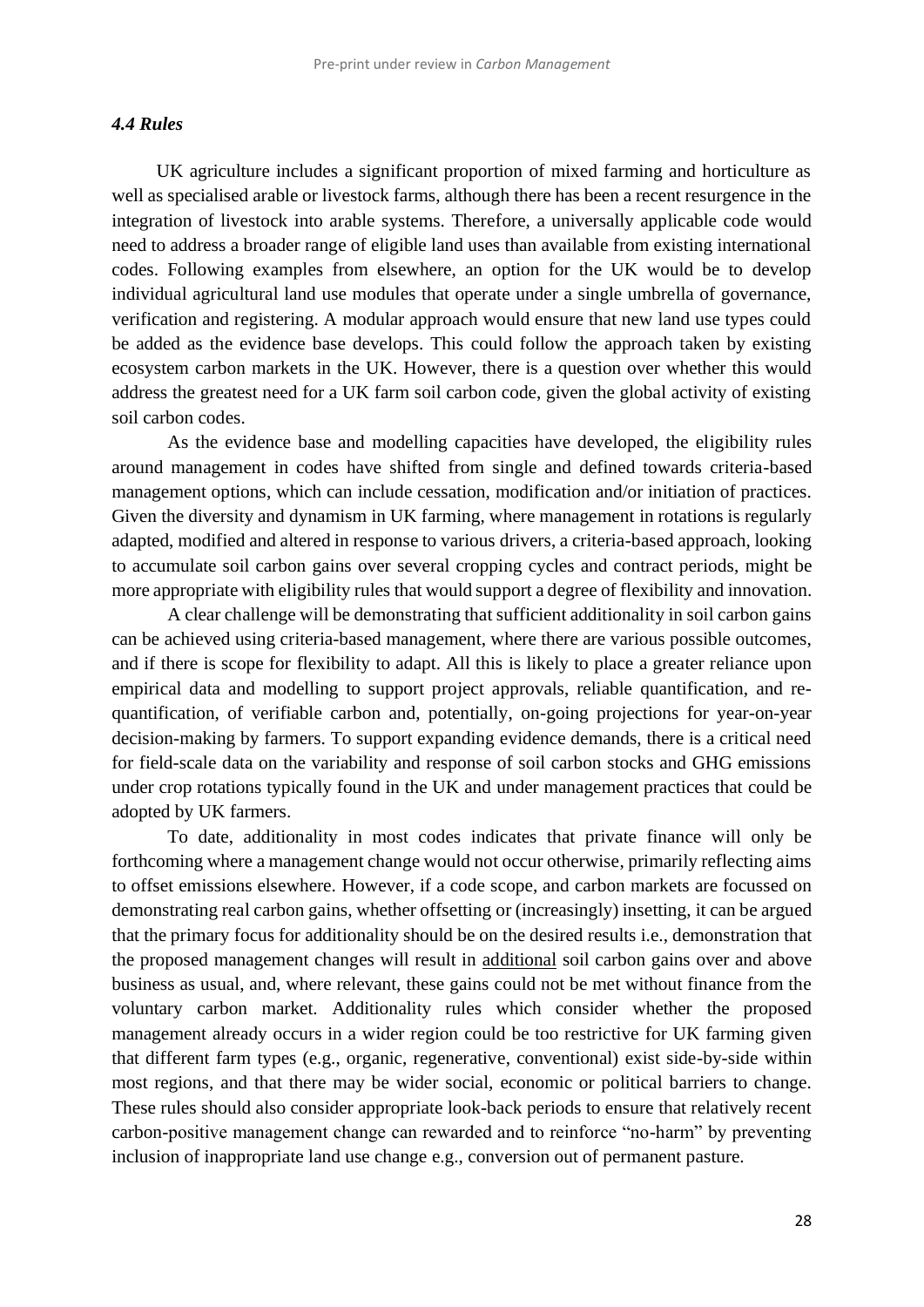Legal additionality tests, where farmers should not be financed for management required by legislation or regulation, are included in all international codes and would be important to address given the environmental protection regulation that applies to UK farming. Ultimately, financial additionality rules could be more flexible than currently outlined by most codes to reflect local circumstances and to foster, not constraint, a major transitional change in UK farming at a critical time given the context of Brexit, Net Zero targets and specifically, evolving government farming subsidies. Key will be options for stacking of private finance with public funding, which is not specifically addressed in existing soil carbon codes. For example, the UK Peatland Code allows projects up to 85% public funding for certain expenditures if at least 15% comprises private carbon finance. A range of opportunities exist to blend and stack finance by ensuring that there is clarity in how carbon credits are managed between different funding sources (Reed et al., 2022). In addition, there are opportunities to bundle and stack soil carbon with other co-benefits which could attract further finance through alternate verification standards. Stakeholder engagement should help establish which approaches to additionality would be acceptable to UK farmers, investors and governments.

#### *4.5 Measurement, reporting and verification (MRV)*

Quality of, and access to, empirical data from farms and fields are critical for reliable baselines and MRV. In setting up a project, several years of farm records will be required to quantify the soil carbon stock baselines of the "business-as-usual" management system plus a commitment to data gathering under the new management system for the project contract period and, if relevant, throughout permanence. It is possible to use representative data to supplement project data gaps, although, there must be a clear understanding that using data from other sources generally means greater uncertainty in quantifying the change in soil carbon stock, potentially fewer credits and, on occasions, wider questions over the real carbon benefit of a project. There is an opportunity to provide guidance to UK farmers about what data they could be recording and collecting in readiness for a soil carbon project e.g., field-scale nutrient inputs, livestock grazing, crop productivity, soil carbon stocks to depth, and equally what ongoing recording commitments will be required if looking to start a soil carbon project.

Quantification of soil carbon credits relies upon robust baselines for soil carbon stocks and/or GHG emissions prior to the start of a project which supports the fundamental requirement to determine the difference in soil carbon gains between "business as usual" and the new "additional" management. Most codes account for the dynamic nature of soils by using dynamic or fixed average baselining and/or baseline readjustments which may use data from project field monitoring, paired "business as usual" fields and/or regional benchmark sites. Ultimately, if a project can demonstrate that a baseline approach can support reliable quantification, with adequate consideration of uncertainty throughout this process, then any of these baselining options could apply to UK farming. A key question in deciding baselining will be what effort, and therefore cost, is practical for a UK project?

There is growing demand for the measurement and re-measurement of soil carbon stocks to depth at regular intervals to demonstrate that change can be detected and, vitally, to enable local calibration, and recalibration, of models to improve the quantification of carbon credits at a field, farm and project scale. One benefit of this measure and model combination is that further credits can be released as the confidence in carbon gains improves through the duration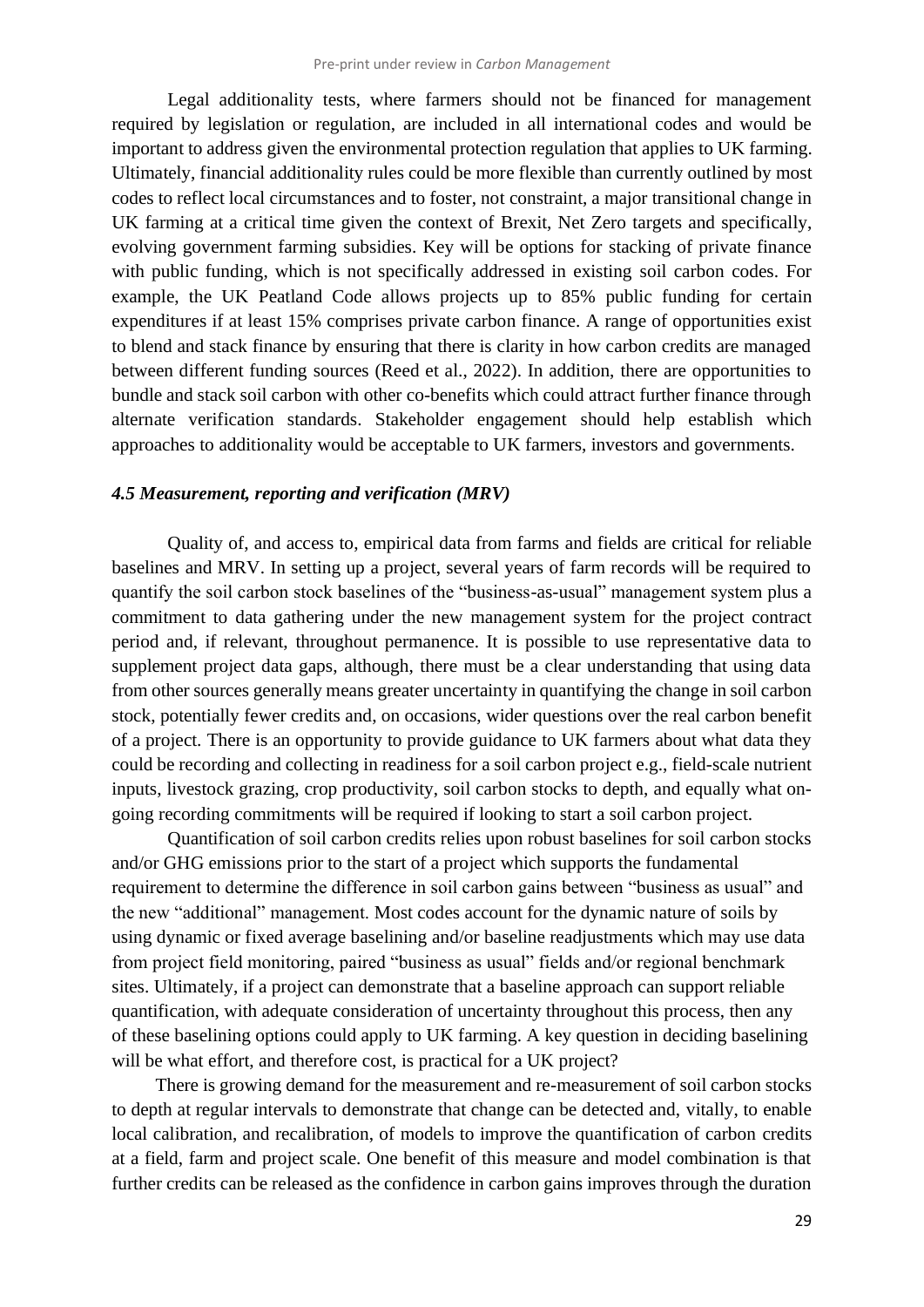of a project. With this, regular MRV would be used to release further credits, up to the end of the permanence period and/or contract length. A maximum time interval for MRV could be set e.g., five-yearly, but codes may wish to stipulate shorter periods between verification or at certain points, for example at the start of a project to support successful transitioning and establishment of practices and once practices are well embedded. However, given that MRV requires significant effort and funding, optimal MRV intervals could be informed by outputs from the project's initial and on-going modelling and measurement.

While there is a substantial reliance upon models in all codes for all stages, from project development through to MRV and permanence, specifying the use of certain models may limit the scope of a project, reflecting not only the scope of existing models but also factors such as available technical expertise to run these models, suitable data for model calibration, etc. Ultimately, the suitability of a model should be established with calibration and validation using UK farm and field data before they can be used to predict carbon credits for a UK soil carbon project. However, before the effort and expense of calibration and validation, projects should be able to determine what models would be most appropriate for a new soil carbon project. This would benefit from a comprehensive assessment of existing modelling approaches for quantification to reflect suitability for different farming system, management options, local environments, contract durations, etc. In parallel, there is a question about using multiple models in "ensembles" to provide more reliable illustrations of potential carbon gains and uncertainty (Riggers et al 2019). Overarching this is a lack of independent standards against which models, methods and approaches can be compared and assessed (Bispo et al 2017)

There is broad consensus across the codes on soil carbon stocks measurement with fixed depth sampling to a minimum of 30 cm and ideally up to 100 cm. Equivalent soil mass (ESM) is increasingly being recommended for monitoring change in soil carbon stocks (Smith et al 2020) and has been adopted by the Australian and GSOC codes. However, the effectiveness of ESM versus fixed depth still warrants further investigation (Xiao et al 2020). Both approaches can be accommodated if soils are sampled to sufficient depth i.e., well below any management influence. Refinement of sampling methods for monitoring soil carbon stocks would greatly benefit from far more extensive datasets on soil carbon content and bulk density at depth (i.e., up to 100cm) under different management systems and from controlled field experiments to follow change, and rates of change, in these soil properties over time. As with modelling, the suitability of sampling methods and laboratory analyses must be established against standards before they are used in quantifying soil carbon credits for a project (Bispo et al, 2017). Until universal standards are available and/or widely applied, this means that existing codes will require UK field data to demonstrate the suitability of methods and models.

#### *4.6 Independence and transparency*

Independent qualified auditors and assessors are essential to the credibility of soil carbon projects with their involvement needed at various points from the start to the end of a project. Most codes specify certification and qualification requirements for individuals and general requirement for audits / assessments to conform to ISO standards that relate to GHG emission reductions in agriculture. In the UK this would typically involve British Standards Institute standards (ISO equivalent) and accreditation with The United Kingdom Accreditation Service (UKAS). At present, standards in general use reflect project management processes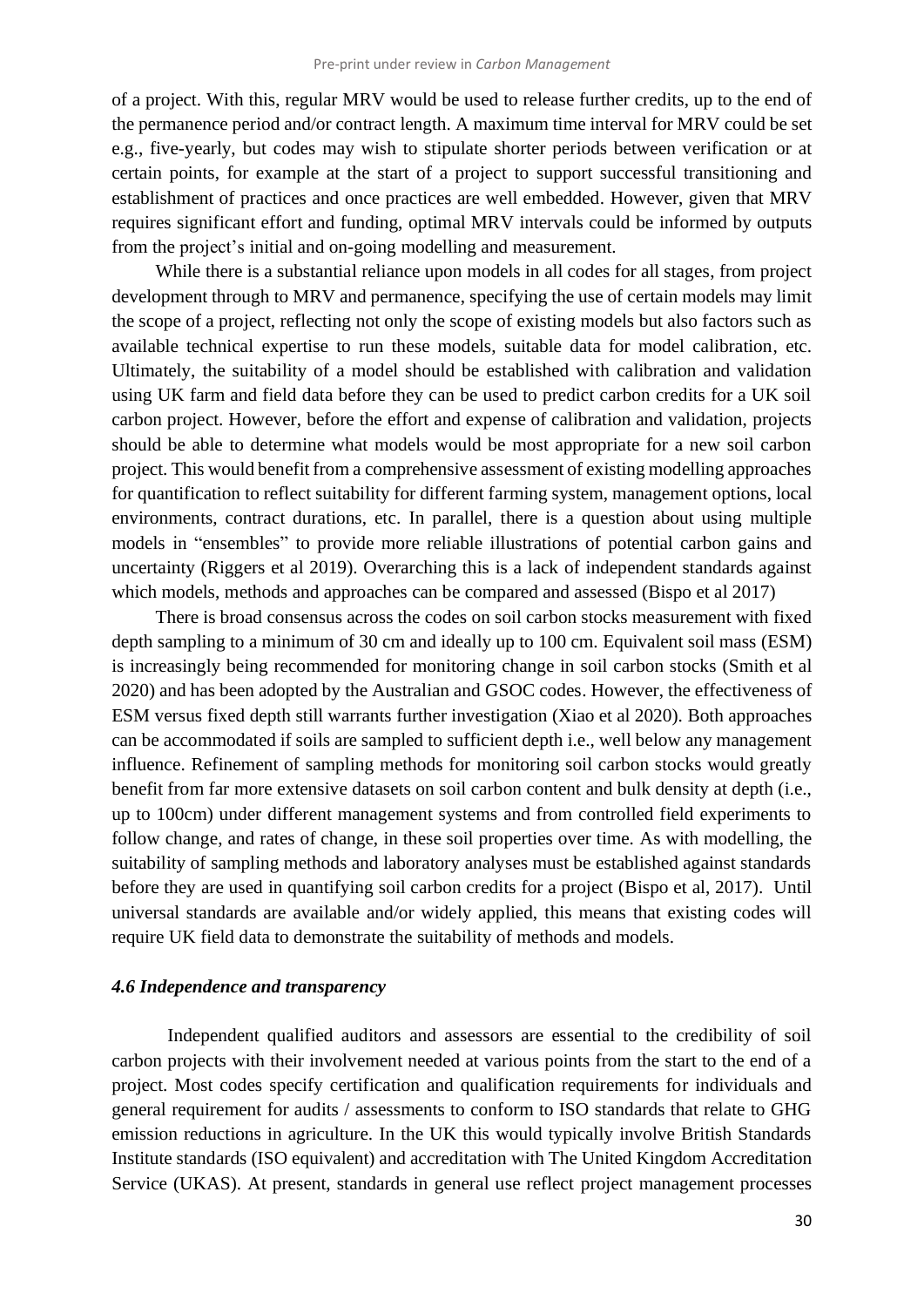and as outlined earlier, there is an urgent need for further standards to be developed and/or widely used to support the independent verification of soil carbon gains and reductions in direct soil greenhouse gas emissions (Bispo et al, 2017). Public access to audits, including standards used and summary assessments, would help build the evidence base for, and trust in, soil carbon projects and could be promoted more widely, unless there are explicit disadvantages, since only half the codes currently provide public access to project audits and assessments.

#### *Finances and project costs*

Substantial project costs under most existing codes favours large projects which can operate cost-effectively given current soil carbon prices. Such costs may limit the viability of soil carbon projects in countries such as the UK where land holdings are relatively small unless substantial scaling can operate across different regions, farming systems and management options which indicates that a UK code would need to adapt existing eligibility rules. There are also opportunities to link public finance to enable soil carbon projects by funding components of a code that also align with public benefits as demonstrated in Australia with grants for baselines. The UK Peatland and Woodland Codes operate with far lower project costs than typically seen in international codes, specifically to support domestic carbon markets. If a similar model could be adopted for a UK Farm Soil Carbon Code, this could help establish a domestic market for soil carbon projects that are not affordable under existing codes, for example catchment-scale farming groups, landscape conservation interests.

#### *4.7 Marketplace*

#### *Registries and sales*

The integrity of a soil carbon market is highly dependent upon how credits are issued, sold and retired from registries, with online access to registries supporting market transparency. Guidelines exist across the codes on "know your customer", money laundering, accounting for carbon credits, contracts and checks on a buyer's wider emission reduction strategy with reference offsets. The market will benefit further from comprehensive and consistent guidance and standards via the proposed Carbon Code Principles and Assessment Framework from the Integrity Council for the Voluntary Carbon Market (https://icvcm.org/the-core-carbonprinciples/).

### *Carbon prices and project value,*

A few codes provide financial illustrations to help projects understanding costs versus financial rewards for current soil carbon prices. With the carbon credit price expected to increase substantially in the next decade, the value of soil carbon credits could rise from c. $£10/tCO2e$  (US\$15) at the time of this publication, to somewhere in the region of £37-74/tCO2e (US\$50-100). UK farmers, project developers and UKFSCC would benefit from cost-benefit illustrations to help understand the potential value of UK soil carbon projects for current and potential future soil carbon prices, and to help inform where a UK Farm Soil Carbon Code could best be used to support UK soil carbon projects and the voluntary soil carbon market.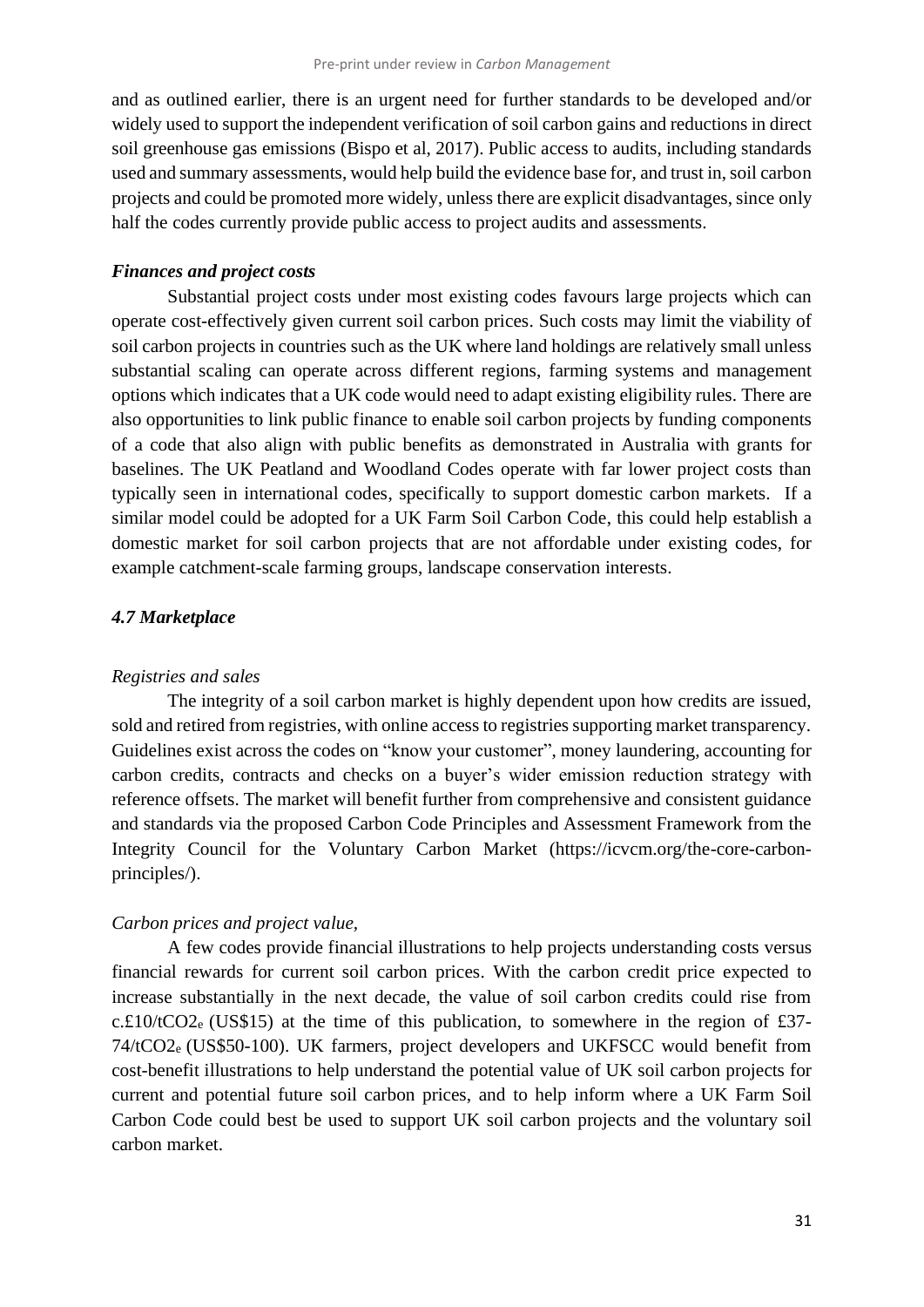#### *Critical lessons for developing a new code*

This analysis has highlighted that there are now well-established soil carbon codes around the world with a rapidly growing number of active projects using a range of different MRV methods. Codes which have degrees of flexibility around rules and MRV, e.g., criteriabased rules and/or project determined aspects, are more amenable to adaptation for use in UK farm soil carbon projects, assuming that all legal and other obligations could be accommodated.

However, this would not be without significant investment in expertise, time and funds to gather the necessary evidence, carry out the required analyses and revise relevant documentation. As recently indicated by Elliot et all (2022), evidence around eligible practices are currently inadequate with an urgent need to gather new data that can be used to demonstrate the real potential of various carbon-positive management options across UK farming, including full-cycle rotations, mixed farming and organo-mineral soils. Other distinctive characteristics in UK farming that will also need careful consideration. A number of these are illustrated in Figure 2. Rules around financial additionality require specific consideration to ensure that soil carbon projects can accommodate public subsidies alongside carbon market finance to best support UK farming in its transition to Net Zero with reduced reliance on fossil fuels and inorganic fertilisers. Given There is an opportunity to develop a code that could support UK soil carbon projects that may otherwise be excluded from existing codes including costs / economies-of-scale or other barriers, preferences for a domestic market, combined projects with other ecosystem codes in a domestic market and/or other objectives e.g., local authority strategies, business insetting or carbon reductions in supply chains. Ultimately, there is a growing demand for soil carbon codes that can be adapted to new circumstances whilst retaining high integrity in verifiable soil carbon credits.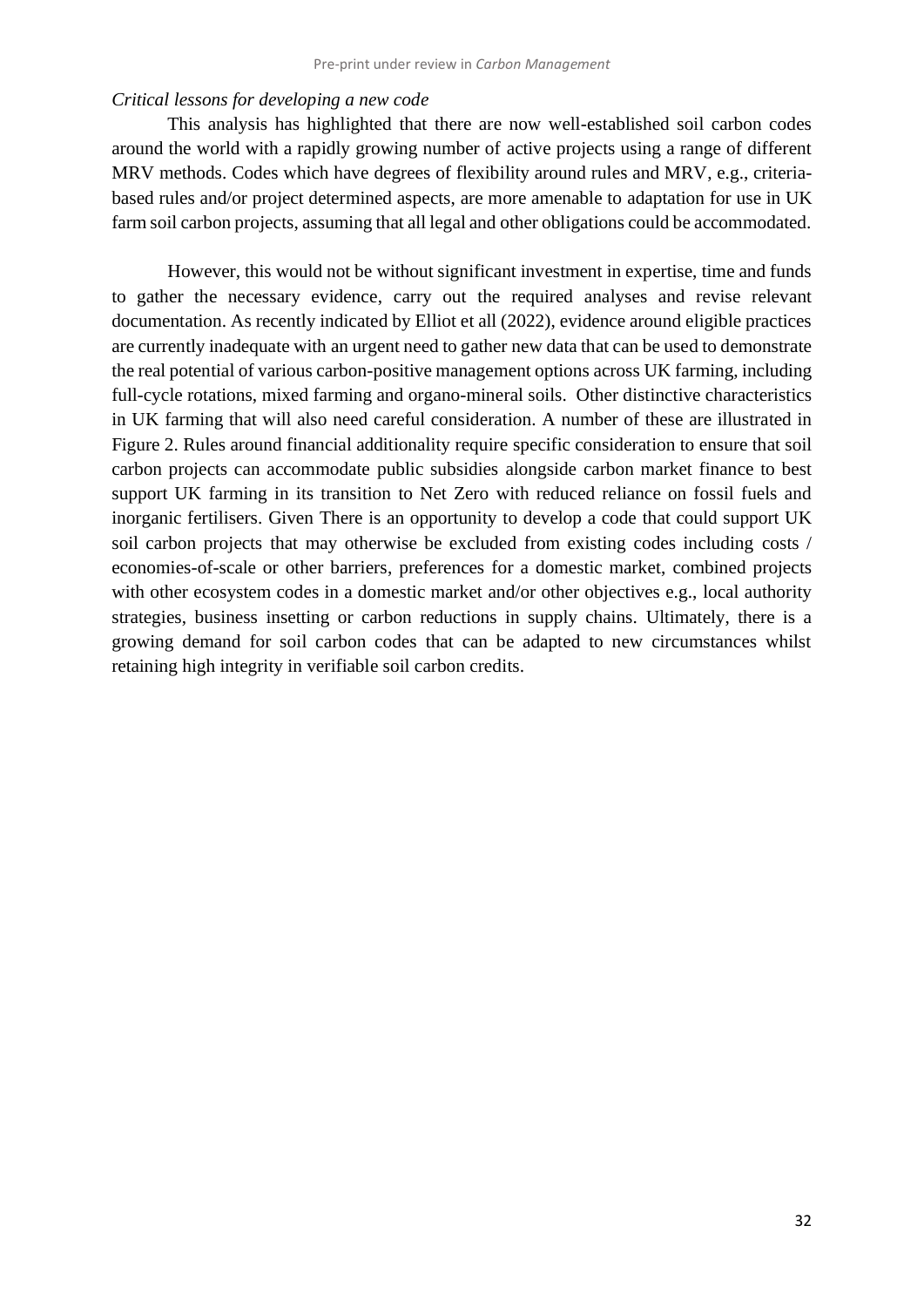#### **GOVERNANCE**

 $\overline{\mathfrak{n}}$ 

JK FARM SOIL CARBON CODE

**GUIDING PRINCIPLES FOR A** 

·Maintain transparent policies, processes,

•Align with national and international legislation and regulation

. Work with established registry /registries to issue and track credits from cradle-to-grave • Ensure the integrity of soil carbon as an emissions reduction strategy

#### **EVIDENCE**

• Access expert advice e.g. agronomic, soil science, economic, social, etc •Use peer-reviewed and credible publications and reliable models and methods

- Address the evidence gaps with new analyses from existing and new data
- . Work with stakeholders to identify and prioritise evidence gaps

#### **ADDITIONALITY**

Establish that management changes should result in emission reductions Ensure that market finance is essential to facilitating the change Support alignment with public funding, and environmental regulation \*Recognise potential added-value from co-benefits

#### **PERMANENCE**

Recognise that management must maintain GHG reductions / soil carbon gains Understand challlenges with transitioning and long-term management Use credit adjustments for risks to permanence and leakages . Support flexibility to enable adaptation and reduce risks

#### MEASUREMENT, MODELLING, MONITORING and REPORTING

•Use reliable measurement and modelling methods

• Address method uncertainities in soil carbon credit quantification

- Conduct periodic resampling and remodelling under project monitoring
- . Regularly report progress in GHG reductions and soil carbon gains

#### **VERIFICATION**

. Establish and apply recognised standards throughout the verification process .Embed independence and qualificied personnel in the verification process • Comprehensively audit projects, from reports to site visits and supplementary data •Deliver transparency from project audits

#### STAKEHOLDERS AND MARKET-PLACE

Understand who wants to use a code, why and in what context

Recognise when existing codes do not meet these needs

•Work with stakeholders to deliver a workable code

·Maintain engagement to keep a code active, relevant and practical

*Figure 2: Principles for a UK Farm Soil Carbon Code*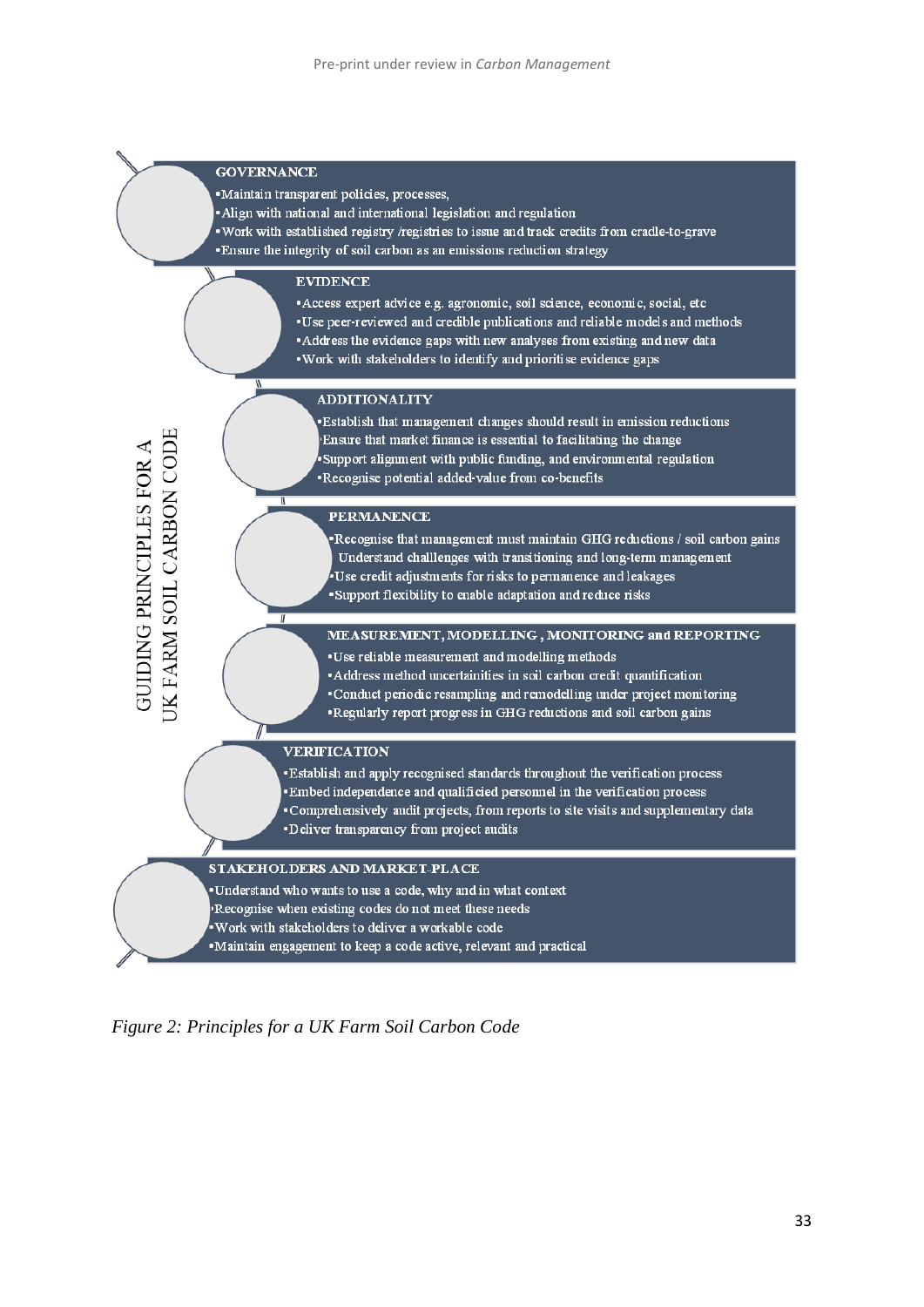#### **5. Conclusion**

This paper has demonstrated, with the aid of the structured framework, how governance, scope, rules, methods and marketplace have been addressed by several contrasting soil carbon codes. The framework and assembled generic 'best practice' principles can now be used to assist in the development of future codes and in further assessments of existing codes for new projects, regions or business-needs. The application of the principles developed from this analysis could help ensure that codes operate in a comparable way and with the highest integrity across different sectors, land uses and practices. While these principles provide high level guidance, the development and new application of soil carbon codes will involve a continual process of adaptation to accommodate the contexts of individual soil carbon projects. Ultimately, the application of code principles through to the delivery of soil carbon projects would benefit from universally recognised soil carbon standards that would ensure comparability and integrity from soil sample to carbon credit.

Different options for a UK Farm Soil Carbon Code have emerged from this analysis. These include (1) a fully prescriptive approach with a defined MRV like existing soil carbon codes and aligned to codes for other UK land uses, perhaps with affiliation to the Land Carbon Registry. This would require substantial investment, and long-term ownership, funding and organisational commitment; (2) An oversight approach where UKFSCC provides approval and certification for the operation of existing codes in the UK domestic carbon marketplace. This approach could develop and maintain standardised workable approaches for additionality, permanence and other rules in the UK context, and provide criteria for evaluating MRV methods in existing codes seeking to operate in the UK. In so doing, it may be possible to help facilitate a "levelling up" of soil carbon markets to ensure minimum standards in MRV, whilst enabling a range of MRV approaches to develop and compete within a framework that protects the interests of buyers, sellers, intermediaries and the environment; (3) some combination of the previous two options, with the focus of any a prescriptive approach on small-scale UK soil carbon projects that do not have resources to engage with large-scale global codes or who want to demonstrate integrity in a soil carbon project outside the global soil carbon market-place. Engagement with stakeholders from farmers, project developers, buyers, supply chain businesses, governments, to advisory organisations will be critical in determining the right pathway for UKFSCC to complement existing codes and address country-specific interests.

**Acknowledgements:** The authors would like to acknowledge the various project funders for supporting the work for this paper, the owners of the codes reviewed who provided feedback and insights for their codes and to the consortium members and stakeholders of the UK Farm Soil Carbon Code for their helpful feedback on this paper and for their contributions to ongoing thought-provoking discussions.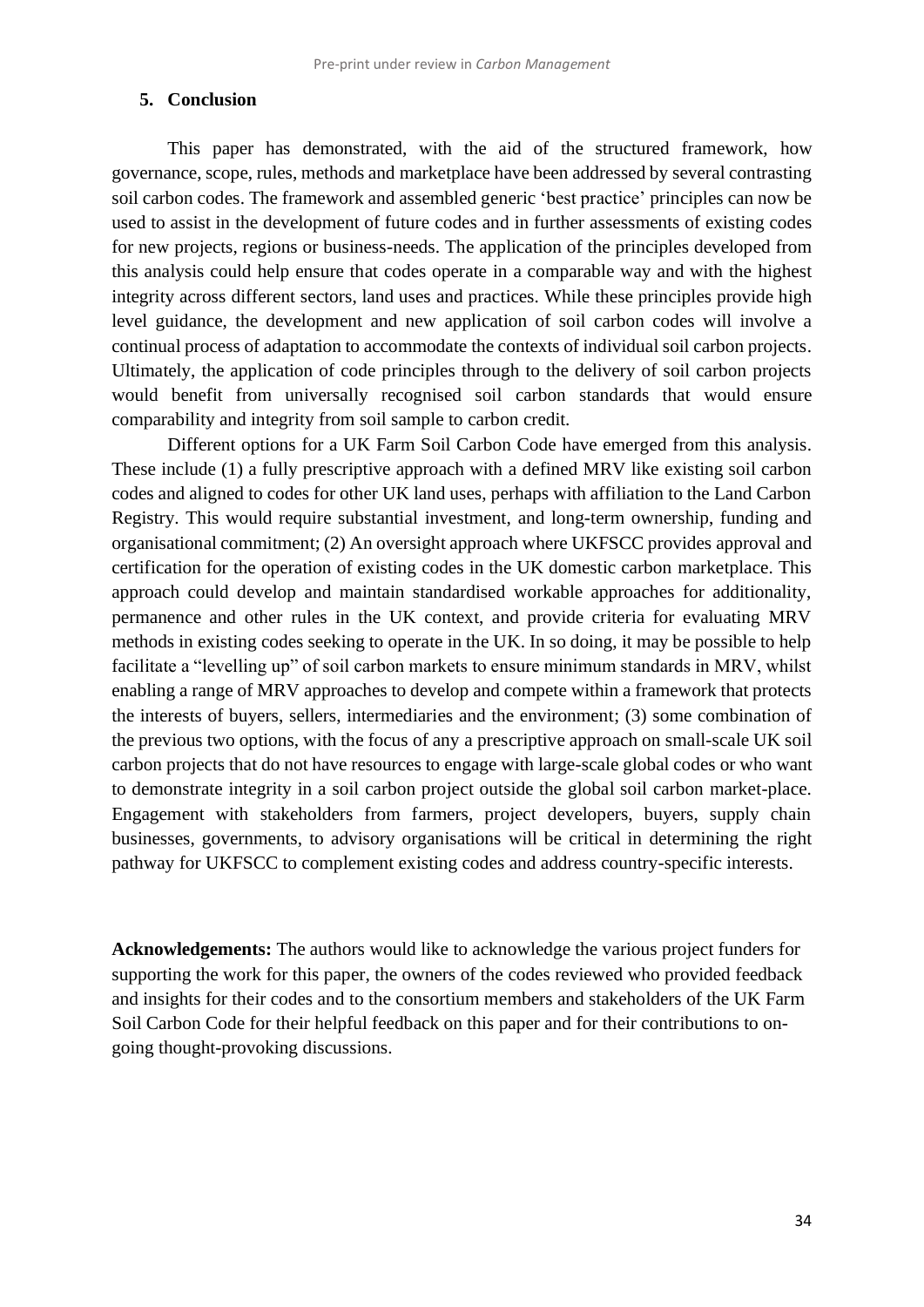#### **References**

- Alexander, P., Paustian, K., Smith, P., and Moran, D.: The economics of soil C sequestration and agricultural emissions abatement, SOIL, 1, 331–339, https://doi.org/10.5194/soil-1-331-2015, 2015.
- Australian Clean Energy Regulator. (2018). Measurement of Soil Carbon Sequestration in Agricultural Systems) Methodology Determination 2018. Available at: [www.cleanenergyregulator.gov.au/ERF/Pages/Choosing%20a%20project%20type/Opportunities%20f](http://www.cleanenergyregulator.gov.au/ERF/Pages/Choosing%20a%20project%20type/Opportunities%20for%20the%20land%20sector/Agricultural%20methods/The-measurement-of-soil-carbon-sequestration-in-agricultural-systems-method.aspx) [or%20the%20land%20sector/Agricultural%20methods/The-measurement-of-soil-carbon](http://www.cleanenergyregulator.gov.au/ERF/Pages/Choosing%20a%20project%20type/Opportunities%20for%20the%20land%20sector/Agricultural%20methods/The-measurement-of-soil-carbon-sequestration-in-agricultural-systems-method.aspx)[sequestration-in-agricultural-systems-method.aspx](http://www.cleanenergyregulator.gov.au/ERF/Pages/Choosing%20a%20project%20type/Opportunities%20for%20the%20land%20sector/Agricultural%20methods/The-measurement-of-soil-carbon-sequestration-in-agricultural-systems-method.aspx) (Accessed 6th August 2021).
- Australian Clean Energy Regulator. (2021). 2021 Soil carbon method: proposed new method under the Emissions Reduction Fund. Available at: [https://consult.industry.gov.au/soil-carbon-method](https://consult.industry.gov.au/soil-carbon-method-proposed-new-method)[proposed-new-method](https://consult.industry.gov.au/soil-carbon-method-proposed-new-method) (Accessed 22nd March 2022).
- Banwart, S. A. Black, H. Cai ZuCong Gicheru, P. T. Joosten, H. Victoria, R. L. Milne, E. Noellemeyer, E. Pascual, U. (2015) The global challenge for soil carbon. In: Soil carbon: science, management and policy for multiple benefits. Eds. Banwart, S.A., Noellemeyer, E., Milne, E. pp 1-9 CABI. DOI 10.1079/9781780645322.0000
- BCarbon Inc. (2021). Protocol for Measurement, Monitoring, And Quantification of The Accrual of Below-Ground Carbon Over. Available at: Time [https://static1.squarespace.com/static/611691387b74c566a67f385d/t/6127d43cbc940c49c7b6cfdc/163](https://static1.squarespace.com/static/611691387b74c566a67f385d/t/6127d43cbc940c49c7b6cfdc/1630000191203/082621_Metrics_Protocol.pdf) 0000191203/082621 Metrics Protocol.pdf. (Accessed 22<sup>nd</sup> March 2022).
- Bispo A, Andersen L, Angers DA, Bernoux M, Brossard M, Cécillon L, Comas RNJ, Harmsen J, Jonassen K, Lamé F, Lhuillery C, Maly S, Martin E, Mcelnea AE, Sakai H, Watabe Y and Eglin TK (2017) Accounting for Carbon Stocks in Soils and Measuring GHGs Emission Fluxes from Soils: Do We Have the Necessary Standards? Front. Environ. Sci. 5 :41[. https://doi.org/10.3389/fenvs.2017.00041](https://doi.org/10.3389/fenvs.2017.00041)
- Climate Action Reserve. (2020) Soil Enrichment Protocol V1.0 September 2020. Available at: [www.climateactionreserve.org/wp-content/uploads/2020/10/Soil-Enrichment-Protocol-V1.0.pdf](http://www.climateactionreserve.org/wp-content/uploads/2020/10/Soil-Enrichment-Protocol-V1.0.pdf) (Accessed 22nd March 2022).
- Elliott J., J. Ritson, M. Reed, O. Kennedy-Blundell (2022) The opportunities of agr0carbon markets: policy and practice. Green Alliance. Pp. 110. [https://green-alliance.org.uk/wp](https://green-alliance.org.uk/wp-content/uploads/2022/01/The_opportunities_of_agri-carbon_markets.pdf)[content/uploads/2022/01/The\\_opportunities\\_of\\_agri-carbon\\_markets.pdf.](https://green-alliance.org.uk/wp-content/uploads/2022/01/The_opportunities_of_agri-carbon_markets.pdf)
- FAO. 2020. A protocol for measurement, monitoring, reporting and verification of soil organic carbon in agricultural landscapes – GSOC-MRV Protocol. Rome.<https://doi.org/10.4060/cb0509en> (Accessed 22nd March 2022).
- Gold Standard (2020). A protocol for measurement, monitoring, reporting and verification of soil organic carbon in agricultural landscapes. Available at: [https://globalgoals.goldstandard.org/402-luf-agr-fm](https://globalgoals.goldstandard.org/402-luf-agr-fm-soil-organic-carbon-framework-methodolgy/)[soil-organic-carbon-framework-methodolgy/](https://globalgoals.goldstandard.org/402-luf-agr-fm-soil-organic-carbon-framework-methodolgy/) (Accessed 22nd March 2022).
- Hewson G. (2022) Harvesting the invisible crop: What do British farmers think about carbon farming? Unpublished MSc dissertation, Royal Agricultural College.
- IPCC (2018) Global Warming of 1.5°C. An IPCC Special Report on the impacts of global warming of 1.5°C above pre-industrial levels and related global greenhouse gas emission pathways, in the context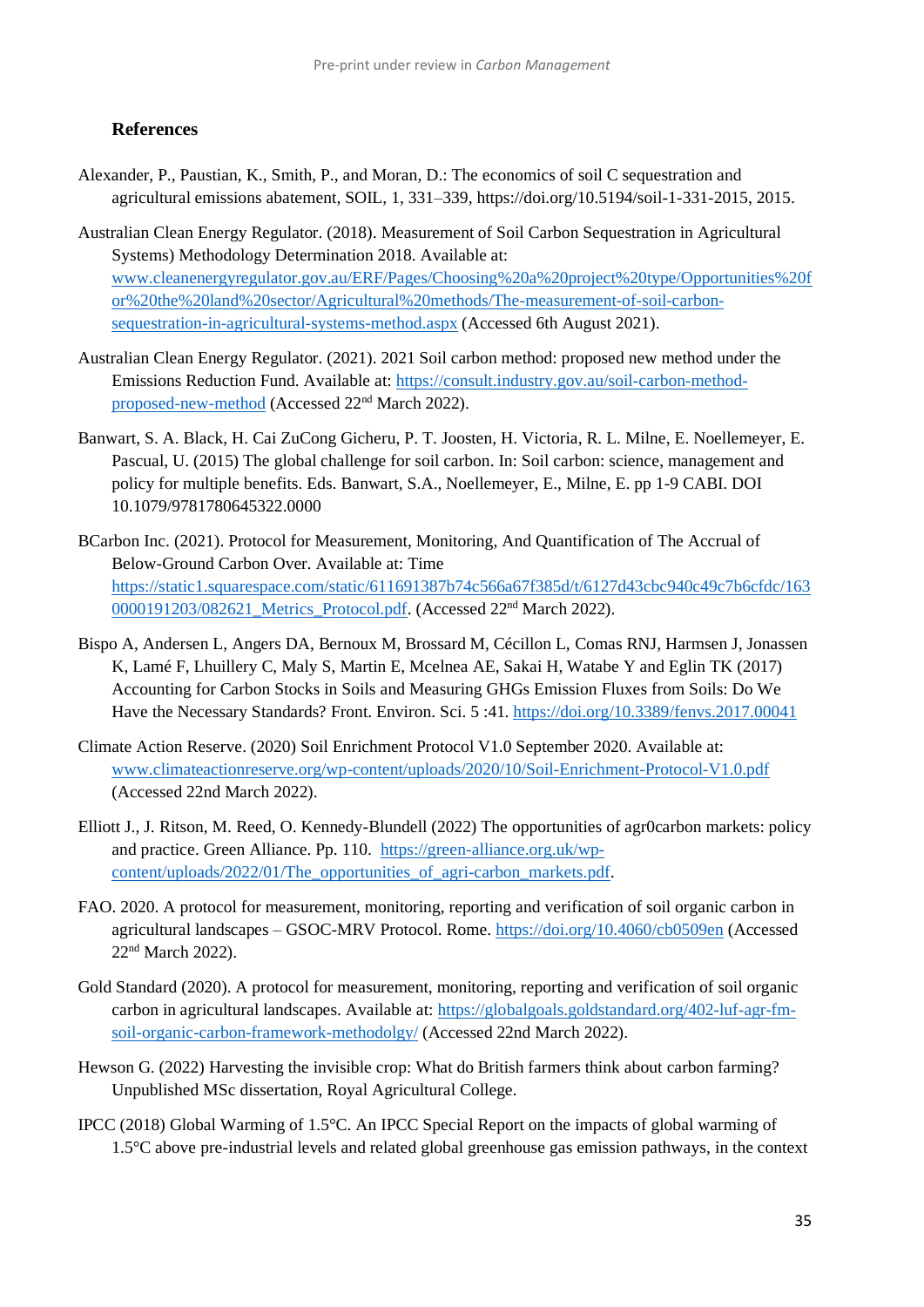of strengthening the global response to the threat of climate change, sustainable development, and efforts to eradicate poverty.

- IUCN, 2017. Peatland Code, Version 1.1. [Online} Available at: [https://www.iucn-uk](https://www.iucn-uk-peatlandprogramme.org/sites/default/files/header-images/PeatlandCode_v1.1_FINAL.pdf)[peatlandprogramme.org/sites/default/files/header-images/PeatlandCode\\_v1.1\\_FINAL.pdf](https://www.iucn-uk-peatlandprogramme.org/sites/default/files/header-images/PeatlandCode_v1.1_FINAL.pdf) (Accessed  $223<sup>rd</sup>$  February, 2022).
- Jones, D., 2021. A New Cash Crop? Paying UK Arable Farmers for Soil Carbon Sequestration, Unpublished Masters thesis, University of Cambridge).
- Kätterer, T., Bolinder, M.A., Berglund, K. and Kirchmann, H.J.A.A.S., 2012. Strategies for carbon sequestration in agricultural soils in northern Europe. Acta Agriculturae Scandinavica, Section A– Animal Science, 62(4), pp.181-198.
- Lal, R., 2004. Soil carbon sequestration impacts on global climate change and food security. Science, 304 (5677), pp.1623-1627.
- Lal, R., Monger, C., Nave, L., Smith, P. (2021) The role of soil in regulation of climate. Philosophical Transactions of the Royal Society B-Biological Sciences. 376 (1834) 20210084. DOI10.1098/rstb.2021.0084/
- Lilly A. and N. J. Baggaley (2013) The potential for Scottish cultivated topsoils to lose or gain soil organic carbon. Soil Use And Management 29 (1), 39-47.<https://doi.org/10.1111/sum.12009.>
- Ministry of Ecological Transition, French Government. (2019). Carbon Agri Method. Available at: [www.ecologie.gouv.fr/sites/default/files/M%C3%A9thode%20%C3%A9levages%20bovins%20et%2](http://www.ecologie.gouv.fr/sites/default/files/M%C3%A9thode%20%C3%A9levages%20bovins%20et%20grandes%20cultures%20%28Carbon%20Agri%29.pdf) [0grandes%20cultures%20%28Carbon%20Agri%29.pdf](http://www.ecologie.gouv.fr/sites/default/files/M%C3%A9thode%20%C3%A9levages%20bovins%20et%20grandes%20cultures%20%28Carbon%20Agri%29.pdf) (Accessed 22nd March 2022).
- Ministry of Ecological Transition, French Government. (2021). Field Crop Method, V1.1. Available at: [www.ecologie.gouv.fr/sites/default/files/M%C3%A9thode%20LBC%20Grandes%20cultures.pdf](http://www.ecologie.gouv.fr/sites/default/files/M%C3%A9thode%20LBC%20Grandes%20cultures.pdf) (Accessed 22nd March 2022).
- NORI Inc. (2021). Pilot Croplands Methodology Version 1.2. Available at: [https://storage.googleapis.com/nori-prod-cms](https://storage.googleapis.com/nori-prod-cms-uploads/Nori_Croplands_Methodology_1_2_5435488110/Nori_Croplands_Methodology_1_2_5435488110.pdf)[uploads/Nori\\_Croplands\\_Methodology\\_1\\_2\\_5435488110/Nori\\_Croplands\\_Methodology\\_1\\_2\\_54354](https://storage.googleapis.com/nori-prod-cms-uploads/Nori_Croplands_Methodology_1_2_5435488110/Nori_Croplands_Methodology_1_2_5435488110.pdf) [88110.pdf](https://storage.googleapis.com/nori-prod-cms-uploads/Nori_Croplands_Methodology_1_2_5435488110/Nori_Croplands_Methodology_1_2_5435488110.pdf) (Accessed 22nd March 2022).
- Oldfield, E.E., A.J. Eagle, R.L Rubin, J. Rudek, J. Sanderman, D.R. Gordon. (2021) Agricultural soil carbon credits: Making sense of protocols for carbon sequestration and net greenhouse gas removals. Environmental Defense Fund, New York, New York. edf.org/sites/default/files/content/agriculturalsoil-carbon-credits-protocol-synthesis.pdf
- Office of National Statistics (ONS) (2021) Agri-climate report 2021. Available online at: <https://www.gov.uk/government/statistics/agri-climate-report-2021/agri-climate-report-2021> (Accessed,  $22<sup>nd</sup> March 2022$ ).
- Reed MS, Kenter JO, Hansda R, Martin J, Curtis T, Saxby H, Mills L, Post J, Garrod G, Proctor A, Collins O, Guy JA, Stewart G, Whittingham M (2020) [Social barriers and opportunities to the implementation](https://eprints.ncl.ac.uk/268895)  [of the England Peat Strategy.](https://eprints.ncl.ac.uk/268895) Final Report to Natural England and Defra, Newcastle University. doi:10.13140/RG.2.2.23295.23208.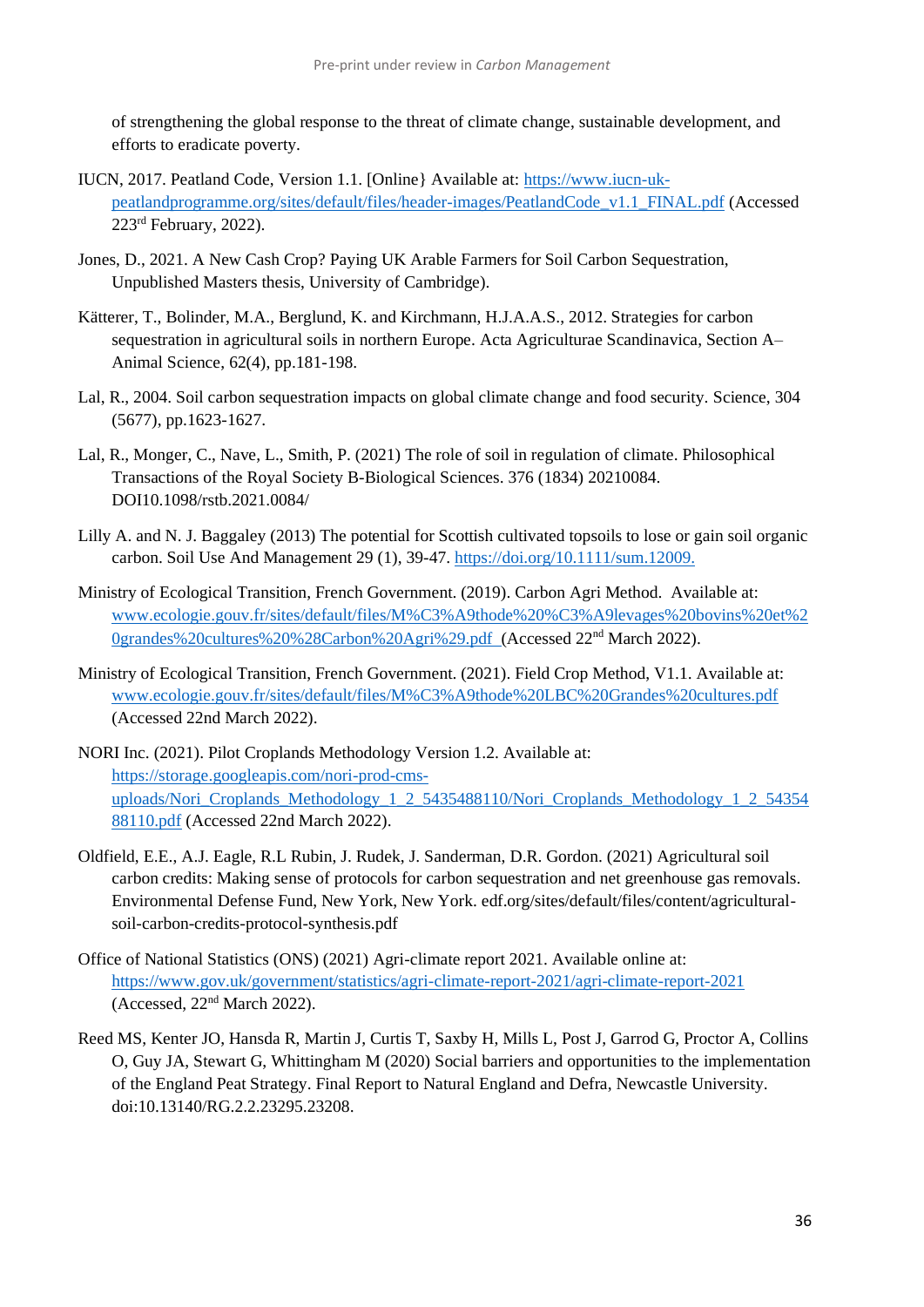- Reed, M.S., Allen, K., Attlee, A., Dougill, A.J., Evans, K.L., Kenter, J.O., Hoy, J., McNab, D., Stead, S.M., Twyman, C. and Scott, A.S., 2017. A place-based approach to payments for ecosystem services. Global environmental change, 43, pp.92-106.
- Reed, M.S., Curtis, T., Gosal, A., Kendall, H., Andersen, S.P., Ziv, G., Attlee, A., Fitton, R.G., Hay, M., Gibson, A.C. and Hume, A.C., 2022. Integrating ecosystem markets to co-ordinate landscape-scale public benefits from nature. PloS one, 17(1), p.e0258334.
- Reynolds B., P.M. Chamberlain, J. Poskitt, C. Woods, W.A. Scott, E.C. Rowe, D.A. Robinson, Z.L. Frogbrook, A.M. Keith, P.A. Henrys, H.I.J. Black, B.A. Emmett (2014) Countryside Survey: National "Soil Change" 1978–2007 for Topsoils in Great Britain—Acidity, Carbon, and Total Nitrogen Status. Vadose Zone Journal 12 (2), 1-15.<https://doi.org/10.2136/vzj2012.0114>
- Riggers C., Poeplau C., Don A., Bamminger C., Hoper H., Dechow R. (2019) Multi-model ensemble improved the prediction of trends in soil organic carbon stocks in German croplands. Geoderma 345, 17-30.<https://doi.org/10.1016/j.geoderma.2019.03.014>
- Royal Society (2020). Greenhouse gas removal. Issued: September 2018 DES5563\_1. ISBN: 978-1-78252- 349-9. royalsociety.org/greenhouse-gas-removal
- Sanderman, J., Hengl, T., Fiske, G.J. (2017) Soil carbon debt of 12,000 years of human land use. Proceedings of the National Academy of Sciences of the United States of America 114 (36) 9575- 9580.<https://doi.org/10.1073/pnas.1706103114>
- Schlesinger WH, Amundson R. (2019) Managing for soil carbon sequestration: Let's get realistic. Glob Change Biol. 2019; 25:386–389.<https://doi.org/10.1111/gcb.14478>
- Smith P., J.-F. Soussana, D. Angers, L. Schipper, C. Chenu, D.P. Rasse, N.H. Batjes, F. Egmond, S. van, McNeill, M. Kuhnert, C. Arias‐Navarro, J.E. Olesen, N. Chirinda, D. Fornara, E. Wollenberg, J. Álvaro‐Fuentes, A. Sanz‐Cobena, K. Klumpp (2020). How to measure, report and verify soil carbon change to realize the potential of soil carbon sequestration for atmospheric greenhouse gas removal. Glob. Change Biol. 26, 219-241,<https://doi.org/10.1111/gcb.14815>
- Smith, P., 2012. Agricultural greenhouse gas mitigation potential globally, in Europe and in the UK: what have we learnt in the last 20 years? Global Change Biology, 18(1), pp.35-43.
- Smith, P., A. Bhogal, P. Edgington, H. Black, A. Lilly, D. Barraclough, F. Worrall, J. Hillier, G. Merrington (2010) Consequences of feasible future agricultural land-use change on soil organic carbon stocks and greenhouse gas emissions in Great Britain. Soil Use and Management 26(4), 381- 398.<https://doi.org/10.1111/j.1475-2743.2010.00283.x>
- Smith, P., Soussana, J.F., Angers, D., Schipper, L., Chenu, C., Rasse, D.P., Batjes, N.H., Van Egmond, F., McNeill, S., Kuhnert, M. and Arias‐Navarro, C., 2020. How to measure, report and verify soil carbon change to realize the potential of soil carbon sequestration for atmospheric greenhouse gas removal. *Global Change Biology*, *26*(1), pp.219-241.
- Soto, R.L., de Vente, J. and Padilla, M.C., 2021. Learning from farmers' experiences with participatory monitoring and evaluation of regenerative agriculture based on visual soil assessment. Journal of Rural Studies, 88, pp.192-204.
- Sykes, A.J., M. Macleod, V. Eory, R.M. Rees, F. Payen, V. Myrgiotis, M. Williams, S. Sohi, J. Hillier, D. Moran, D.A.C. Manning, P. Goglio, M. Seghetta, A. Williams, J. Harris, M. Dondini, J. Walton, J. House, P. Smith (2020) Characterising the biophysical, economic and social impacts of soil carbon